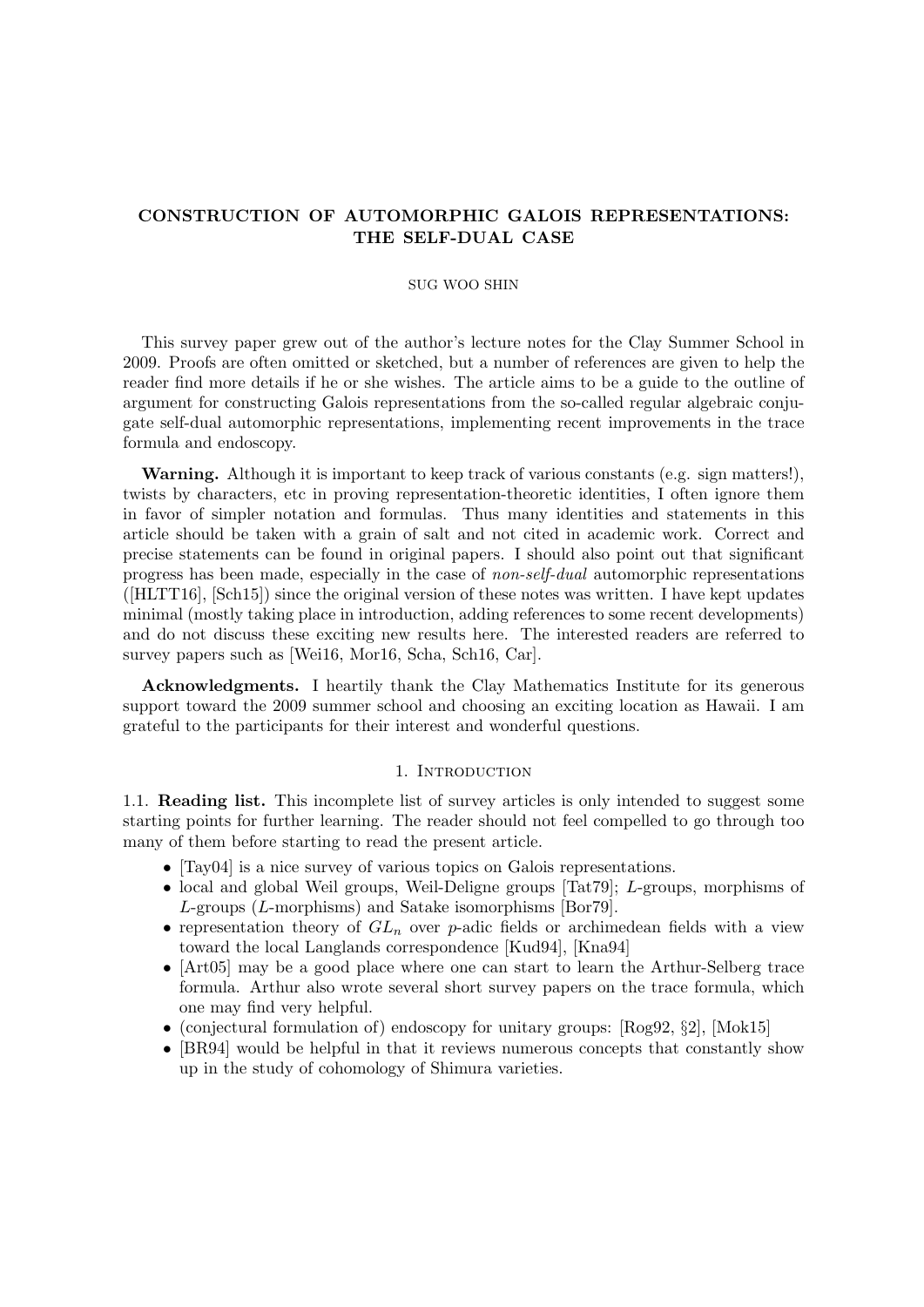- Surveys on various topics rotating around the trace formula and endoscopy can be found in the Paris book project volume I [CHLN11].
- We do not do enough justice to the history of the subject though we have a few remarks in §1.5 below. The best source is papers by Langlands on the subject, found at:

http://publications.ias.edu/rpl/section/26

The following are research papers and books where one can seriously learn some of the advanced topics that are important to this article. I do not claim by any means that this list is even nearly complete but let me add that there has been recent progress on extending some key constructions like Newton stratification, Igusa varieties, and Rapoport-Zink spaces to the setup for Shimura varieties of Hodge type (and sometimes abelian type) by Hamacher, Howard-Pappas, and W. Kim among others.

- Base change for unitary groups: [Lab11], [Mok15]; for  $GL_n$ : [AC89]
- PEL-type Shimura varieties: [Kot92b] (esp. §5), [HT01, Ch III], [Mil05] (esp. §8), [Lan13]
- Newton stratification (in the case of interest): [HT01, III.4], [Man]
- Igusa varieties: [HT01, Ch IV], [Man05]
- Rapoport-Zink spaces: [RZ96], [Far04]
- Stabilization of (elliptic part of) the trace formula: [Kot86], [Kot90]

Finally, §1.5 contains some research papers that are directly related to the main theorem to be discussed.

## 1.2. Notation.

- A is the adèle ring over Q. If S is a finite set of places of Q then  $A^S$  is the restricted product of  $\mathbb{Q}_v$  over  $v \notin S$ . In particular,  $\mathbb{A}^{\infty}$  is the ring of finite adèles. If F is a finite extension of  $\mathbb{Q}$ ,  $\mathbb{A}_F := \mathbb{A} \otimes_{\mathbb{Q}} F$ .
- Irr $(G(K))$  is the set of isomorphism classes of irreducible smooth representations of  $G(K)$ , when G is a connected reductive group over a p-adic field K.
- Irr $(G(\mathbb{A}_F))$  is the set of isomorphism classes of irreducible admissible representations of  $G(\mathbb{A})$ , when G is a connected reductive group over a number field F. Similarly  $\text{Irr}(\hat{G}(\mathbb{A}_F^S))$  is defined.
- Groth $(G)$  is the Grothendieck group of admissible and/or continuous representations of  $G$ , where  $G$  can be a p-adic Lie group, a finite adélic group, a Galois group, and so on. The precise definition is found in [HT01, pp.23-25].
- $\bullet$   $\boxplus$  signifies the irreducible parabolic induction either for smooth representations of a p-adic group or for automorphic representations.

1.3. Main theorem. Let  $F$  be a number field. There is a famous conjecture of Langlands, complemented by an observation of Clozel, Fontaine and Mazur, which goes as follows. For the notion of a compatible family of Galois representations (for varying primes  $l$  and field isomorphisms  $\overline{\mathbb{Q}}_l \simeq \mathbb{C}$ , see [Tay04, §1] or [BLGGT14, §5].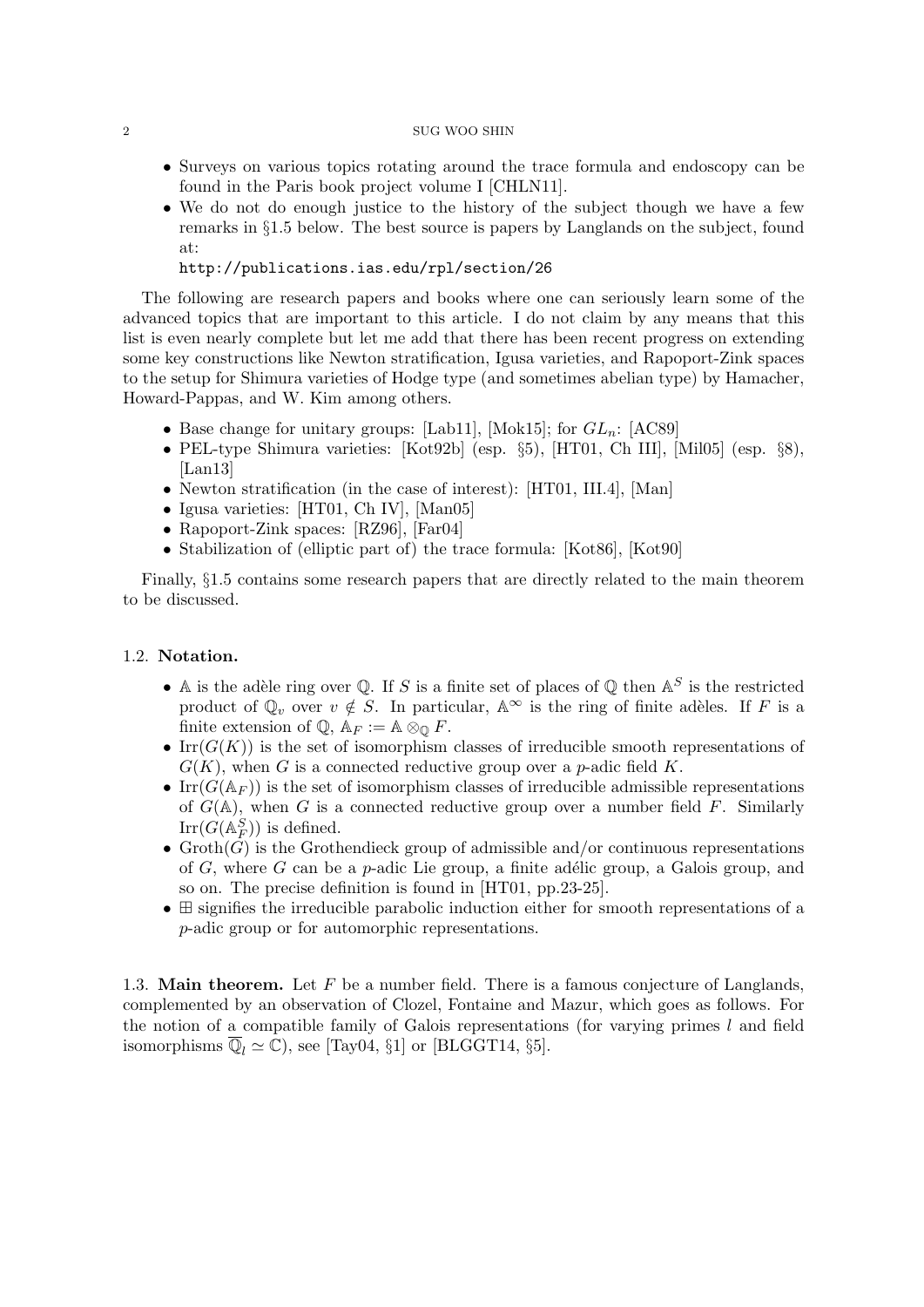Conjecture 1.1. There is a bijection between the following two sets consisting of isomorphism classes.

$$
\left\{\begin{array}{c}\text{cuspidal automorphic}\\\text{reps } \Pi \text{ of } GL_m(\mathbb{A}_F)\\ \text{algebraic at } \infty\end{array}\right\} \longleftrightarrow \left\{\begin{array}{c}\text{compatible systems of}\\\text{irred. continuous reps}\\\rho_{l,\iota_l}:\text{Gal}(\overline{F}/F) \to GL_m(\overline{\mathbb{Q}}_l)\\ \text{unram. at all but fin. many places,}\\\text{de Rham at } l\end{array}\right\}
$$

such that

$$
WD(\rho_{l,\iota_l}(\Pi)|_{Gal(\overline{F}_v/F_v)})^{F-ss} \simeq \iota_l^{-1}\mathscr{L}_{F_v}(\Pi_v)
$$
\n(1.1)

at every finite place v of F.

The algebraicity at  $\infty$  is reviewed in Definition 1.7 below. The "de Rham" property is a technical condition from l-adic Hodge theory. For our purpose it suffices to remark that it is the counterpart of the algebraicity condition for  $\Pi$  at  $\infty$ . The functor WD( $\cdot$ ) assigns a Weil-Deligne representation to an *l*-adic local Galois representation, and the superscript "Fss" means the Frobenius semisimplification of a Weil-Deligne representation. (See [Tay04, §1] for definitions.) The notation  $\mathscr{L}_{F_v}$  denotes a "geometric" normalization (e.g. [Shi11, §2.3]) of the local Langlands correspondence for  $GL_m(F_v)$ , which was established by Harris-Taylor  $([HT01])$  and Henniart  $([Hen00])$  about 10 years ago.

Remark 1.2. In order to uniquely determine the bijection, it suffices to require (1.1) at all but finitely many places  $v$  by the strong multiplicity one theorem (on the automorphic side) and the Cebotarev density theorem (on the Galois side).

It is customary to call each direction of the arrow in Conjecture 1.1 as

−→ construction of Galois representations

←− modularity (or automorphy) of Galois representations.

When  $m = 1$ , Conjecture 1.1 is a consequence of class field theory. The case  $m = 2$  with totally real  $F$  is discussed in Tilouine's lectures and will not be discussed in my lectures. (This case is separated because Hilbert modular varieties and Shimura curves are used when  $m = 2$  while unitary Shimura varieties are used when  $m > 2$ .

When  $m \geq 3$ , the best known case of the above conjecture is the following theorem due to various people. (See §1.5 below for major contributions.) The analogue over totally real fields can be deduced from this theorem (cf. [BLGHT11, Thm 1.1], [BLGGT14, Thm 2.1.1]).

**Theorem 1.3.** Assume  $m \geq 3$ . If

- $\bullet$  F is a CM field,
- $\Pi$  is a cuspidal automorphic representation of  $GL_m(\mathbb{A}_F)$ ,
- $\Pi^{\vee} \simeq \Pi \circ c$ , and
- $\Pi_{\infty}$  is regular and algebraic,

then for each prime  $l$  and  $u_l$  there exists a semisimple continuous representation

$$
\rho_{l,\iota_l}(\Pi) : \mathrm{Gal}(\overline{F}/F) \to GL_m(\overline{\mathbb{Q}}_l),
$$

which is unramified at all but finitely many places and de Rham at  $l$ , such that  $(1.1)$  holds at every finite place v of F.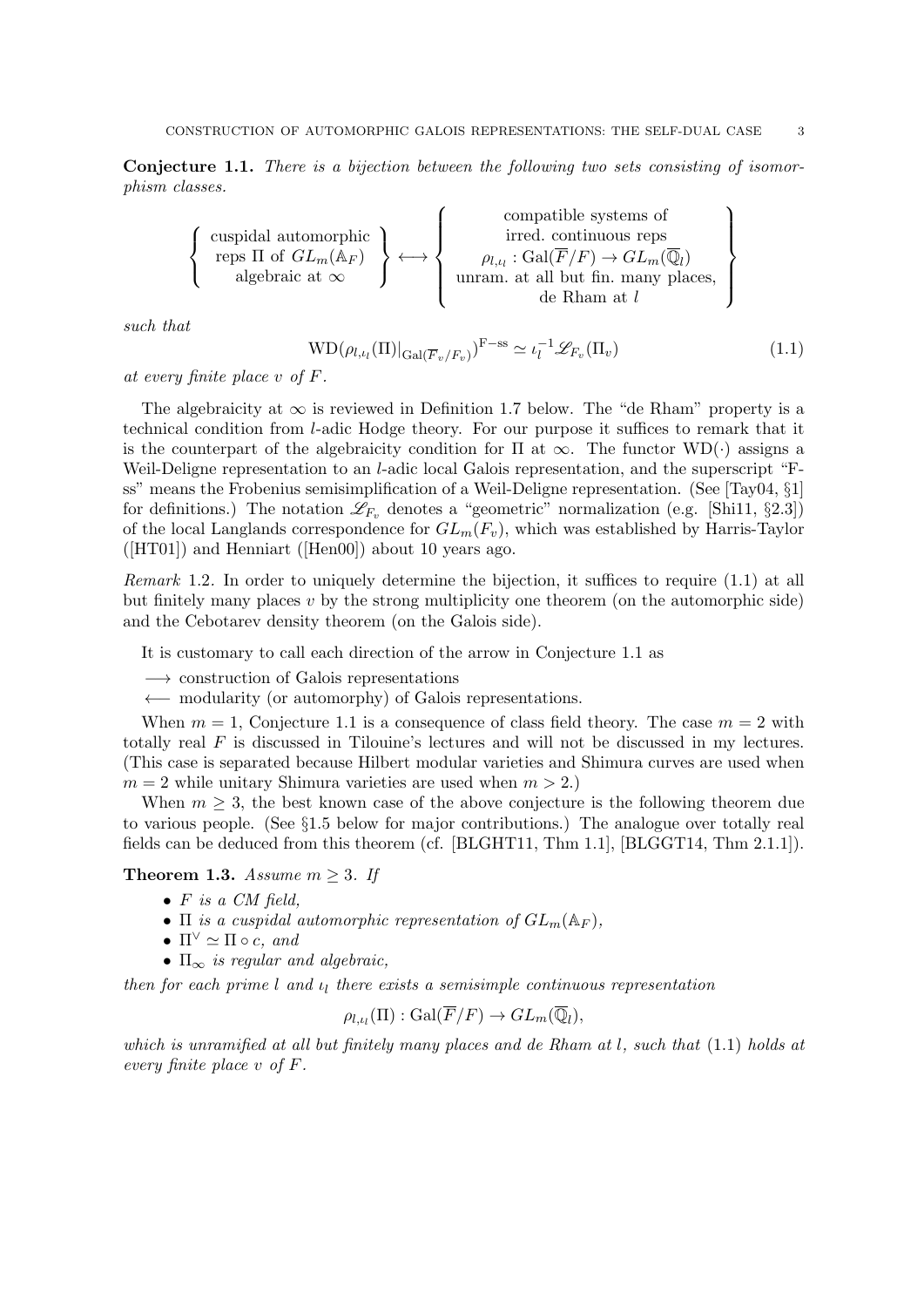Remark 1.4. It is clear that  $\rho_{l,t}(\Pi)$  is unique up to isomorphism by Cebotarev and Brauer-Nesbitt theorems. We do not know whether  $\rho_{l,\nu_l}(\Pi)$  is irreducible in general even though it is expected, unless  $\Pi$  is square-integrable at a finite prime ( $\text{T}Y07$ , Cor 1.3). See [BLGGT14, Thm 5.5.2] and [PT15, Thm D] for some partial results. (The dictionary is that the cuspidality of  $\Pi$  should correspond to the irreducibility of  $\rho_{l,t_l}(\Pi)$ .)

Remark 1.5. Roughly speaking, the conditions on  $\Pi$  in the theorem mean that  $\Pi$  comes from a cohomological automorphic representation of a unitary group via quadratic base change.

Remark 1.6. The information about  $\Pi$  at infinite places is encoded by  $\rho_{l,\iota_l}(\Pi)$  in the image of complex conjugation (if  $F$  has a real place) and the Hodge-Tate numbers at  $l$ -adic places. There is also a sign for  $\rho_{l,t_l}$ . See [BLGGT14, Thm 2.1.1] for complete statements (also [CLH16] and [BC11] for complex conjugation and sign; [CLH16] builds on earlier results by Taylor and Taïbi).

My goal is to explain the ideas for the proof of Theorem 1.3.

1.4. **Conditions on**  $\Pi_{\infty}$ . Let us recall some basic terminology regarding  $\Pi_{\infty}$ . The skimming reader should feel free to skip this subsection.

Let F be any number field. Let  $\Pi_{\infty} = \prod_{v | \infty} \Pi_v$  be a representation of  $GL_m(F \otimes_{\mathbb{Q}} \mathbb{R}) =$  $\prod_{v|\infty} GL_m(F_v)$ . Let  $\phi_v: W_{F_v} \to GL_m(\mathbb{C})$  be the L-parameter for  $\Pi_v$ , where  $W_{\mathbb{C}} = \mathbb{C}^\times$  and  $W_{\mathbb{R}}$  contains  $W_{\mathbb{C}}$  as an index two subgroup. Thus we can write

$$
\phi_v|_{W_{\mathbb{C}}} \simeq \chi_{v,1} \oplus \cdots \oplus \chi_{v,m}
$$

for characters  $\chi_{v,i} : \mathbb{C}^{\times} \to \mathbb{C}^{\times}$ .

**Definition 1.7.** ([Clo90, Def 1.8]) We say  $\Pi_{\infty}$  is **algebraic** if there exist  $a_{v,i}, b_{v,i} \in \mathbb{Z}$  for all  $v|\infty$  and  $1 \leq i \leq m$  such that for all  $z \in \mathbb{C}$ ,

$$
\chi_{v,i}(z) = z^{a_{v,i} + \frac{m-1}{2}} \overline{z}^{b_{v,i} + \frac{m-1}{2}}.
$$

Remark 1.8. Buzzard and Gee [BG14] defines C-algebraic and L-algebraic representations. The former coincides with algebraic representations above. To define L-algebraic ones, one simply removes  $\frac{m-1}{2}$  from the exponent in the above definition.

For simplicity, we restrict ourselves to a CM field F. (See Clozel's article for the general case.) Assume that  $\Pi_{\infty}$  is algebraic, and reorder indices so that  $a_{v,1} \geq \cdots \geq a_{v,m}$  for each v.

**Definition 1.9.** ([Clo90, Def 3.12], [Shi11, §7.1]) An algebraic representation  $\Pi_{\infty}$  is said to be **regular algebraic** if  $a_{v,1} > \cdots > a_{v,m}$  (or equivalently if  $\Pi_{\infty}$  has the same infinitesimal character as an algebraic representation  $\Xi$  of  $(R_{F/\mathbb{Q}}GL_m)\times_{\mathbb{Q}}\mathbb{R}$ . A regular algebraic  $\Pi_{\infty}$  is slightly regular if there exist  $v \sim \infty$  and an odd i such that

$$
a_{v,i} > a_{v,i+1} + 1.
$$

(This may be an unfortunate name. The name indicates that the highest weight of  $\Xi$  is slightly regular.)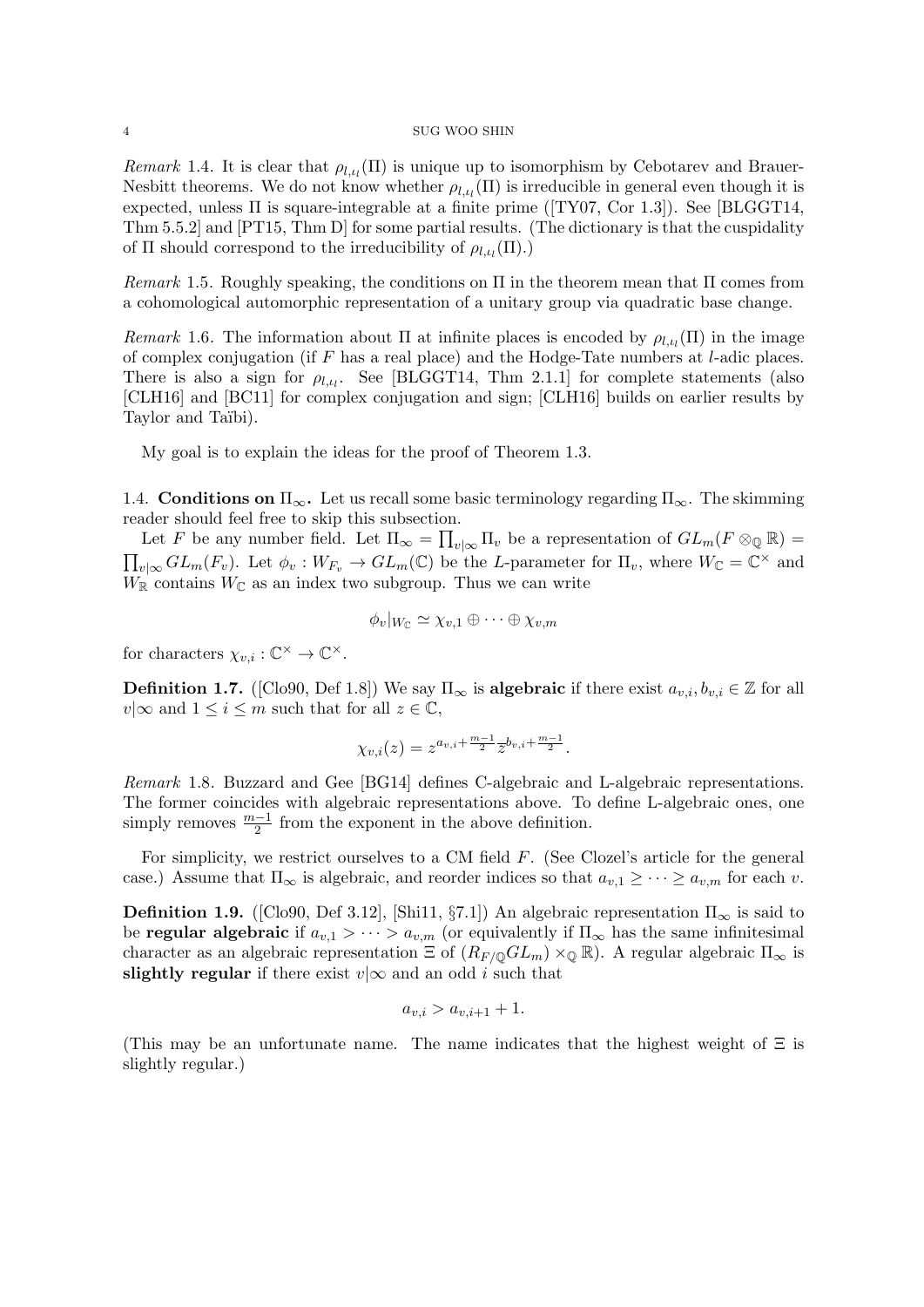1.5. Methods to construct Galois representations. A natural abundant source of Galois representations is the l-adic cohomology of varieties over number fields. To make a connection with automorphic representations, it is the best to work with Shimura varieties, which come with canonical models over number fields as well as Hecke correspondences which are also defined over the same number fields. In any successful method (except the  $m = 1$  case covered by class field theory), the basic starting point is to look for the desired Galois representation attached to a given automorphic representation in the l-adic cohomology of a well-chosen Shimura variety, possibly under some technical conditions. Then one tries to relax those conditions by various methods.

The fundamental idea goes back to 1970s and is due to Langlands, who laid out the program to study the zeta function and cohomology of Shimura varieties by describing the mod p points of Shimura varieties and then comparing the Grothendieck-Lefschetz fixed point formula with the Arthur-Selberg trace formula. Langlands understood the role of endoscopy in this context early on; when the group G is sandwiched between  $SL_2$  and  $GL_2$ , he noticed in particular that the zeta function of a Shimura variety was factorized into the L-functions pertaining to not only G but a smaller "endoscopic" group, cf. [Lan79]. For the early history, the reader is referred to Langlands's papers in 1970s; see the last paragraph of [Lan77] for the author's guidance to some of them. (The interested reader may also read his commentary to [Lan77] in 1995 on his IAS website.) Kottwitz substantially contributed to flesh out Langlands's ideas and carried out the program for many PEL-type Shimura varieties in [Kot90, Kot92b, Kot92a], to name a few. Essentially any construction of automorphic Galois representations ultimately relies on this method initiated by Langlands and furthered by Kottwitz, which often goes by the "Langlands–Kottwitz method".

To discuss variants of this method and fine technical points, we list some key considerations in the construction of Galois representations.

- (1) good reduction of Shimura varieties
- $(1')$  bad reduction of Shimura varieties (involving nearby cycles, relation with a moduli space of p-divisible groups, etc)
- (2) counting points on the special fibers of Shimura varieties at good primes
- $(2')$  counting points on Igusa varieties at primes of bad reduction
- (3) Arthur-Selberg trace formula (including twisted trace formula) when endoscopy is trivial
- (3') stable trace formula and nontrivial endoscopy
- (4) compactification, boundary contributions in the counting point formula and Arthur-Selberg trace formula
- (5) congruences; p-adic approximation

Let us remark on various approaches to Theorem 1.3 when  $m \geq 3$ .<sup>1</sup> As for (1) and (1)', every work makes use of certain unitary PEL-type Shimura varieties. Naturally it is essential to consider the case of unitary (similitude) groups in the trace formula method alluded to above.

- (i) Collaboration of many people ([LR92]):  $m = 3$ . (1), (2), (3), (4).
- (ii) Clozel ([Clo91]), Kottwitz ([Kot92a], [Kot92b]): (1), (2), (3).

<sup>&</sup>lt;sup>1</sup>We apologize for suppressing the rich history when  $m = 2$  for Galois representations associated to (Hilbert) modular forms. Also when  $m = 4$ , there has been much earlier work coming from Shimura varieties for  $GSp<sub>4</sub>$ .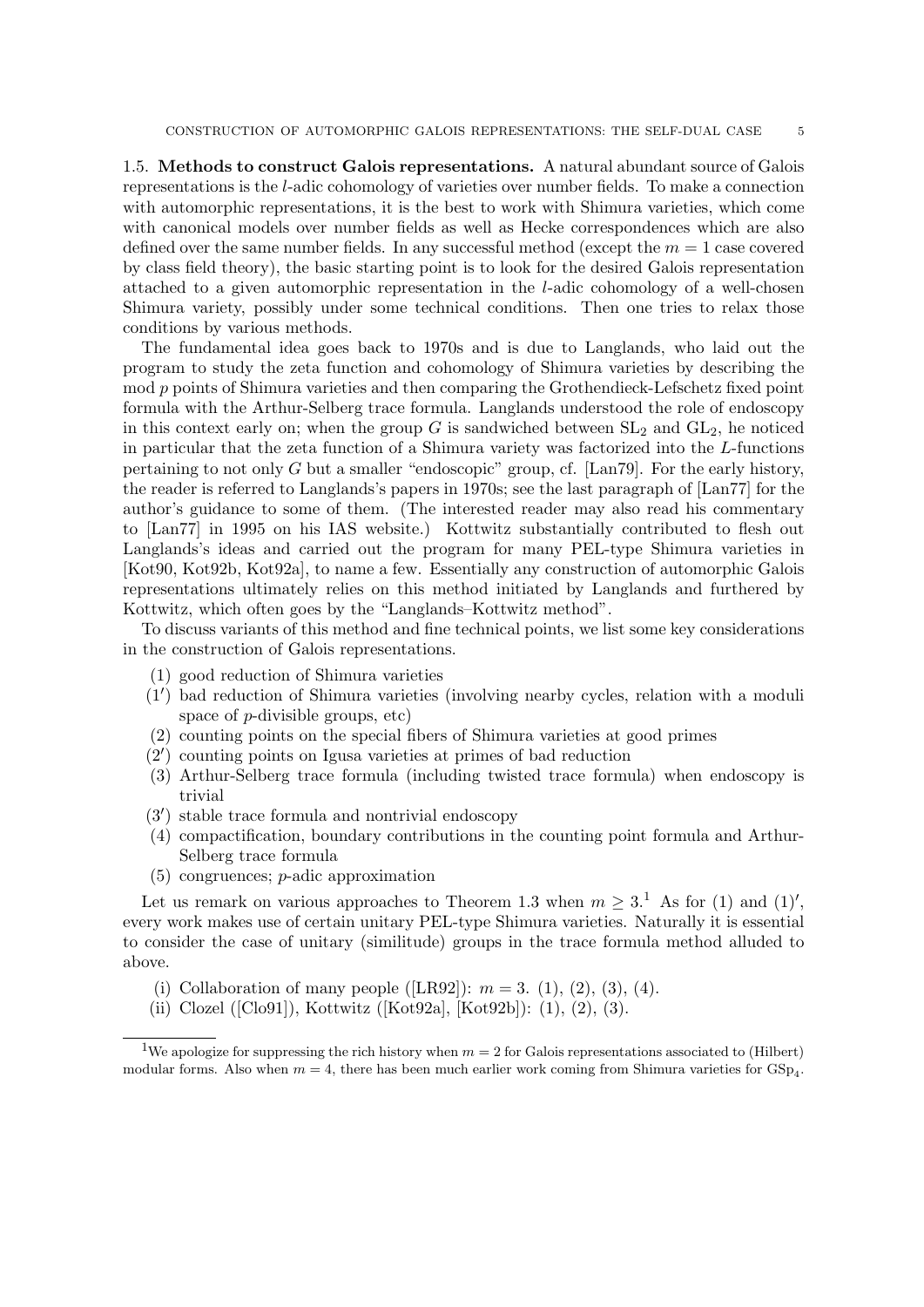(iii) Harris-Taylor ([HT01]), Taylor-Yoshida ([TY07]):  $(1)$ ',  $(2)$ ',  $(3)$ .

(iv) Morel ([Mor10]):  $(1)$ ,  $(2)$ ,  $(3)$ ',  $(4)$ .

(v) Clozel-Harris-Labesse ([CHL11]):  $(1)$ ,  $(2)$ ,  $(3)'$ .

(vi) Shin ([Shi11]):  $(1)$ ',  $(2)$ ',  $(3)$ '.

(vii) Chenevier-Harris ([CH13]): (5).

Note that only (iii) and (vi) prove  $(1.1)$  at ramified places. There  $(1)'$  and  $(2)'$  are crucial. In (ii) and (iii), Theorem 1.3 was proved under the additional assumption that  $\Pi_w$  is square-integrable at some place w. Later (iv), (v) and (vi) established the theorem without the square-integrability assumption but under a mild condition on  $\Pi_{\infty}$  when m is even (see Hypothesis 4.9). The last condition was removed by (vii) at the cost of proving (1.1) only up to semisimplification (thus losing the precise information on the monodromy operator). The full version of  $(1.1)$  was established by Caraiani [Car12, Car14].

It is worth noting that only special cases of the fundamental lemma were available when (i), (ii) and (iii) were carried out. The improvements (iv)-(vii) have become possible largely thanks to the proof of the fundamental lemma by Laumon, Ngô, Waldspurger and others.

Finally we mention that there is another approach to the bad reduction of Shimura varieties and the counting point formula, shedding some new light on the bad reduction of Shimura varieties and its interaction with representation theory. It may not be unreasonable to say that the flavor of this approach is somewhere between  $(1)+(2)$  and  $(1)'+(2)'$ , if compared with the cited work above. See nice surveys by Rapoport [Rap05] and Haines [Hai05] as well as some research papers [HR12, Sch13a, Sch13b, SS13]. In particular the last two papers simplified the proof (by Harris-Taylor and Henniart) of the local Langlands correspondence for general linear groups and the proof of Theorem 1.3. See [Schb] for a survey on some of these ideas.

From the next section I will mainly follow the approach of (vi), which improves on the method of (iii) especially in the aspect of the counting point formula, its comparison with the Arthur-Selberg trace formula via the stable trace formula. The reader is strongly encouraged to refer to other references as well.

1.6. The Ramanujan-Petersson conjecture. Here is a vast generalization of the conjecture (proved by Deligne) that Ramanujan's  $\tau$ -function satisfies the bound  $|\tau(p)| \leq 2p^{11/2}$  for all primes p. (This conjecture is a special case of the conjecture below when  $m = 2$ ,  $F = \mathbb{Q}$ and  $\Pi$  corresponds to the cuspform  $\Delta$  of weight 12 and level 1.)

Conjecture 1.10. (Ramanujan-Petersson) Let  $m \geq 1$ , F be a number field and  $\Pi$  be a cuspidal automorphic representation of  $GL_m(\mathbb{A}_F)$ . Then  $\Pi_v$  is tempered at every finite place  $v$  of  $F$ .

Remark 1.11. In fact, it would be reasonable to expect something stronger when  $\Pi$  is algebraic. For instance, one can conjecture that if  $\Pi$  is algebraic then for every  $\sigma \in Aut(\mathbb{C})$  and every finite place v, the  $\sigma$ -twist  $\Pi_v^{\sigma}$  is tempered. In other words,  $\Pi_v$  should be "absolutely tempered".

By combining Theorem 1.3 and some facts in the representation theory of  $GL_m$  over p-adic fields, we obtain

**Theorem 1.12.** Conjecture 1.10 is true for F and  $\Pi$  as in Theorem 1.3.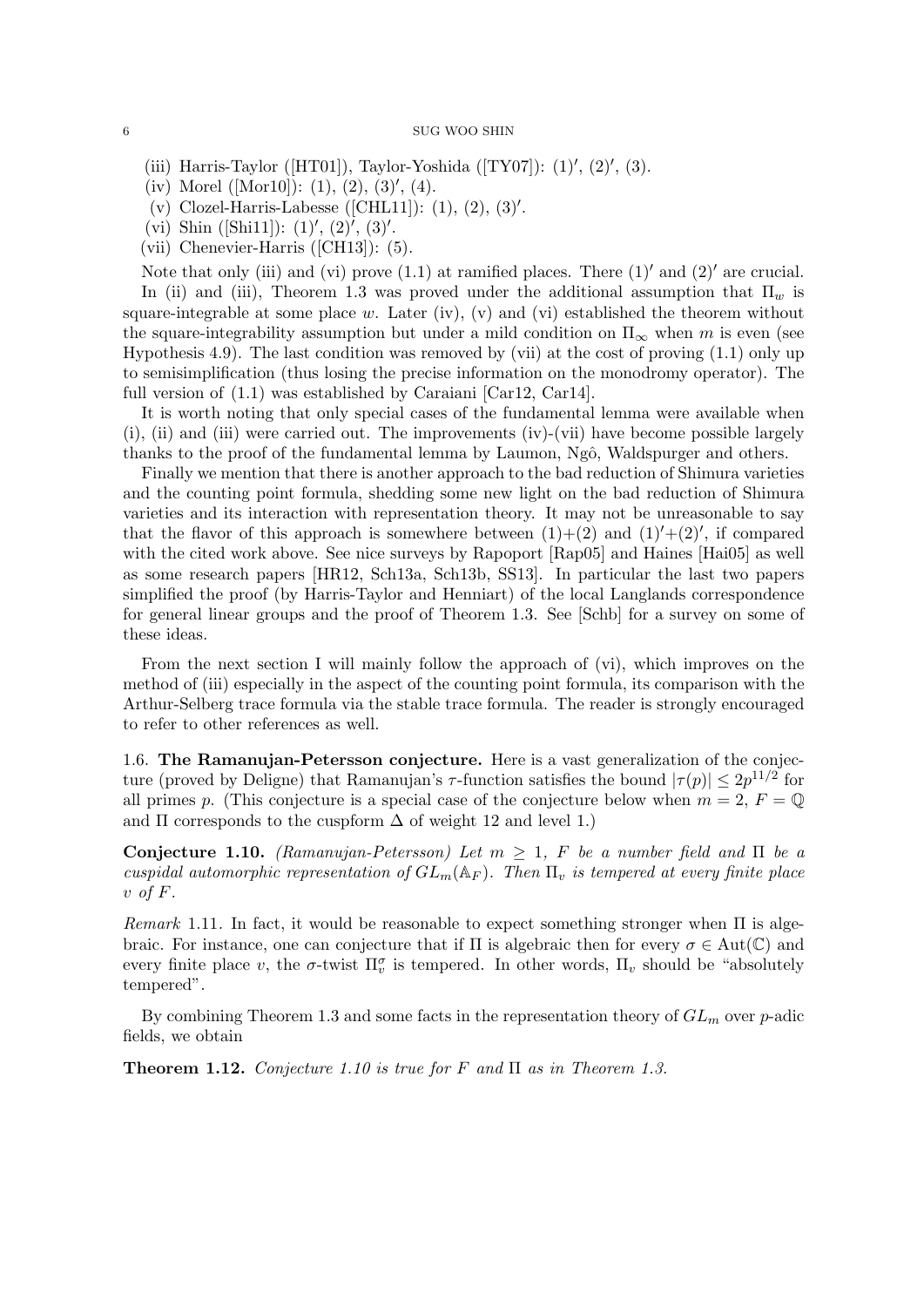To be precise, the theorem is a corollary of Theorem 1.3 (with a semisimplified version of (1.1)) when m is even and  $\Pi_{\infty}$  is slightly regular (or when  $\Pi$  is square-integrable at a finite prime). Several mathematicians have made contributions to this. Namely, whenever the authors in (i)-(vi) of  $\S1.5$  proved the local-global compatibility at v for constructed Galois representations, they obtained the corresponding case of Theorem 1.12. Finally in the missing case where m is even and  $\Pi_{\infty}$  is not slightly regular, Caraiani [Car12] proved Theorem 1.12 in the course of strengthening (1.1), improving on Clozel's result [Clo13] in the unramified case by a different method.

## 2. Base change for unitary groups

Throughout the article we assume  $n \geq 3$ . In this case there are no Shimura varieties attached to  $GL_n$  (or its inner forms). The next best thing is to study Shimura varieties associated to unitary (similitude) groups since a unitary group becomes isomorphic to  $GL_n$ after quadratic extension of the base field. To analyze the cohomology of those Shimura varieties, it is essential to understand automorphic representations of unitary groups, especially in connection with those of  $GL_n$  because the representations of  $GL_n$  are better understood and also because we would like to prove a theorem about automorphic representations of  $GL_n$ rather than a unitary group. This can be achieved by (automorphic) base change for unitary groups, which will be discussed in this section. For the case of unitary similitude groups, see §3.4.

2.1. Unramified local Langlands correspondence. This subsection is a general background needed for  $\S2$  and  $\S3$ . Details may be found in [Bor79] and [Min11] for instance. Let G be an unramified connected reductive group over a p-adic field F. Recall that G is said to be unramified over F if G has a smooth integral model over  $\mathcal{O}_F$ . We will fix such a model, thus also a compact subgroup  $G(\mathcal{O}_F) \subset G(F)$ , often called "hyperspecial". Denote by  $\mathscr{H}^{\mathrm{ur}}(G(F)) := C_c^{\infty}(G(\mathcal{O}_F) \backslash G(F)/G(\mathcal{O}_F))$  the unramified Hecke algebra equipped with the convolution product. Then the following sets are in canonical bijection with each other (e.g. [Min11, 2.6]). This is a consequence of the Satake isomorphism.

- (1) C-algebra morphisms  $\chi : \mathscr{H}^{\mathrm{ur}}(G(F)) \to \mathbb{C}$ .
- (2) isomorphism classes of unramified L-parameters  $\varphi: W_F \to {}^L G$ .
- (3) isomorphism classes of unramified (irreducible admissible) representations of  $G(F)$ .

By definition  $\varphi$  is unramified if  $\varphi(I_F) = (1)$ , and  $\pi \in \text{Irr}(G(F))$  is unramified if  $\pi$  has a nonzero fixed vector under  $G(\mathcal{O}_F)$ .

One is invited to define canonical maps between them and prove that they are bijections in case  $G$  is a torus. The proof in the general case can be reduced, with some work, to the case of tori by considering a maximal torus of G.

It is an extremely important fact that the bijections among  $(1)$ ,  $(2)$  and  $(3)$  are *functorial* in G. This means the following: If H, G are connected reductive groups over F and  $\tilde{\eta}: {}^L H \to {}^L G$ <br>is an L morphism, then there is a canonical map (e.g. [Min11\_2.7]) is an L-morphism, then there is a canonical map (e.g. [Min11, 2.7])

$$
\widetilde{\eta}^* : \mathscr{H}^{\mathrm{ur}}(G(F)) \to \mathscr{H}^{\mathrm{ur}}(H(F))
$$

such that  $\chi_H : \mathscr{H}^{\text{ur}}(H(F)) \to \mathbb{C}$  and  $\varphi_H : W_F \to {}^L H$  correspond if and only if  $\chi_H \circ \tilde{\eta}^*$  and  $\tilde{\eta}^* \circ \tilde{\eta}^*$  and  $\widetilde{\eta} \circ \varphi_H$  correspond. The map

$$
\widetilde{\eta}_* : \operatorname{Irr}^{\text{ur}}(H(F)) \to \operatorname{Irr}^{\text{ur}}(G(F)) \tag{2.1}
$$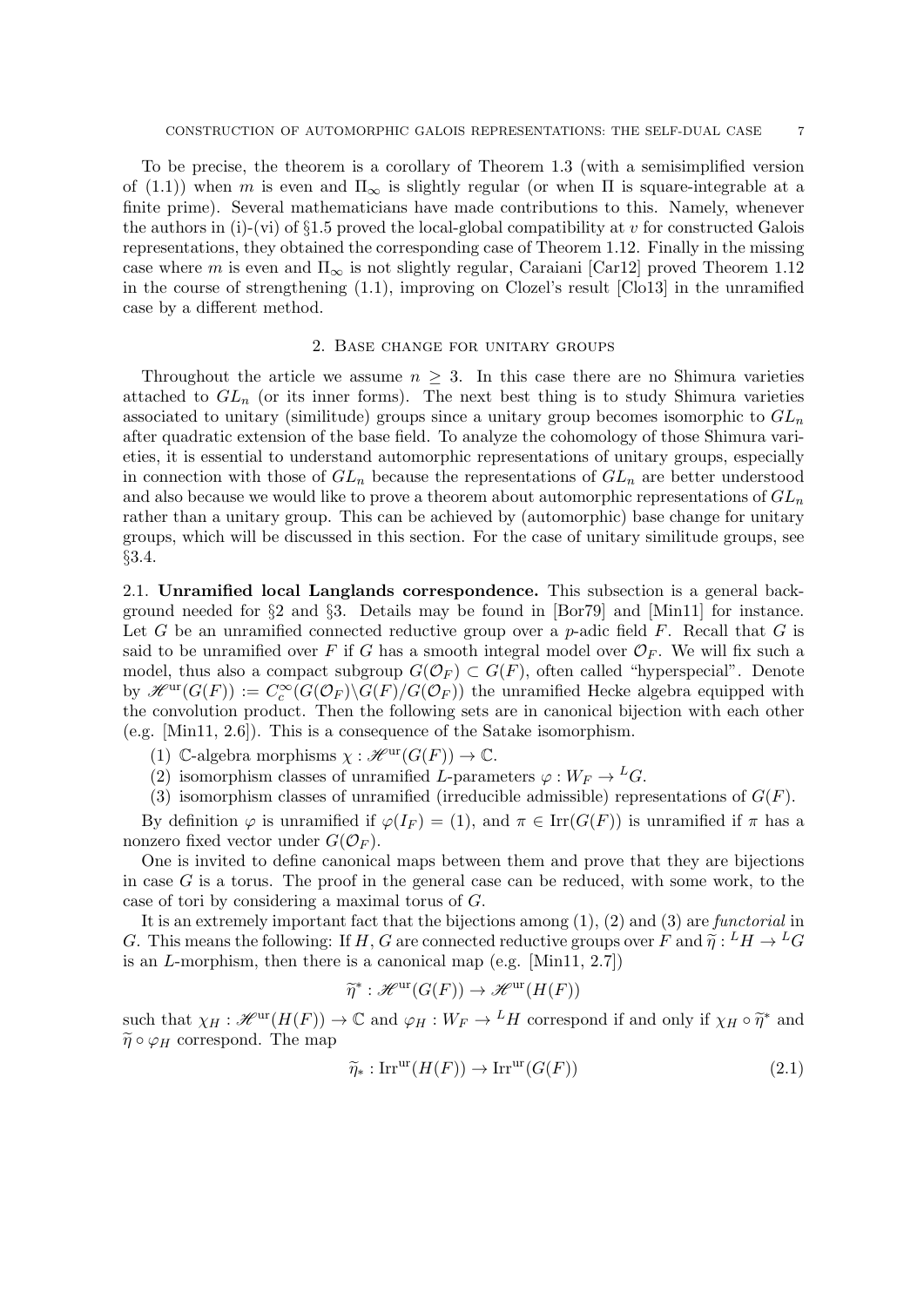corresponding to  $\varphi_H \mapsto \tilde{\eta} \circ \varphi_H$  is basically the "transfer of unramified representations" with respect to  $\tilde{\eta}$ . A quick characterization of the map  $\tilde{\eta}_{*}$  is possible using the following identity: for every  $f \in \mathscr{H}^{\mathrm{ur}}(G(F)),$ 

$$
\operatorname{tr}\tilde{\eta}_*\pi_H(f) = \operatorname{tr}\pi_H(\tilde{\eta}^*f). \tag{2.2}
$$

2.2. Setup. Now we restrict our attention to unitary groups and general linear groups. The following notation will be used.

- F is a CM field with complex conjugation c. Set  $F^+ := F^{c=1}$ .
- $\vec{n} = (n_1, \ldots, n_r), n_i, r \in \mathbb{Z}_{>0}, \sum_{i=1}^r n_i = n.$
- $i_{\vec{n}}$ :  $GL_{\vec{n}} \hookrightarrow GL_N$  ( $N = \sum_i n_i$ ) is the embedding

$$
(A_1,\ldots,A_r)\mapsto\left(\begin{array}{cccc} A_1 & 0 & \cdots & 0 \\ 0 & A_2 & \cdots & 0 \\ \vdots & \cdots & \cdots & \vdots \\ 0 & \cdots & 0 & A_r \end{array}\right).
$$

- $GL_{\vec{n}} = \prod_{n=1}^r GL_{n_i}$  (over any base).
- $U_n$  is a quasi-split unitary group in n variables over  $F^+$  (for an n-dimensional F-vector space with a Hermitian pairing). Define

$$
U_{\vec{n}} := \prod_{1 \leq i \leq r} U_{n_i}.
$$

We will work under the following hypothesis. (This is not a vacuous condition. For instance,  $F = \mathbb{O}(\zeta_5)$  does not satisfy it.)

**Hypothesis** 2.1.  $F = EF^+$  for an imaginary quadratic field  $E \subset F$ .

Define

$$
G^1_{\vec{n}}:=R_{F^+/{\mathbb Q}}U_{\vec{n}},\qquad \widetilde G^1_{\vec{n}}:=R_{E/{\mathbb Q}}(G^1_{\vec{n}}\times_{\mathbb Q}E)
$$

where  $R_{(.)}$  denotes the Weil restriction of scalars. When  $\vec{n} = (n)$ , we prefer to write  $G_n^1$  and  $\mathbb{G}_n^1$  for  $G_{\vec{n}}^1$  and  $\mathbb{G}_{\vec{n}}^1$ , respectively. (These ugly notations anticipate their similitude cousins, which will show up in §3.4. The superscript means that the similitude factor equals 1.) The connected reductive groups  $G_{\vec{n}}^1$  and  $\mathbb{G}_{\vec{n}}^1$  are defined over  $\mathbb{Q}$  and  $G_{\vec{n}}^1(\mathbb{Q}) = U_{\vec{n}}(F^+), \mathbb{G}_{\vec{n}}^1(\mathbb{Q}) =$  $G_{\vec{n}}^1(E) = U_{\vec{n}}(F) \simeq GL_{\vec{n}}(F)$ . Also note that

$$
G_{\vec{n}}^1(\mathbb{A}) = U_{\vec{n}}(\mathbb{A}_{F^+}), \qquad \mathbb{G}_{\vec{n}}^1(\mathbb{A}) = G_{\vec{n}}^1(\mathbb{A}_E) = U_{\vec{n}}(\mathbb{A}_F) \simeq GL_{\vec{n}}(\mathbb{A}_F). \tag{2.3}
$$

Let  $\theta$  denote the action on  $\mathbb{G}_{\vec{n}}^1$  induced by  $1 \times c$  on  $G_{\vec{n}}^1 \times_{\mathbb{Q}} E$ . Under the above isomorphism,  $\theta$  is transported to the action  $(g_1, \ldots, g_r) \mapsto ({}^t g_1^{-c}, \ldots, {}^t g_r^{-c})$  on  $GL_{\vec{n}}(\mathbb{A}_F)$  up to conjugation by  $GL_{\vec{n}}(\mathbb{A}_F)$ .

Consider the L-groups  ${}^L G^1_{\vec{n}} := \widehat{G}_{\vec{n}} \rtimes W_{\mathbb{Q}}$  and  ${}^L \mathbb{G}^1_{\vec{n}} := \widehat{\mathbb{G}}^1_{\vec{n}} \rtimes W_{\mathbb{Q}}$ . The dual groups may be identified as

$$
\widehat{G}_{\vec{n}}^1 = GL_{\vec{n}}(\mathbb{C})^{\text{Hom}(F^+,\mathbb{C})}, \qquad \widehat{\mathbb{G}}_{\vec{n}}^1 = GL_{\vec{n}}(\mathbb{C})^{\text{Hom}(F,\mathbb{C})}, \tag{2.4}
$$

equipped with  $W_{\mathbb{Q}}$ -actions. There is a natural L-morphism

$$
\mathrm{BC}_{\vec{n}} : {}^L G^1_{\vec{n}} \to {}^L \mathbb{G}^1_{\vec{n}}
$$

which extends the diagonal embedding on the dual group. On the level of dual groups,  $BC_{\vec{n}}$ maps  $(g_{\sigma}) \mapsto (h_{\sigma})$  so that  $h_{\sigma} = h_{\sigma^c} = g_{\sigma}$  for every  $\sigma \in \text{Hom}(F^+, \mathbb{C})$ .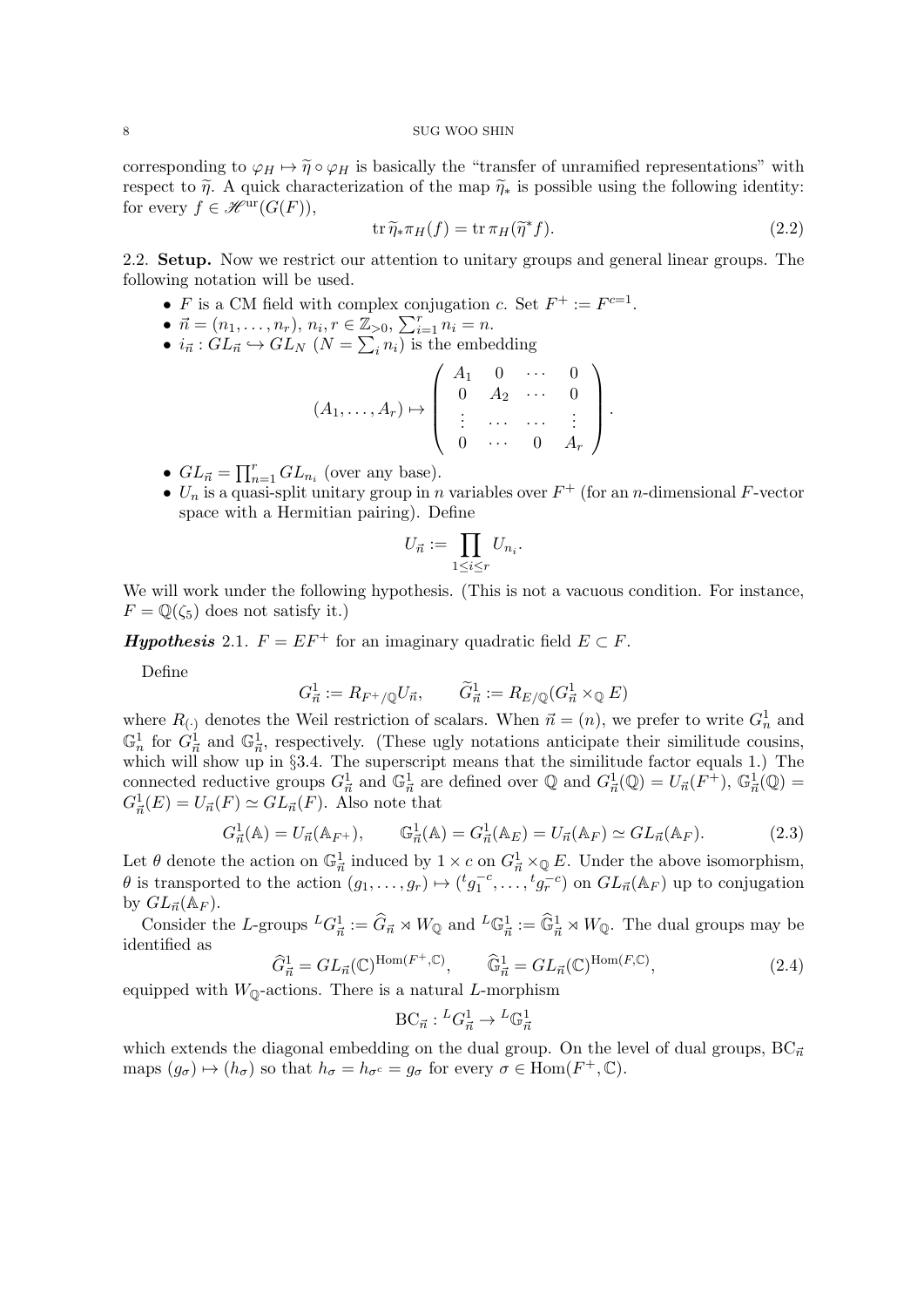2.3. Local base change. Fix a finite place  $v$  of  $\mathbb{Q}$ . Consider

$$
\pi_v \in \operatorname{Irr}(G_{\vec{n}}^1(\mathbb{Q}_v)) = \operatorname{Irr}(\prod_{w|v} U_{\vec{n}}(F_w)).
$$

(i) For any v, when  $\pi_v$  is unramified, let  $\phi(\pi_v) : W_{\mathbb{Q}_v} \to {}^L G^1_{\vec{n}}$  be the corresponding unramified parameter. Define  $BC_{\vec{n},*}(\pi_v) \in \text{Irr}^{\text{ur}}(\mathbb{G}_{\vec{n}}^{\mathbb{I}}(\mathbb{Q}_v))$  corresponding to the unramified parameter  $BC_{\vec{n}} \circ \phi(\pi_v)$ . Thus obtain a map (whose image sits inside the set of  $\theta$ -stable representations).

$$
\mathrm{BC}_{\vec{n},*}: \mathrm{Irr}^{\mathrm{ur}}(G_{\vec{n}}^1(\mathbb{Q}_v)) \to \mathrm{Irr}^{\mathrm{ur}}(\mathbb{G}_{\vec{n}}^1(\mathbb{Q}_v)).\tag{2.5}
$$

(ii) If v splits in E, say u and  $u^c$  are primes of E above v. There is an isomorphism  $\mathbb{G}_{\vec{n}}^1(\mathbb{Q}_v) = G_{\vec{n}}^1(E_v) \simeq G_{\vec{n}}^1(E_u) \times G_{\vec{n}}^1(E_{u^c})$  where  $\theta$  acts as  $(g_1, g_2) \mapsto (g_2^c, g_1^c)$ . (Note that  $c : E \overset{\sim}{\to} E$  induces  $E_u \overset{\sim}{\to} E_{u^c}$ .) Define

$$
\mathrm{BC}_{\vec{n},*}: \mathrm{Irr}(G_{\vec{n}}^1(\mathbb{Q}_v)) \to \mathrm{Irr}(\mathbb{G}_{\vec{n}}^1(\mathbb{Q}_v)) \tag{2.6}
$$

by  $\pi \mapsto \pi \otimes \pi$ . The image is clearly  $\theta$ -stable. It is an exercise to check that the map (2.6) restricts to the map (2.5) defined above if  $\pi_v$  is unramified.

(iii) When  $v = \infty$ , the base change of any L-packet of  $G_{\vec{n}}^1(\mathbb{R})$  can be defined as a representation of  $\mathbb{G}_{\vec{n}}^1(R) = G_{\vec{n}}^1(\mathbb{C})$ , but the details will be omitted. The fact that this is possible should not be surprising as the local Langlands correspondence is known for any real or complex group due to Langlands ([Lan89]). We will be interested in only those L-packets consisting of discrete series representations of  $G_{\vec{n}}^1(\mathbb{R})$  and their base change.

Although the "explicit" base change in the above list does not exhaust all cases, it suffices for constructing Galois representations. (To our knowledge this observation was first made by Harris.) This is desirable since the base change for unitary groups is not established in full generality yet.

We will often write BC or  $BC_{\vec{n}}$  for the map  $BC_{\vec{n},*}$  in (2.5) or (2.6) if there is no danger of confusion.

In general the base change along a finite cyclic extension is characterized by a trace identity with respect to the transfer of test functions. The existence of transfer for any endoscopy (twisted or untwisted) is a consequence of the recent proof of the fundamental lemma, thanks to Laumon, Ngô, Waldspurger and others. In particular the transfer of test functions is known for any cyclic base change, which is an instance of twisted endoscopy. (However see Remark 2.4 below.)

# **Proposition 2.2.** (1) In case (i) and (ii) above, let  $f_v \in C_c^{\infty}(\mathbb{G}_{\vec{n}}^1(\mathbb{Q}_v))$ . Then there exists  $\phi_v \in C_c^{\infty}(G_{\vec{n}}^1(\mathbb{Q}_v))$  with matching orbital integrals. In case (ii), if  $f_v \in \mathscr{H}^{\rm ur}(\mathbb{G}_{\vec{n}}^1(\mathbb{Q}_v))$ then one can take  $\phi_v = \widetilde{BC}_{\vec{n}}^*(f_v)$  in the notation of §2.1.

(2) The function  $\phi_v$  in part (1) satisfies the following in case (ii).

$$
\widetilde{\operatorname{tr}} BC(\pi_v)(f_v) = \operatorname{tr} \pi_v(\phi_v), \qquad \forall \pi_v \in \operatorname{Irr}(G_{\vec{n}}^1(\mathbb{Q}_v))
$$

In case (i), the same identity holds for all unramified  $\pi_v \in \text{Irr}(G_{\vec{n}}^1(\mathbb{Q}_v)).$ 

*Sketch of proof.* Part  $(1)$  is a consequence of the fundamental lemma as explained above. As for Part  $(2)$ ,  $(2.2)$  is the desired identity in case (i). In case (ii) it is shown by a direct computation (which is not hard).  $\Box$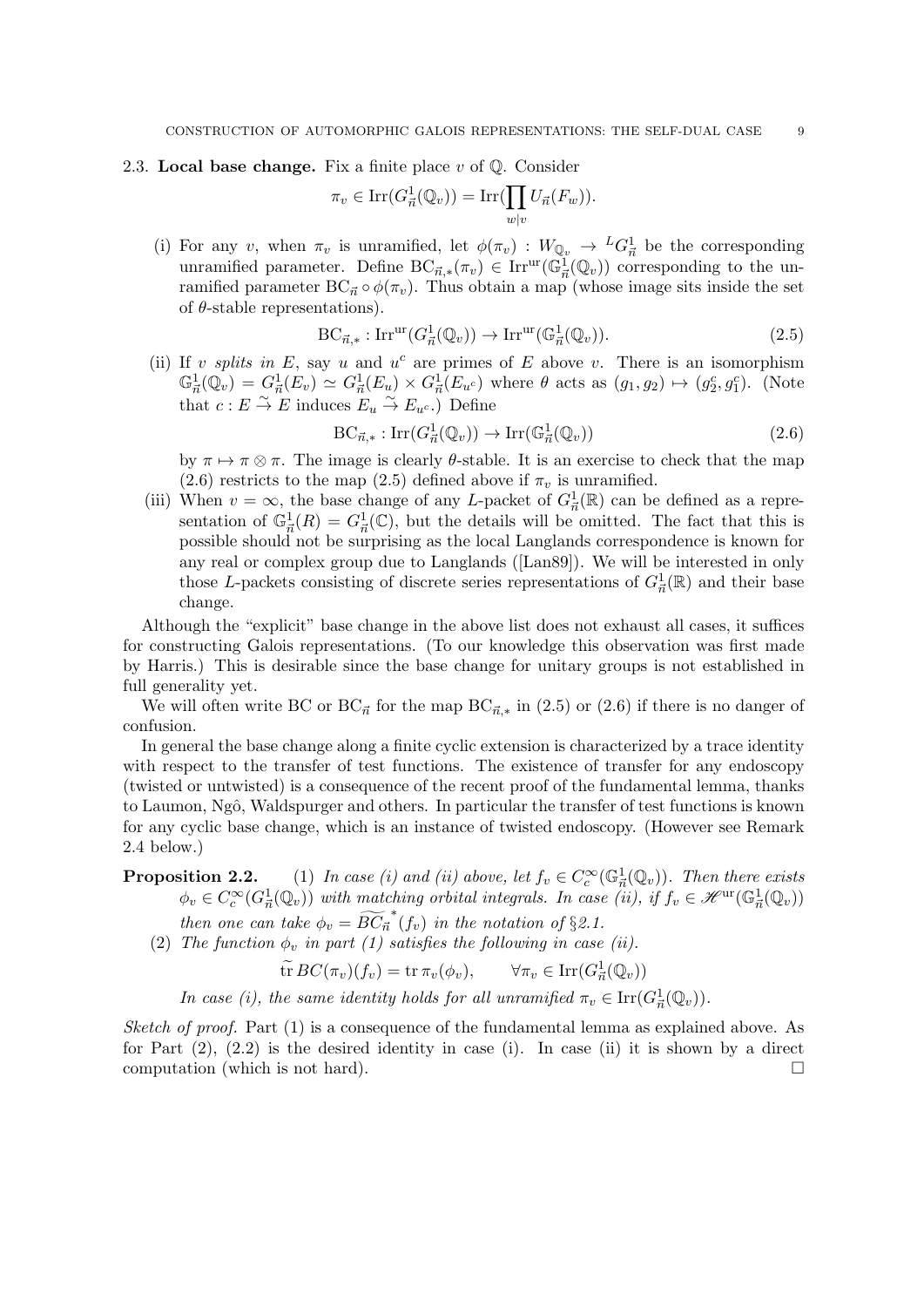Remark 2.3. We apologize for the imprecision in the statement of (1). We chose not to write out the precise identity for matching of orbital integrals. Moreover the experienced reader must have noticed an abuse of language. Orbital integrals there really mean stable (twisted) orbital integrals.

*Remark* 2.4. The second assertion of  $(1)$  is usually referred to as the base change fundamental lemma and due to Kottwitz, Clozel and Labesse and was proved almost 20 years ago.

Remark 2.5. You may have noticed that no properties of unitary groups are used in §2.3. Indeed, local base change can be defined in the same manner as above when

- the quadratic extension  $E/\mathbb{Q}$  is replaced with any finite cyclic extension  $E'/E''$ ,
- $G_{\vec{n}}^1$  is replaced with any connected reductive group H over  $E'',$
- $\mathbb{G}_{\vec{n}}^{\vec{1}}$  is replaced with  $\mathbb{H} := R_{E'/E''}(H \times_{E''} E')$  and
- v runs over places of  $E''$ .

What is nice about the quadratic base change from  $G_{\vec{n}}^1$  to  $\mathbb{G}_{\vec{n}}^1$  is that the representation theory of  $\mathbb{G}_{\vec{n}}^1$  (which is a general linear group) is much more complete than that of other groups. As such, this base change enables us to study representations of  $G_{\vec{n}}^1$  through those of  $\mathbb{G}_{\vec{n}}^1$ . (For instance, one may try to define a local or global L-packet for  $G_{\vec{n}}^1$  as the set of those representations of  $G_{\vec{n}}^1$  whose base change images are isomorphic.)

## 2.4. Weak base change (global).

**Definition 2.6.** Let  $\pi \in \text{Irr}(G_n^1(\mathbb{A}))$  and  $\Pi$  be an automorphic representation of  $\mathbb{G}_n^1(\mathbb{A})$ . We say that  $\Pi$  is a *weak base change* of  $\pi$  and write  $\Pi = \text{WBC}(\pi)$  if  $\text{BC}(\pi_v) \simeq \Pi_v$  for all but finitely many v. (This makes sense as  $\pi_v$  is unramified and so  $BC(\pi_v)$  is defined for almost all  $v.$ )

By strong multiplicity one theorem for  $GL_n$ , the weak base change  $WBC(\pi)$  is unique (up to isomorphism) if it exists (cf. (2.3)). There is a fairly general existence result by Clozel and Labesse.

**Proposition 2.7.** ([Lab11, Cor 5.3]) If  $\pi_{\infty}$  is a discrete series whose infinitesimal character is sufficiently regular, then  $WBC(\pi)$  exists. In other words, the conclusion is that there exists an automorphic representation  $\Pi$  of  $\mathbb{G}_n^1(\mathbb{A})$  such that  $BC(\pi_v) \simeq \Pi_v$  for almost all v.

Remark 2.8. Actually, in the construction of Galois representations, it is not necessary to use this proposition until the last stage where the  $p$ -adic approximation argument ([CH13]) is used. The reverse of (weak) base change, or "descent", often turns out to be more essential. Labesse ([Lab11]) also proves many instances of descent.

We will be mostly interested in the case when

$$
WBC(\pi) = \Pi \simeq \text{Ind}(\Pi_1 \otimes \cdots \otimes \Pi_r) \tag{2.7}
$$

such that each  $\Pi_i$  is *cuspidal* and  $\Pi_i^{\theta} \simeq \Pi_i$ . (In general, it can happen that some  $\Pi_i$  is discrete but not cuspidal and also that for  $i \neq j$ ,  $\Pi_i^{\theta} \simeq \Pi_j$  and  $\Pi_j^{\theta} \simeq \Pi_i$ .) It is built into assumption that the parabolic induction of  $(2.7)$  is irreducible. The  $\Pi$  as above can be thought of as coming from the discrete tempered spectrum for  $G^1(\mathbb{A}) = U(\mathbb{A}_{F^+})$ . For our application, the case  $r \leq 2$  is the most important.

**Definition 2.9.** Suppose that  $WBC(\pi)$  exists and has the form as in (2.7). We say  $\pi$  is stable if  $r = 1$  and endoscopic if  $r > 1$ .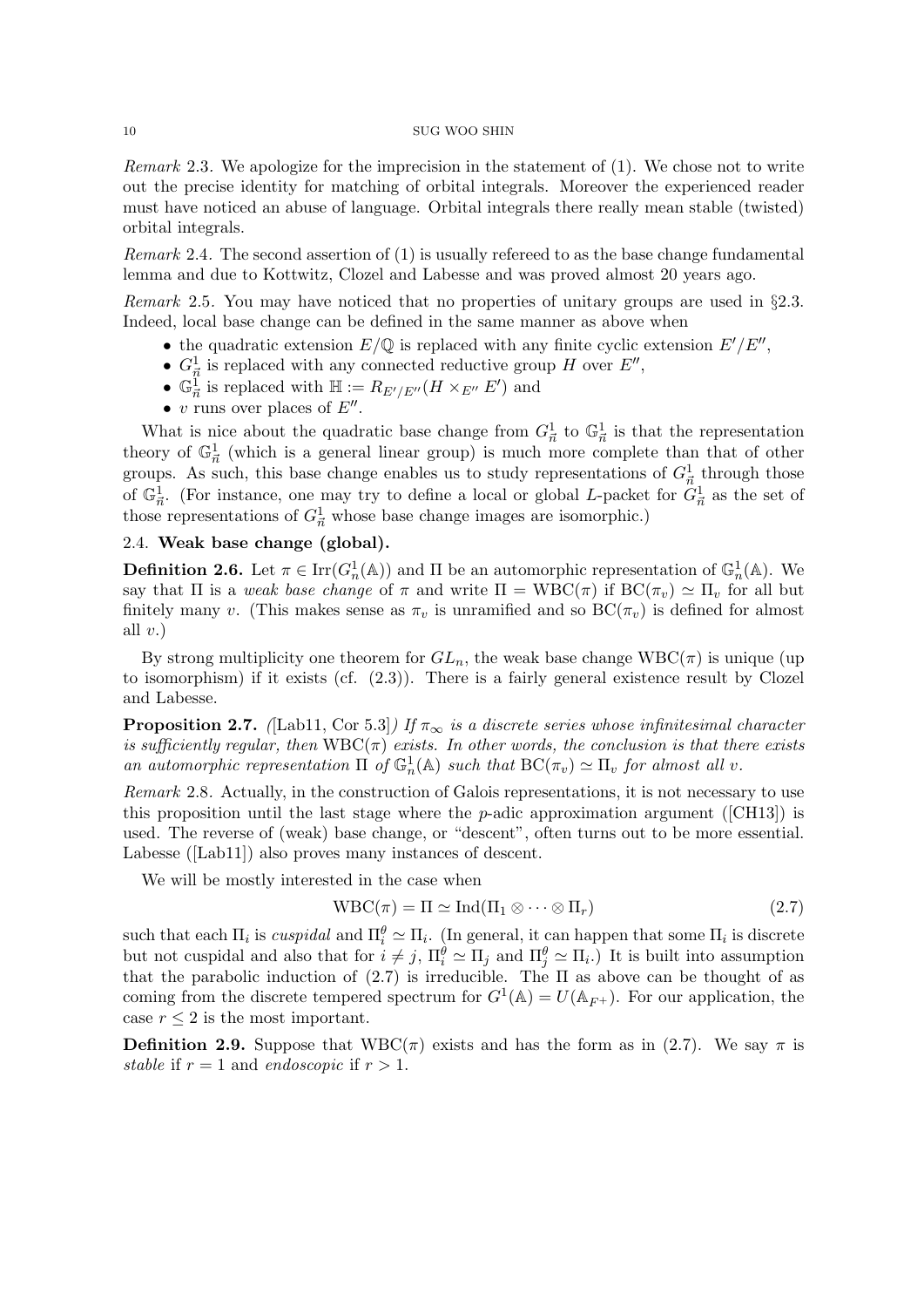## 3. Endoscopy for unitary groups

3.1. **Endoscopic groups.** Define  $\mathcal{E}(G_n^1)$  (resp.  $\mathcal{E}^{\text{ell}}(G_n^1)$ ) to be the set of  $G_{\vec{n}}^1$ ,  $\sum_{i=1}^r n_i = n$  (resp.  $\sum_{i=1}^r n_i = n$  and  $r \leq 2$ ). In other words, l. **Endoscopic groups.** Define  $\mathscr{E}(G_n^1)$  (resp.  $\mathscr{E}^{\text{ell}}(G_n^1)$ ) to be the set of  $G_{\vec{n}}^1$  such that  $r_{i=1}^r n_i = n$  (resp.  $\sum_{i=1}^r n_i = n$  and  $r \leq 2$ ). In other words,

$$
\mathcal{E}^{\text{ell}}(G^1) = \{G_n^1\} \cup \{G_{n_1,n_2}^1 \mid n_1 + n_2 = n, n_1, n_2 > 0\}.
$$

The elements of  $\mathcal{E}^{\text{ell}}(G^1)$  are called the elliptic endoscopic groups for  $G_n^1$  and play a fundamental role in the trace formula for  $G_n^1$ . For each  $G_{\vec{n}}^1 \in \mathcal{E}^{\text{ell}}(G^1)$ , fix an L-embedding

$$
\widetilde{\eta}_{\vec{n}}^1: {}^L G^1_{\vec{n}} \to {}^L G^1_n \tag{3.1}
$$

extending  $\hat{G}_{\vec{n}}^1 \to \hat{G}_{\vec{n}}^1$  given by the block diagonal embedding  $i_{\vec{n}}$ . The choice of  $\hat{\eta}_{\vec{n}}^1$  is not unique<br>and there is no generical choice in general. An evolution of  $\hat{\omega}_{\vec{n}}^1$  will be emitted but and there is no canonical choice in general. An explicit form of  $\tilde{\eta}^1_{\vec{n}}$  will be omitted but the interested reader may find it as an exercise or look up [Bog02, 81.2] of [Shi11, 82.2] interested reader may find it as an exercise or look up [Rog92, §1.2], cf. [Shi11, §3.2].

3.2. **Endoscopic transfer.** Let  $G_{\vec{n}}^1 \in \mathcal{E}(G_n^1)$ . (In fact,  $G_{\vec{n}}^1 \in \mathcal{E}^{\text{ell}}(G_n^1)$  suffices for our later discussion.) There should be a transfer of representations from  $G_{\vec{n}}^1$  to  $G_n^1$  corresponding to  $\tilde{\eta}_n^1$ . Such a transfer is called an *endoscopic transfer* and an instance of the Langlands<br>functoriality. Although the Langlands functoriality is still largely open, which should involve functoriality. Although the Langlands functoriality is still largely open, which should involve the description of L-packets among other things, there are some favorable cases (cf.  $\S 2.3$ ), as we will see below, where the local transfer of representations can be explicitly worked out.

(i) For any finite  $v$ ,

$$
\widetilde{\eta}^1_{\vec{n},*}: \mathrm{Irr}^{\mathrm{ur}}(G^1_{\vec{n}}(\mathbb{Q}_v)) \to \mathrm{Irr}^{\mathrm{ur}}(G^1_n(\mathbb{Q}_v))
$$

is defined as in  $(2.1)$ .

(ii) If v splits in  $E$ ,

$$
\widetilde{\eta}^1_{\vec{n},*}: \mathrm{Irr}(G^1_{\vec{n}}(\mathbb{Q}_v)) \to \mathrm{Irr}(G^1_n(\mathbb{Q}_v))
$$

is defined as a character twist of the parabolic induction, noting that  $G_{\vec{n}}^1(\mathbb{Q}_v)$  and  $G_n^1(\mathbb{Q}_v)$  are isomorphic to  $\prod_w GL_n(F_w)$  and  $\prod_w GL_n(F_w)$ , respectively, where w runs over the half of the places dividing v. The character twist depends on  $\tilde{\eta}^1_{\vec{n},*}$  at v, which is not the identity map on  $W_{\mathbb{Q}_v}$  (inside  ${}^L G^1_{\vec{n}}$ ) in general.

(iii) If  $v = \infty$ , the transfer of representations is defined by the Langlands correspondence for  $G_{\vec{n}}^1(\mathbb{R})$  and  $G_n^1(\mathbb{R})$ . (We are especially interested in the discrete series representations.)

We have the analogue of Proposition 2.2 characterizing the endoscopic transfer described above with respect to the transfer of test functions. As explained in the paragraph above Proposition 2.2, the existence of transfer is known.

# **Proposition 3.1.** (1) In case (i) and (ii) above, let  $f_v \in C_c^{\infty}(\mathbb{G}_{\vec{n}}^1(\mathbb{Q}_v))$ . Then there exists  $\phi_v \in C_c^{\infty}(G_{\vec{n}}^1(\mathbb{Q}_v))$  with matching orbital integrals. Moreover in case (ii), if  $f_v \in \mathscr{H}^{\text{ur}}(\mathbb{G}^1_{\vec{n}}(\mathbb{Q}_v))$  then one can take  $\phi_v = (\widetilde{\eta}^1_{\vec{n}})^*(f_v)$  in the notation of §2.1.<br>The function  $\phi_v$  in part (1) satisfies the following in case (ii)

(2) The function  $\phi_v$  in part (1) satisfies the following in case (ii).

$$
\widetilde{\text{tr}}\left(\widetilde{\eta}^1_{\vec{n},*}(\pi_{H,v})\right)(f_v) = \text{tr}\,\pi_{H,v}(\phi_v), \qquad \forall \pi_{H,v} \in \text{Irr}(G^1_{\vec{n}}(\mathbb{Q}_v))
$$

In case (i), the same identity holds for all unramified  $\pi_{H,v} \in \text{Irr}(G_{\vec{n}}^1(\mathbb{Q}_v)).$ 

Sketch of proof. The same remarks in the proof of Proposition 2.2 apply. Remark 2.3 is valid here as well.  $\Box$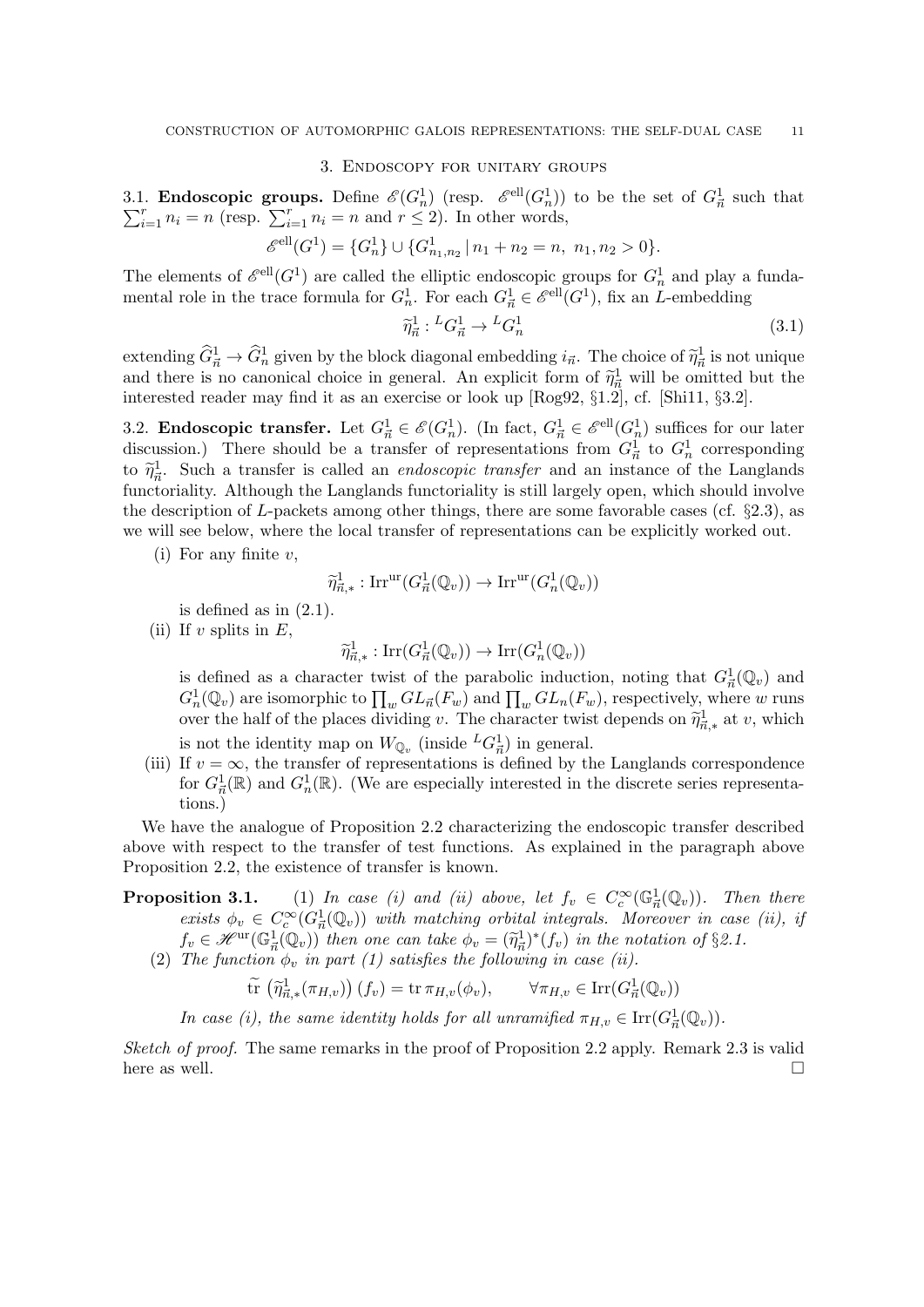Remark 3.2. The article [CHL11] would be an excellent place to learn details about the material of this subsection.

3.3. Base change and endoscopic transfer. Let  $G_{\vec{n}}^1 \in \mathscr{E}(G_n^1)$  as before. We would like to understand the interplay between the local base change and the local endoscopic transfer. For this let us look at the following diagram of L-morphisms. The three maps  $\tilde{\eta}_{\vec{n}}$ , BC<sub> $\vec{n}$ </sub> and  $BC_n$  are already defined. It is easy to choose  $\tilde{i}_{\vec{n}}$  explicitly so that the diagram commutes.

> ${}^L G^1_{\vec{n}} \stackrel{\widetilde{\eta}^1_{\vec{n}}}{\longrightarrow}$  $BC_{\vec{n}}$ ľ  ${}^L G_n^1$  $BC_n$ ľ  ${}^L\mathbb{G}_{\vec{n}}^1$   $\frac{1}{\widetilde{i}_{\vec{n}}}$  $L\mathbb{G}_n^1$ (3.2)

By  $\S 2.1$ , we immediately obtain a commutative diagram at each finite v.

$$
\operatorname{Irr}^{\mathrm{ur}}(G_{\vec{n}}^1(\mathbb{Q}_v)) \xrightarrow{\widetilde{\eta}_{\vec{n},*}^1} \operatorname{Irr}^{\mathrm{ur}}(G_n^1(\mathbb{Q}_v))
$$
\n
$$
\operatorname{BC}_{\vec{n},*} \downarrow \qquad \qquad \downarrow \operatorname{BC}_{n,*}
$$
\n
$$
\operatorname{Irr}^{\mathrm{ur}}(\mathbb{G}_{\vec{n}}^1(\mathbb{Q}_v)) \xrightarrow{\widetilde{i}_{\vec{n},*}} \operatorname{Irr}^{\mathrm{ur}}(\mathbb{G}_n^1(\mathbb{Q}_v))
$$
\n(3.3)

If v splits in E or  $v = \infty$ , there is a similar diagram with Irr(·) in place of Irr<sup>ur</sup>(·).

The functoriality with respect to  $i_{\vec{n}}$  is simply a parabolic induction up to a twist by a character, noting that  $\mathbb{G}_{\vec{n}}^1$  and  $\mathbb{G}_n^1$  are essentially  $GL_{\vec{n}}$  and  $GL_n$  (2.3). (This statement can be made precise and proved.) This leads to the following interesting observation. Suppose that  $\pi \in \mathscr{A}(G_n^1(\mathbb{A}))$  is the endoscopic transfer with respect to  $\widetilde{\eta}_n^1$  of  $\pi_0 \in \mathscr{A}(G_n^1(\mathbb{A}))$  at almost<br>all places, where  $\vec{\sigma} \neq (n)$ . Assume the sufficient regularity of Proposition 2.7 for  $\pi$  and all places, where  $\vec{n} \neq (n)$ . Assume the sufficient regularity of Proposition 2.7 for  $\pi$  and  $\pi_0$ . Then  $WBC(\pi) \in \mathscr{A}(\mathbb{G}_n^1(\mathbb{A}))$  and  $WBC(\pi_0) \in \mathscr{A}(\mathbb{G}_n^1(\mathbb{A}))$  exist. The commutativity of (3.3) implies that

$$
WBC(\pi) \simeq \mathrm{Ind}_{G_{\vec{n}}}^{G_n^1} (WBC(\pi_0) \otimes \chi)
$$
\n(3.4)

for a certain character  $\chi$  (determined by  $\tilde{\eta}^1_{\vec{n}}$ ). We have shown that if  $\pi$  is the image of endo-<br>ceopic transfer from an andexesnic group  $C^1$  different from  $C^1$  then  $WBC(\pi)$  is andexesnic. scopic transfer from an endoscopic group  $G_{\vec{n}}^1$  different from  $G_n^1$ , then  $WBC(\pi)$  is endoscopic, namely it is induced from a representation of a proper parabolic subgroup (if it is also the case that  $WBC(\pi)$  is induced from a cuspidal representation). This justifies the terminology of Definition 2.9. The converse is expected to be true and proved in some cases. (The converse says that any endoscopic  $\pi$  arises from some  $G_{\vec{n}}^1 \neq G_n^1$  via endoscopic transfer.)

3.4. Unitary similitude groups. The results of §2 and §3 carry over with very minor changes to unitary similitude groups  $G_{\vec{n}}$  (including the case  $\vec{n} = (n)$ ) sitting inside the following exact sequence where  $G_{\vec{n}} \to \mathbb{G}_m$  is the multiplier map.

$$
1 \to G^1_{\vec{n}} \to G_{\vec{n}} \to \mathbb{G}_m \to 1
$$

Define  $\mathbb{G}_{\vec{n}} := R_{E/\mathbb{Q}}(G_{\vec{n}} \times_{\mathbb{Q}} E)$ . Observe that

$$
\mathbb{G}_{\vec{n}}(\mathbb{A}) = G(\mathbb{A}_E) \simeq GL_1(\mathbb{A}_E) \times GL_{\vec{n}}(\mathbb{A}_F).
$$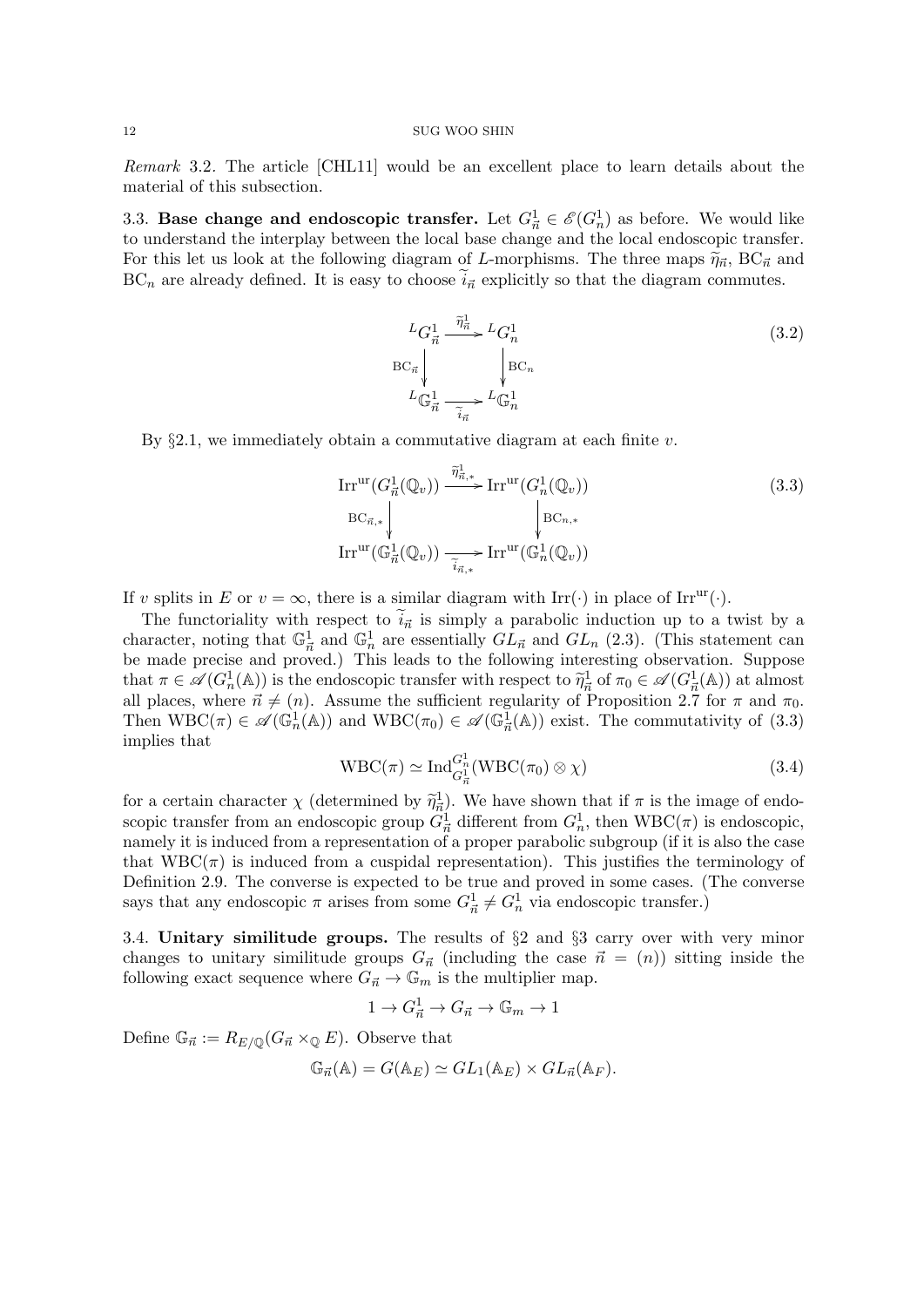The extra factor  $GL_1(\mathbb{A}_E)$ , which did not exist in  $\mathbb{G}^1_{\vec{n}}(\mathbb{A})$ , is a nuisance but does not increase technical difficulty.

It is the groups  $G_{\vec{n}}$  and  $\mathbb{G}_{\vec{n}}$  that constantly show up later on. Why do we care about  $G_{\vec{n}}$  and  $\mathbb{G}_{\vec{n}}$  when it looks simpler to work with  $G_{\vec{n}}^1$  and  $\mathbb{G}_{\vec{n}}^1$ ? The main reason is that  $G_{\vec{n}}$  naturally occurs in the context of PEL-type Shimura varieties, whose cohomology is an essential input in the construction of Galois representations. Although it is possible to understand the representations of  $G_{\vec{n}}$  through those of  $G_{\vec{n}}^1$ , it seems more satisfactory to deal with  $G_{\vec{n}}$  directly. Nevertheless, in the first reading of the subject, it may be harmless to ignore the similitude part and pretend that you are working with unitary groups.

## 4. Shimura varieties

We keep the previous notation. In particular,  $F$  is a CM field,  $F^+$  is the maximal totally real subfield of F, and  $F = EF^+$  for some imaginary quadratic field  $E \subset F$ .

4.1. Choice of unitary group. From here on, we will fix an odd integer  $n \in \mathbb{Z}_{\geq 3}$ . Let G be an inner form of the quasi-split group  $G_n$  over Q. Such a G is also a unitary similitude group and fits into an exact sequence

$$
1 \to G^1 \to G \to \mathbb{G}_m \to 1
$$

so that  $G^1$  is an inner form of  $G_n^1$ . When n is odd, there is no obstruction in finding G such that

- $G<sup>1</sup>$  is quasi-split at all finite places and
- $G^1(\mathbb{R}) \simeq U(1, n-1) \times U(0, n)^{[F^+:\mathbb{Q}]-1}.$

(In general, there is a cohomological obstruction for finding a unitary group with prescribed local conditions at all places. The obstruction always vanishes if  $n$  is odd, which is not the case if n is even. See [Clo91,  $\S2$ ] for a detailed computation of cohomological obstructions.) The main reason for choosing  $G^1$  to be quasi-finite at all finite places is that we want to see in the cohomology of Shimura varieties as many Galois and automorphic representations as possible.<sup>2</sup> In case you wonder why we choose  $G^1(\mathbb{R})$  as above, see Remark 4.4 and 5.2.

Remark 4.1. In work of Clozel, Kottwitz and Harris-Taylor, they had an assumption which implies that  $G^1$  is not quasi-finite at some finite place (but they had the same  $G^1(\mathbb{R})$ ). That assumption was imposed mainly because some techniques in the trace formula were available only in limited cases at that time (but there was another good reason for Harris-Taylor when they proved a counting point formula). This is why  $\Pi$  was assumed to be square-integrable at a finite place in their proof of Theorem 1.3. The whole point of recent work by several people is to remove the last assumption on Π, so it would be reasonable to appreciate the quasi-split condition on  $G<sup>1</sup>$  at finite places.

<sup>&</sup>lt;sup>2</sup>A general principle is that a quasi-split group has more representations than its non quasi-split inner forms, either locally or globally. For an example, think of the Jacquet-Langlands correspondence between  $GL_n$  and its inner form coming from a division algebra.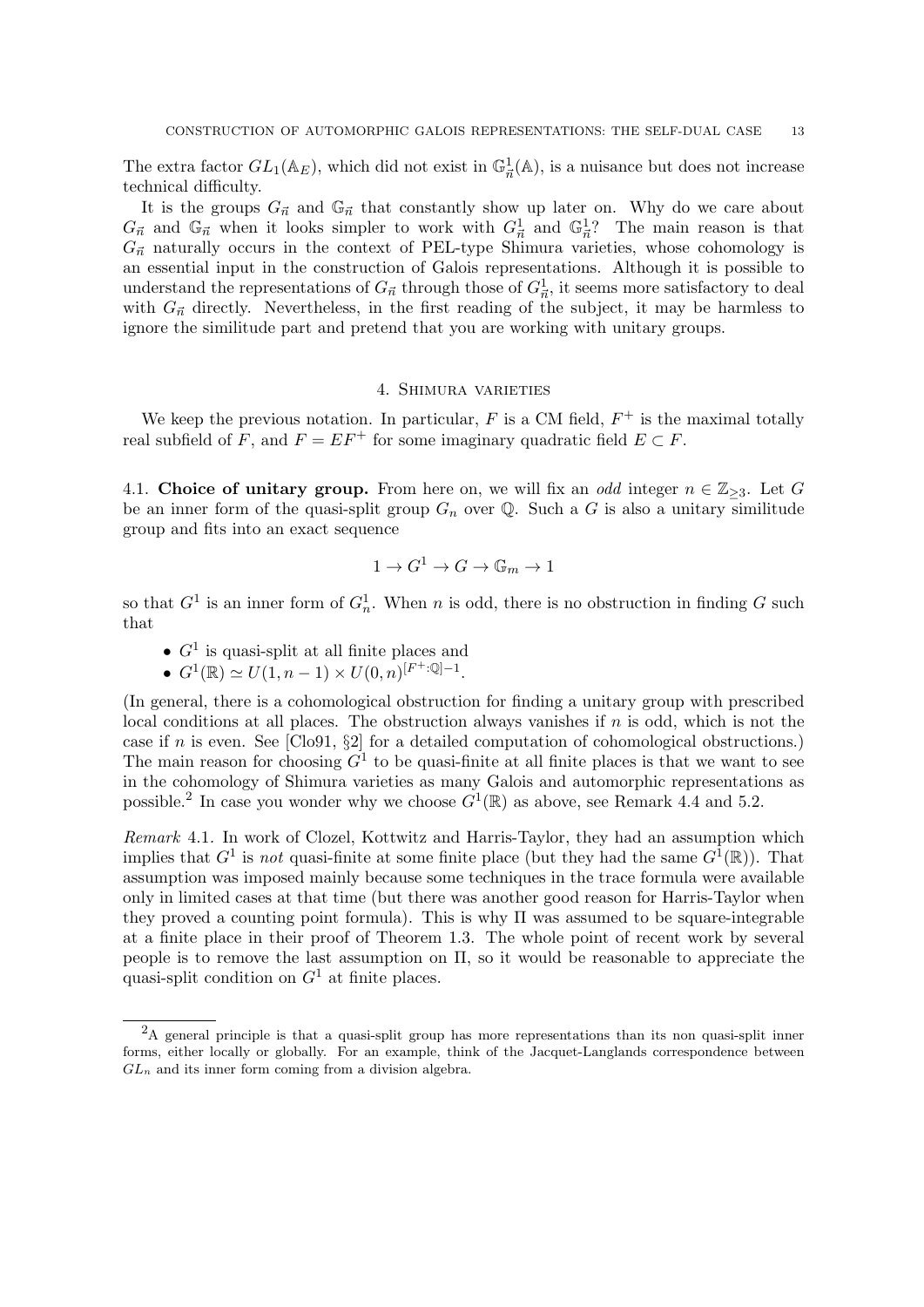4.2. *l*-adic cohomology. Let  $\text{Sh} = \{ \text{Sh}_U \}$  be (the projective system of) Shimura varieties associated to G. (To be precise we also have to choose an R-morphism  $R_{\mathbb{C}/\mathbb{R}}\mathbb{G}_m \to G$  but in our case there is a natural choice for this morphism, which we suppress.) Each  $\text{Sh}_{U}$  is a smooth quasi-projective variety over F of dimension  $n-1$  (if U is sufficiently small). From now on, we make another

# **Hypothesis** 4.2.  $F^+ \neq \mathbb{Q}$

so that  $G^1(\mathbb{R})$  has at least one compact factor  $U(0, n)$ . Then it can be shown that  $\text{Sh}_U$ is projective. Postponing the moduli problem for  $Sh_U$  to §5.1, we would like to explain the rough structure of the  $l$ -adic étale cohomology of Sh.

Let  $\xi$  be an irreducible algebraic representation of G over  $\overline{\mathbb{Q}}_l$ . The  $\xi$  gives rise to a compatible system of smooth  $\overline{\mathbb{Q}}_l$ -sheaves  $\mathscr{L}_\xi$  on Sh<sub>U</sub>. (We have seen this in Tilouine's lectures. For a precise construction, refer to [HT01, III.2].) The  $\overline{\mathbb{Q}}_l$ -vector space

$$
H^k(\mathrm{Sh}, \mathscr{L}_\xi) := \varinjlim_U H^k(\mathrm{Sh}_U \times_F \overline{F}, \mathscr{L}_\xi)
$$

is equipped with a smooth action of  $G(\mathbb{A}^{\infty}) \times \text{Gal}(\overline{F}/F)$ . (Smoothness means that each vector has an open stabilizer in  $G(\mathbb{A}^{\infty})$ .) There is a direct sum decomposition

$$
H^k(\mathrm{Sh}, \mathscr{L}_\xi) = \bigoplus_{\pi^\infty} \pi^\infty \otimes R_l^k(\pi^\infty)
$$

where  $\pi^{\infty}$  runs over irreducible admissible representations of  $G(\mathbb{A}^{\infty})$  and  $R_l^k(\pi^{\infty})$  is a finite dimensional representation of Gal( $\overline{F}/F$ ). (Comparison with Matsushima's formula tells us that the above formula is indeed a direct sum.)

Often it is convenient to consider virtual representations (integral combinations of representations with possibly negative coefficients)

$$
H(\mathrm{Sh}, \mathscr{L}_{\xi}) = \sum_{k \ge 0} (-1)^k H^k(\mathrm{Sh}, \mathscr{L}_{\xi}), \qquad R_l^k(\pi^{\infty}) = \sum_{k \ge 0} (-1)^k R_l^k(\pi^{\infty}).
$$

Let  $\Pi = \chi \otimes \Pi^1$  be an automorphic representation (not necessarily cuspidal) of  $\mathbb{G}(\mathbb{A}) =$  $G(\mathbb{A}_E) \simeq GL_1(\mathbb{A}_E) \times GL_n(\mathbb{A}_F)$ . Define a finite sum

$$
R_l(\Pi) := \sum_{\text{WBC}(\pi^{\infty}) = \Pi^{\infty}} R_l(\pi^{\infty}).
$$

In order to understand  $H^k(\text{Sh}, \mathscr{L}_{\xi})$  (for instance if one is interested in the L-functions for Sh<sub>U</sub>), it would be ideal to describe  $R_l(\pi^{\infty})$  for each  $\pi^{\infty}$ , or even  $R_l^k(\pi^{\infty})$  for each  $k \in \mathbb{Z}_{\geq 0}$ . For the construction of Galois representations, it suffices to describe  $R_l(\Pi)$ .

Let  $\Pi^1 = \boxplus_{i=1}^r \Pi_i^1$  such that each  $\Pi_i^1$  is  $\theta$ -stable (cf. (2.7)). We assume that  $R_l(\Pi) \neq 0$ . (Roughly speaking, this is the case if  $\Pi_{\infty}$  is the base change of the discrete series representation "determined by"  $\xi$ .) Then we expect that

- (1) If  $\Pi^1$  is cuspidal  $(r = 1)$  then  $R_l(\Pi) = 0$  or  $R_l(\Pi)$  should correspond to  $\Pi^1$  (in the sense of Conjecture 1.1) up to a character twist.
- (2) In general, there should exist some *i* such that  $R_l(\Pi)$  corresponds to  $\Pi_i^1$ .
- (3) Among  $H^k(\text{Sh}, \mathscr{L}_{\xi})$ , only  $H^{n-1}$  contributes to  $R_l(\Pi)$ . (This is not expected to be true if some  $\theta$ -stable representation  $\Pi_i^1$  is discrete but not cuspidal.) So  $R_l(\Pi)$  should come with the sign  $(-1)^{n-1}$ .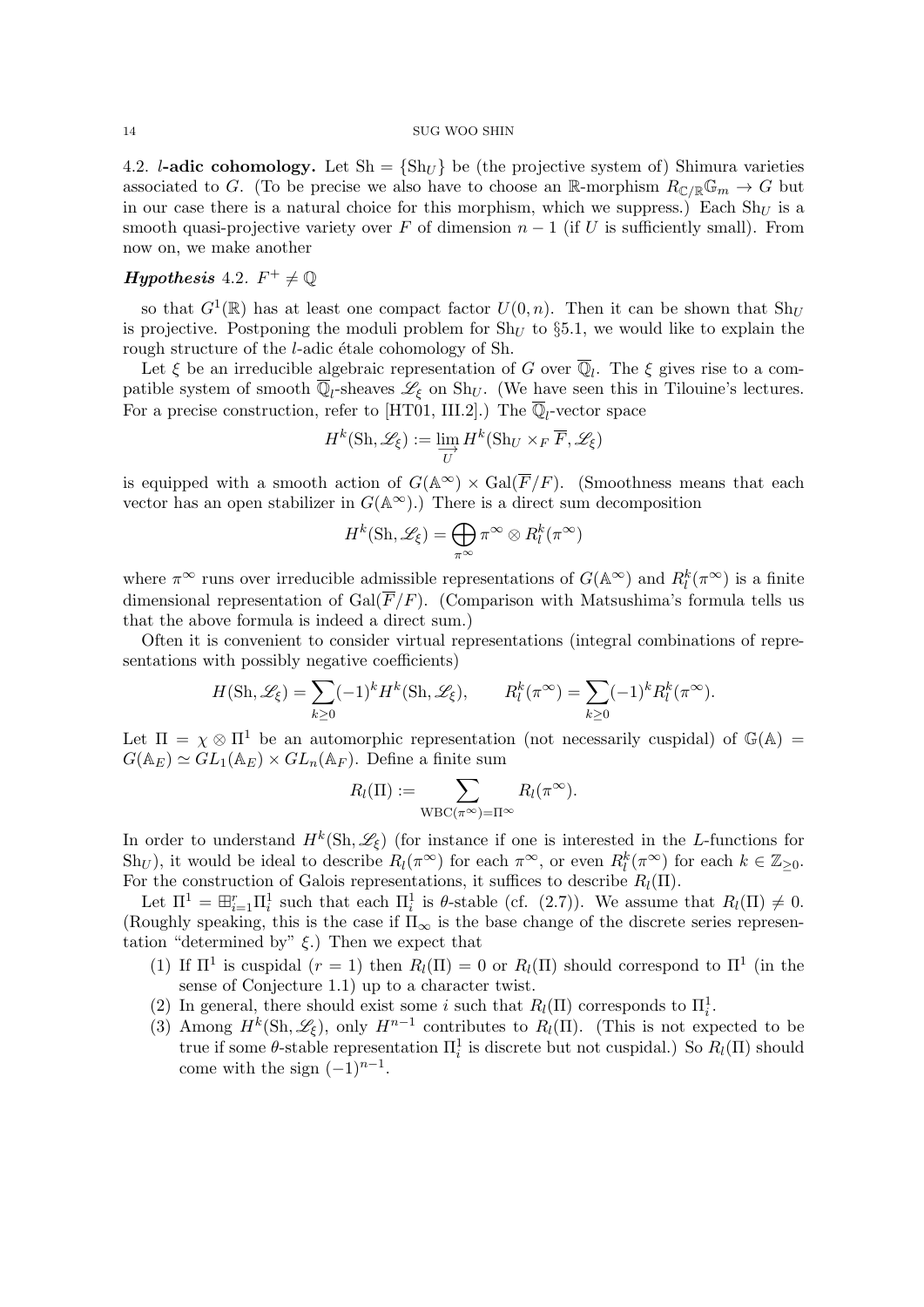Remark 4.3. The same assertion should hold for  $R_l(\pi^{\infty})$  in place of  $R_l(\Pi)$  if  $WBC(\pi^{\infty}) = \Pi^{\infty}$ . In particular, we should allow a nonzero integral multiplicity for  $R_l(\Pi)$  (which is harmless) in general.

Remark 4.4. The above expectation is valid only under the condition on  $G^1(\mathbb{R})$  as in §4.1. Let us briefly discuss what happens to (1) and (2) if that condition is given up. If  $U(1, n-1)$ is replaced with  $U(a, b)$  with  $a + b = n$  then  $R_l(\Pi)$  should be roughly the a-th exterior power of the Galois representation associated to  $\Pi^1$  if  $\Pi^1$  is cuspidal. (Depending on the convention, you get the b-th exterior power, which is dual to the a-th exterior power up to twist.) In the  $U(a, b)$  case, if  $\Pi^1$  is not cuspidal, the description of  $R_l(\Pi)$  is more complicated. In fact there is a concrete recipe for predicting Galois representations in the cohomology of PEL-type Shimura varieties which are of unitary or symplectic type in terms of Arthur's parameters ([Kot90, §10]). The above expectation for  $R_l(\Pi)$  should be viewed as a special case of the general principle.

4.3. Finding a candidate Galois representation. Let us go back to the setting of Theorem 1.3. Changing notation slightly from the theorem, let  $\Pi^1$  denote a cuspidal automorphic representation of  $GL_m(\mathbb{A}_F)$  which is  $\theta$ -stable. A big question is where to look for  $\rho_l(\Pi^1)$ corresponding to  $\Pi^1$ . One can learn the following recipe from some experience.

## m: odd

Take  $n := m$  and choose  $\psi : \mathbb{A}_E^{\times}$  $E/E^{\times} \to \mathbb{C}^{\times}$  so that  $\Pi := \psi \otimes \Pi^{1}$  is a  $\theta$ -stable representation of  $\mathbb{G}_n(\mathbb{A})$ . Then  $\rho_l(\Pi^1) := \overline{R}_l(\Pi)$  should work for the main theorem (up to a nonzero multiplicity and a character twist).

## m: even

Take  $n := m + 1$  and set  $\Pi_1 := \Pi^1$ . Choose  $\psi : \mathbb{A}_E^{\times}$  $E/K^\times \to \mathbb{C}^\times$  and  $\Pi_2 : \mathbb{A}_F^\times$  $_{F}^{\times}/F^{\times} \rightarrow \mathbb{C}^{\times}$ so that  $\Pi$  defined as below is a  $\theta$ -stable representation of  $\mathbb{G}_n(\mathbb{A})$ . (In particular,  $\Pi_2^{\vee} = \Pi_2^{-1}$ should hold.)

$$
\Pi_M := \psi \otimes \Pi_1 \otimes \Pi_2, \qquad \Pi := \mathrm{Ind}_{\mathbb{G}_{m,1}}^{\mathbb{G}_n}(\Pi_M) = \psi \otimes (\Pi_1 \boxplus \Pi_2)
$$
(4.1)

Then  $\rho_l(\Pi_1) := R_l(\Pi)$  should work (again up to a nonzero multiplicity and a character twist), as long as  $R_l(\Pi)$  corresponds to not  $\Pi_2$  but  $\Pi_1$ . (See the paragraph preceding Remark 4.3.) If  $\Pi_1$  is slightly regular, then  $\Pi_2$  (and  $\psi$ ) can be chosen such that  $R_l(\Pi)$  corresponds to  $\Pi_1$ . (The proof involves an explicit sign computation in endoscopy theory, especially for real L-parameters. As this is not very intuitive at first sight, you may regard this as a black box. In case you are curious, the relevant result is Lemma 7.3 of [Shi11].)

The problem is more tractable if we control the set of primes where ramification occurs:

**Hypothesis** 4.5. If v is a finite place of  $\mathbb{Q}$  such that either v is ramified in F or  $\Pi_v$  is ramified, then  $v$  splits in  $E$ .

If v splits in E then  $G(\mathbb{Q}_n)$  is isomorphic to a product of general linear groups (cf. (5.1)) in which case almost everything is better understood than other groups, so the ramification causes less difficulty. (If v is not split in E then  $G(\mathbb{Q}_v)$  is a v-adic unitary similitude group.)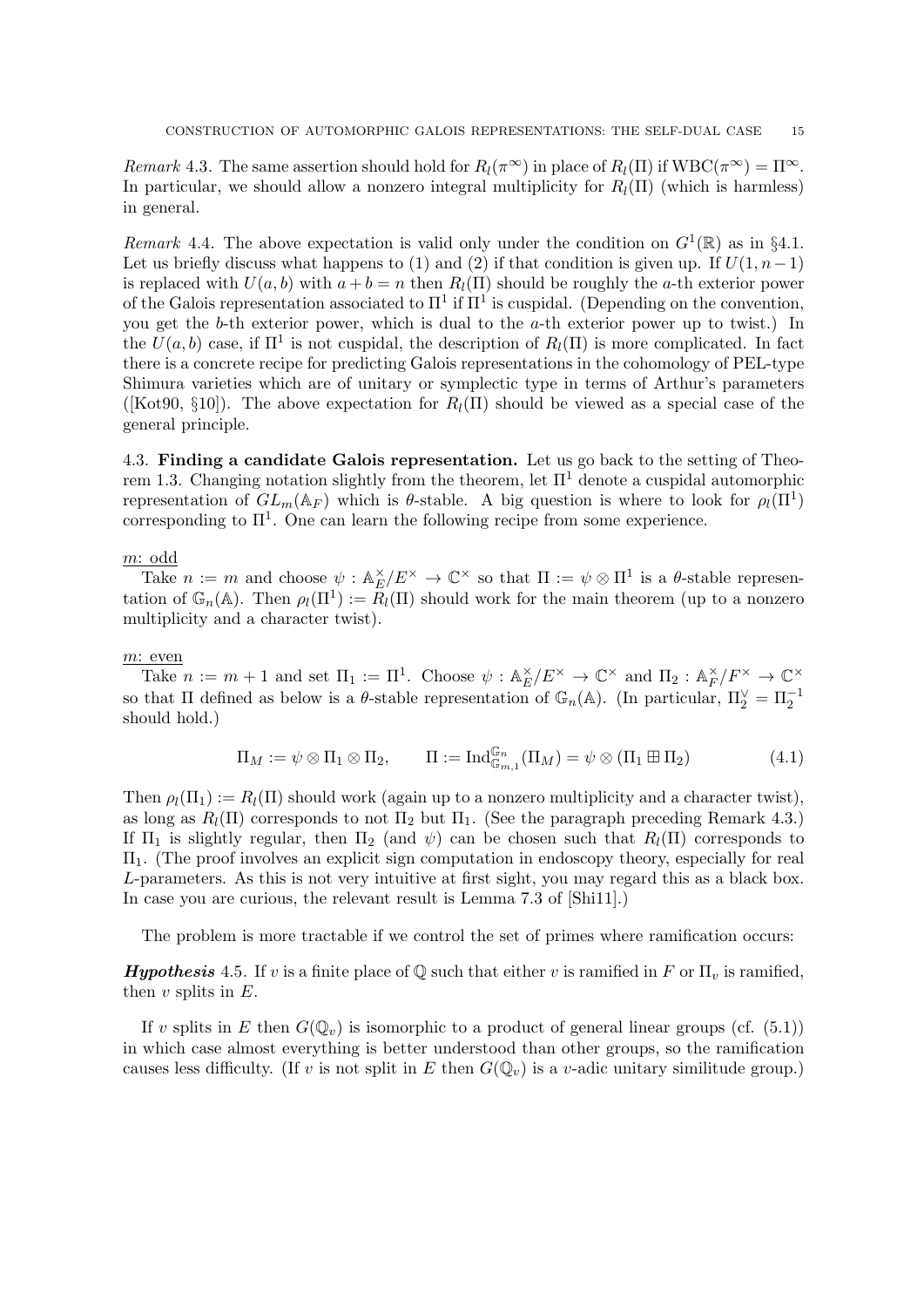4.4. What should we do? To prove Theorem 1.3, we must show that  $\rho_l(\Pi^1)$  defined as in §4.3 does correspond to  $\Pi^1$  at each finite place (excluding those dividing l) via the local Langlands correspondence. This amounts to analyzing  $R_l(\Pi)$  in the two cases depending on the parity of  $m$ . Indeed, the main theorem will essentially follow from

**Theorem 4.6.** Keep the notation of  $\S 4.3$ . At each finite place w not dividing l,

$$
R_l(\Pi)|_{W_{F_w}} \sim \left\{ \begin{array}{cc} \mathscr{L}_{F_w}(\Pi_w^1), & \text{if $m$ is odd,} \\ \mathscr{L}_{F_w}(\Pi_{1,w}) & \text{or } \mathscr{L}_{F_w}(\Pi_{2,w}), & \text{if $m$ is even} \end{array} \right.
$$

where  $\sim$  means an isomorphism up to a nonzero multiplicity, a character twist and semisimplification.

In fact we prove the theorem under one more hypothesis:

**Hypothesis** 4.7.  $p := w|_{\mathbb{Q}}$  splits in E.

That is to say, we compute  $R_l(\Pi)$  only at those places where G is a product of general linear groups. This may seem like a defect, but it turns out that once the theorem is shown under Hypothesis 4.7, the latter can be removed without much difficulty (cf. §4.5).

Remark 4.8. The ambiguity in  $\sim$  raises nontrivial issues, but they are resolved after all. The possibility that the multiplicity could be greater than one is handled by Taylor's trick ([HT01, Prop VII.1.8]). The character twist is not a problem as one can always twist back. As for the last issue, Taylor and Yoshida ( $[TY07]$ ) removed semisimplification by proving the purity of  $WD(R_l(\Pi)|_{W_{F_w}})$  by studying Shimura varieties with Iwahori level structure. See their article for further detail.

If  $m$  is odd, it is not hard to see that Theorem 4.6 implies Theorem 1.3 (cf. Remark 4.8) above). In case  $m$  is even, if

$$
R_l(\Pi)|_{W_{F_w}} \sim \mathcal{L}_{F_w}(\Pi_{1,w})
$$
\n(4.2)

(resp.  $R_l(\Pi)|_{W_{F_w}} \sim \mathscr{L}_{F_w}(\Pi_{2,w})$ ) at one w then it is so at every other  $w \nmid l$ . We would be happy if (4.2) is the case. Unfortunately we are unable to tell whether  $\mathscr{L}_{F_w}(\Pi_{1,w})$  or  $\mathscr{L}_{F_w}(\Pi_{2,w})$  occurs. (This problem is linked with the computation of the sign  $e_2$  in (6.8).) Nevertheless, if  $\mathscr{L}_{F_w}(\Pi_{2,w})$  occurs in the formula for a given  $\Pi = \chi \otimes (\Pi_1 \boxplus \Pi_2)$ , we can show the following key fact ([Shi11, Lem 7.3]) by some technical sign computation in endoscopy: if we suppose

**Hypothesis** 4.9.  $\Pi_1$  is assumed to be slightly regular when m is even

then there exists  $\Pi_2'$  such that if we set  $\Pi' := \chi \otimes (\Pi_1 \boxplus \Pi_2'),$  then  $R_l(\Pi')|_{W_{F_w}} \sim \mathscr{L}_{F_w}(\Pi_{1,w})$  for all  $w \nmid l$ . This suffices for the purpose of deducing Theorem 1.3 under the running hypotheses, as  $R_l(\Pi')$  is essentially the desired Galois representation of that theorem (cf. Remark 4.8).

In summary, if Theorem 4.6 is known to be valid under Hypotheses 2.1, 4.2, 4.5 and 4.7, then Theorem 1.3 can be proved under Hypotheses 2.1, 4.2, 4.5, 4.7 and 4.9. In  $\S 4.5$  below, we briefly explain how to obtain Theorem 1.3 by removing all the hypotheses. Starting from §5, our focus will be how to tackle Theorem 4.6 under Hypotheses 2.1, 4.2, 4.5 and 4.7.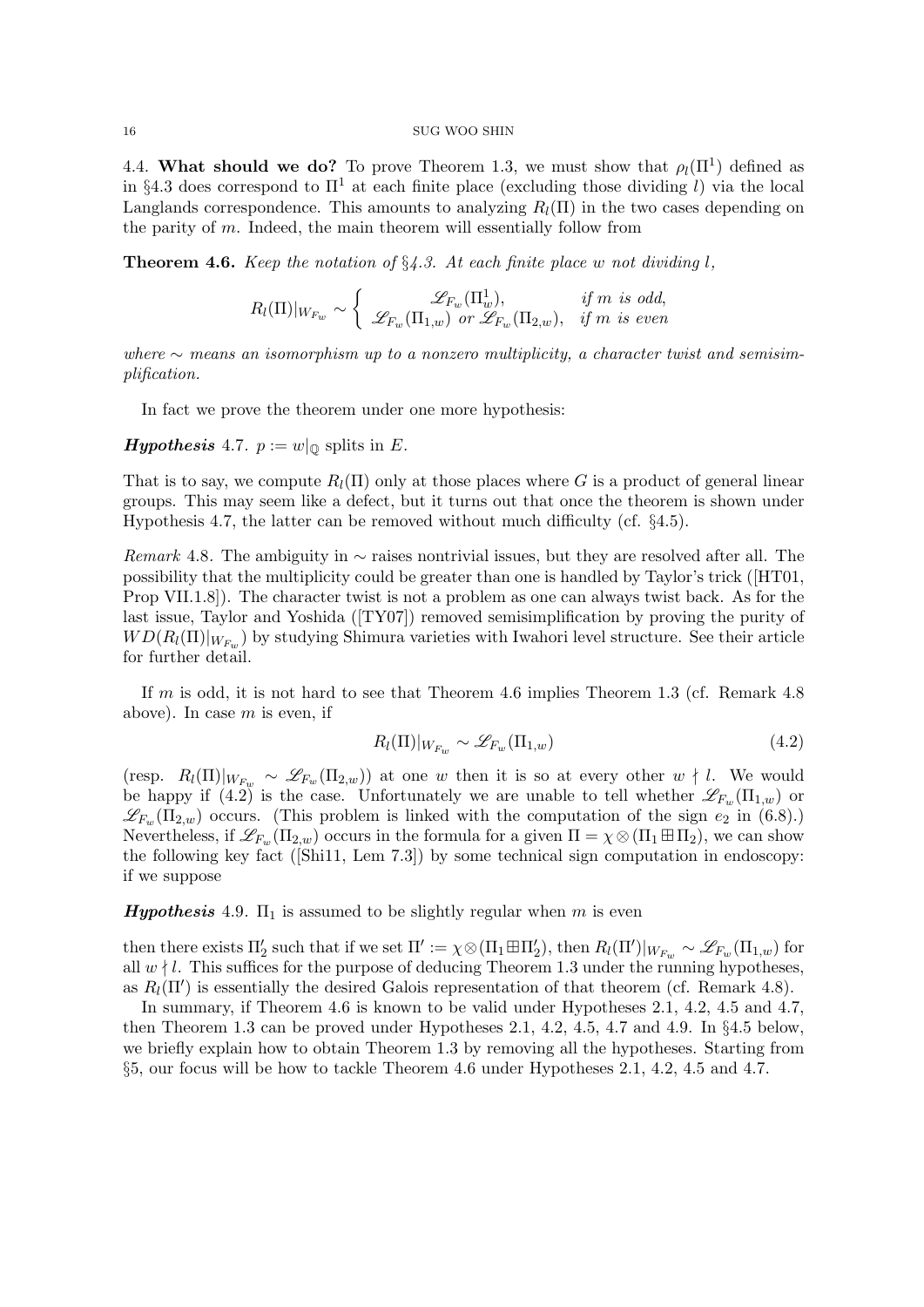4.5. Removal of hypotheses. Suppose that Theorem 1.3 is shown under Hypotheses 2.1, 4.2, 4.5, 4.7 and 4.9. In other words, we assume that the desired Galois representations are constructed under these hypotheses. Using them as initial seeds, we can remove all the hypotheses except Hypothesis 4.9 by various tricks. Among key ingredients are Arthur-Clozel's base change for general linear groups ([AC89]) and the so-called patching lemma (due to Blasius-Ramakrishnan [BR89] and generalized by [Sor]) among others. Rather than delving into detail, we refer the reader to [CH13, 3.1] or the proof of Theorem VII.1.9 in [HT01] for this type of argument. (The corresponding part in [Shi11] appears in the proof of Proposition 7.4 and Theorem 7.5.)

Finally Hypothesis 4.9 needs to go away. Chenevier and Harris constructed Galois representations without Hypothesis 4.9 (but assuming the other hypotheses and then removing them again) by  $p$ -adic congruences. Namely they made use of  $p$ -adic families of Galois representations on eigenvarieties for definite unitary groups. They derived various expected properties for  $\rho_{l,\iota_l}(\Pi)$ , including *l*-adic Hodge theoretic properties, but established a weaker form of (1.1). Caraiani [Car12, ?] obtained (1.1) in general (without Hypothesis 4.9). A main point in her work is to show that the Galois representations associated to  $\Pi$  in the cohomology of  $U(1, n-1) \times U(1, n-1)$ -Shimura varieties are pure in a spirit similar to [TY07].

## 5. local geometry of Shimura varieties

As we commented at the end of §4.4, our aim in the rest of the article is to sketch the idea of proof of Theorem 1.3 under Hypotheses 2.1, 4.2, 4.5, 4.7 and 4.9 assuming  $v \nmid l$ .

In §5.1 we briefly discuss integral models for Shimura varieties. We omit the detail on the integral models with bad reduction (defined in terms of Drinfeld level structure at  $p$ ) but note that these play a crucial role in establishing the first basic identity in §5.5. It is worth noting at the outset that the contents of §5.2-§5.5 are not needed in the analysis of good reduction (namely the methods (1) and (2) of §1.5). Indeed, in the case of good reduction modulo p, Kottwitz ([Kot92b]) derived a nice counting point formula for the whole special fiber of Shimura varieties (generalizing earlier work of Ihara and Langlands) rather than for an individual Newton stratum. Kottwitz's formula describes the Hecke action outside a prime  $p$  and the Frobenius action at  $p$  on the cohomology of Shimura varieties. However, the strategy should be modified quite a bit in the case of bad reduction and our aim is to introduce some of the new tools, which are largely due to Harris and Taylor in the setting of unitary Shimura varieties. In the case of  $GL_2$  the tools were developed earlier by Deligne and Carayol.

## 5.1. Moduli definition of integral models. Keep the notation and hypotheses from §4.4.

It is convenient to define a place  $u := w|_E$  of E (as a restriction of w to E).

Let  $U = U^p \times U_p$  be an open compact subgroup of  $G(\mathbb{A}^{\infty})$ . We will assume that  $U_p$  is a maximal compact subgroup of  $G(\mathbb{Q}_p)$ . (It may not be hyperspecial as p may ramify in F.) Consider the following moduli problem which associates to a connected locally noetherian scheme S the set of equivalence classes  $\{(A, \lambda, i, \bar{\eta})\}/\sim$  where

- $A$  is an abelian scheme over  $S$ .
- $\lambda: A \to A^{\vee}$  is a prime-to-p polarization.
- $i: \mathcal{O}_F \hookrightarrow \text{End}(A) \otimes_{\mathbb{Z}} \mathbb{Z}_{(p)}$  such that  $\lambda \circ i(f) = i(f^c)^\vee \circ \lambda, \forall f \in \mathcal{O}_F$ .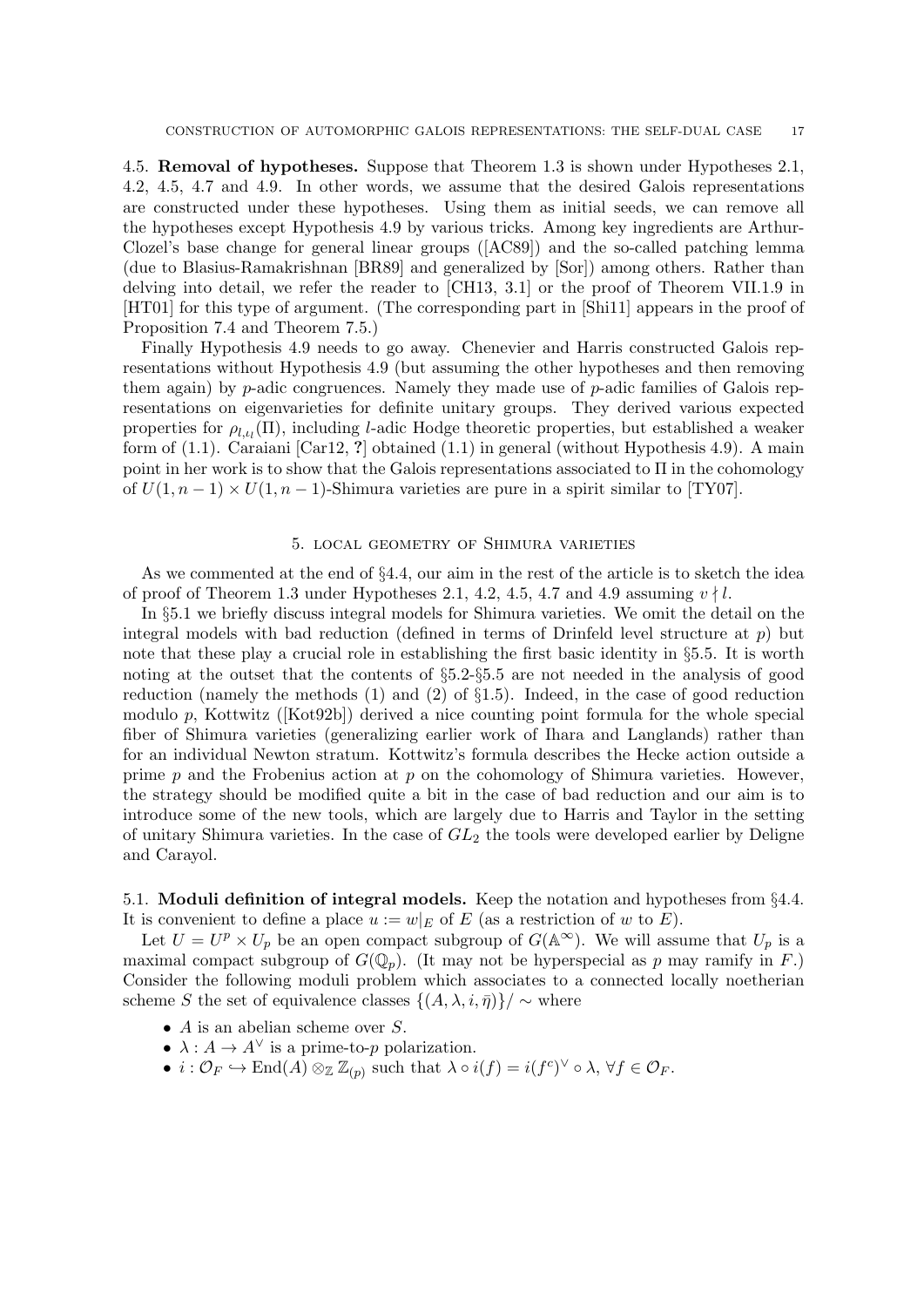- $\bar{\eta}^p$  is a  $\pi_1(S, s)$ -invariant U<sup>p</sup>-orbit of isomorphisms of  $F \otimes_{\mathbb{Q}} \mathbb{A}^{\infty, p}$ -modules  $\eta^p : V \otimes_{\mathbb{Q}} \mathbb{A}^p$  $\mathbb{A}^{\infty,p} \stackrel{\sim}{\to} V^p A_s$  which take the pairing  $\langle \cdot, \cdot \rangle$  to the  $\lambda$ -Weil pairing up to  $(\mathbb{A}^{\infty,p})^{\times}$ . multiples. (Here s is any geometric point of S. The map  $\bar{\eta}^p$  for any two choices of s can be identified.)
- Lie A with the induced  $\mathcal{O}_F$ -action satisfies a "determinant" condition ([Kot92b, §5]).
- Two quadruples  $(A_1, \lambda_1, i_1, \bar{\eta}_1^p)$  $\tilde{p}_1^p$ ) and  $(A_2, \lambda_2, i_2, \bar{\eta}_2^p)$  $2<sup>p</sup>$  are equivalent if there is a primeto-p isogeny  $A_1 \rightarrow A_2$  taking  $\lambda_1, i_1, \bar{\eta}_1^p$  $\hat{\vec{p}}_1^p$  to  $\gamma \lambda_2, i_2, \bar{\eta}_2^p$  $\mathbb{Z}_2^p$  for some  $\gamma \in \mathbb{Z}_{(p)}^{\times}$  $\check{\;}_{(p)}$  .

If  $U^p$  is sufficiently small, the above functor is representable by a smooth projective  $\mathcal{O}_{F_w}$ scheme, which is denoted  $\text{Sh}_{U^p}$ . (Recall that  $U_p$  is maximal, which means we are in prime-to-p level.)

If  $U_p$  is not maximal but a certain congruence subgroup of  $G(\mathbb{Q}_p)$ , the integral model for  $\text{Sh}_U$  can be constructed by adding Drinfeld level structure at p to the moduli problem ([HT01, Ch II.2, III.4]). In general Sh<sub>U</sub> has bad reduction mod p, although Sh<sub>U</sub> is smooth over  $\mathcal{O}_{F_w}$ if  $U_p$  is maximal compact. Although we will not discuss this further, the integral model with bad reduction plays a crucial role in the proof of Theorem 5.11.

5.2. Newton stratification. The prototype for Newton stratification is seen on the mod  $p$ fiber  $\overline{Y}$  of an affine elliptic modular curve Y. Let k be a field of characteristic p. A k-point on  $\overline{Y}$  corresponds to an elliptic curves over k (with level structure). Thus there is a set-theoretic decomposition

$$
\overline{Y} = \overline{Y}^{\operatorname{ord}} \coprod \overline{Y}^{\operatorname{ss}}
$$

such that the points of  $\overline{Y}^{\text{ord}}$  (resp.  $\overline{Y}^{\text{ss}}$ ) correspond to ordinary (resp. supersingular) elliptic curves. Note that  $\overline{Y}^{\text{ord}}$  (resp.  $\overline{Y}^{\text{ss}}$ ) is Zariski open (resp. closed) in  $\overline{Y}$ .

There is an analogous construction for the mod w fiber  $\overline{\text{Sh}}_{U^p}$  of  $\text{Sh}_{U^p}$  (and also for the mod  $w$  fiber of integral models with Drinfeld level structure at  $p$ ). To do this, we need a little preparation. Let  $(\mathscr{A}^{\text{univ}}, \lambda^{\text{univ}}, i^{\text{univ}})$  denote the universal abelian scheme over  $\overline{\text{Sh}}_{U^p}$ with polarization and endomorphism structure. Let s be an  $\overline{\mathbb{F}}_p$ -point of  $\overline{\text{Sh}}_{U^p}$ . Then  $\mathscr{A}_s^{\text{univ}}$ , denoting the fiber of  $\mathscr{A}^{\text{univ}}$  at s, is an abelian variety over  $\overline{\mathbb{F}}_p$ . Since its p-divisible group  $\mathscr{A}_s^{\text{univ}}[p^\infty]$  is equipped with an action of  $\mathcal{O}_F \otimes_{\mathbb{Z}} \mathbb{Z}_p \simeq \prod_{x|p} \mathcal{O}_{F_x}$  (and a polarization), it is decomposed as

$$
\mathscr{A}_s^{\text{univ}}[p^\infty] = \bigoplus_{x|p} \mathscr{A}_s^{\text{univ}}[x^\infty]
$$

with respect to that action. The  $\mathcal{O}_{F_w}$ -height of each  $\mathscr{A}_s^{\text{univ}}[x^\infty]$  is n. The determinant condition in the moduli problem implies that the dimension of  $\mathscr{A}_s^{\text{univ}}[x^\infty]$ , which is the same as  $\dim_{\overline{\mathbb{F}}_p}$  Lie  $\mathscr{A}_s^{\text{univ}}[x^\infty]$ , equals 1 if  $x = w$  and 0 if  $x \neq w$  and  $x|_E = u$ . In other words, whereas in the latter case,  $\dim_{\overline{\mathbb{F}}_p} \text{Lie} \mathscr{A}_s^{\text{univ}}[x^\infty]$  is an étale *p*-divisible group. (If  $x|_E \neq w|_E$  then  $x^c|_E = w|_E$  and  $\mathscr{A}_s^{\text{univ}}[x^{\infty}]$  is isomorphic to  $\mathscr{A}_s^{\text{univ}}[(x^c)^{\infty}]^{\vee}$  via the prime-to-p polarization induced by  $\lambda^{\text{univ}}$ .) The upshot is that there is a stratification of  $\overline{\text{Sh}}_{U^p}$  into locally closed subsets

$$
\overline{\mathrm{Sh}}_{U^p} = \prod_{0 \le h \le n-1} \overline{\mathrm{Sh}}_{U^p}^{(h)}
$$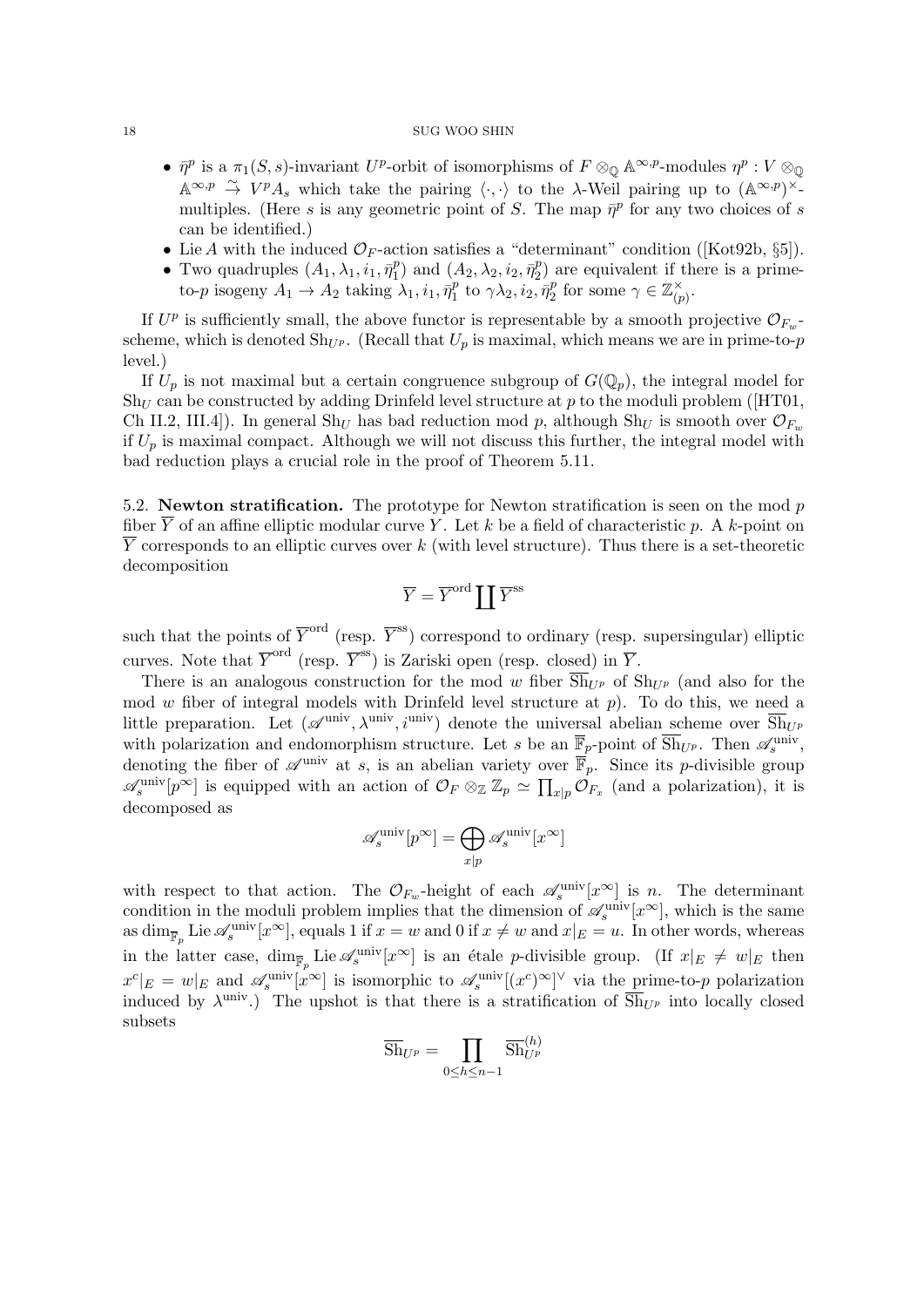such that  $s \in \overline{Sh}_{U^p}(\overline{\mathbb{F}}_p)$  lands in  $\overline{Sh}_{U^p}^{(h)}$  if and only if the maximal étale quotient of  $\mathscr{A}_s^{\text{univ}}[w^\infty]$ has  $\mathcal{O}_{F_w}$ -height h. For any  $0 \le h' \le n-1$ , the union of  $\overline{\text{Sh}}_{U^p}^{(h)}$  for all  $0 \le h \le h'$  is Zariski closed in  $\overline{\text{Sh}}_{U^p}$ . The last fact reflects the principle that the Newton polygon of a p-divisible group can only go up under specialization on the base scheme. Each locally closed subset  $\overline{Sh}_{U_{\cdot}^{p}}^{(h)}$  is viewed as a scheme with the reduced subscheme structure. It turns out that each  $\overline{\text{Sh}}_{U^p}^{(h)}$  has dimension h (but it is a nontrivial fact that every stratum is nonempty).

*Remark* 5.1. Recall that Newton polygons may be used to classify isogeny classes of  $p$ -divisible groups over  $\overline{\mathbb{F}}_p$  in the context of Dieudonné theory. In general the Newton stratification for Shimura varieties is defined according to isogeny classes of  $p$ -divisible groups with polarization and endomorphism structure. In our case it can be shown that the latter isogeny classes are classified by the integer  $h$  introduced above (which amounts to the Newton polygon of height  $n$ , dimension 1 and "étale height"  $h$  with nonnegative slopes).

Remark 5.2. Our Shimura varieties are nice in that the study of the universal  $p$ -divisible group  $\mathscr{A}^{\text{univ}}[p^{\infty}]$  over  $\overline{\text{Sh}}_{U^p}$  (with additional structure) is essentially reduced to the study of p-divisible groups of dimension 1. This dimension is linked to the signature of  $G^1(\mathbb{R})$  in §4.1 via the determinant condition in the moduli problem. (For a different choice of signatures, the dimension is higher than 1 in general.) In the dimension 1 case, the deformation theory of p-divisible groups works nicely and the Drinfeld level structure for the integral models behaves well. This gives another reason why our choice of  $G$  is favorable (cf. §4.1, Remark 4.3).

5.3. Igusa varieties. Igusa varieties in the case of elliptic modular curves were studied in [Igu59] and [KM85]. They also appear in the context of p-adic automorphic forms as in Hida's work. (See [Hid04] for instance.) In work of Harris and Taylor, Igusa varieties and Rapoport-Zink spaces are used to study the bad reduction of Shimura varieties (Theorem 5.5). We will use the same strategy here. In this subsection we give basic definitions for Igusa varieties.

Temporarily fix  $0 \le h \le n-1$ . Let  $\Sigma^{(h)} := \prod_{x|p} \Sigma_x$  and  $\Sigma_w = \Sigma_w^0 \times \Sigma_w^{\text{et}}$  where each  $\Sigma_x$ denotes the *p*-divisible group over  $\overline{\mathbb{F}}_p$  with an  $\mathcal{O}_{F_x}$ -action and

- $\Sigma_w^0$  is connected of  $\mathcal{O}_{F_w}$ -height  $n-h$  and dimension 1,
- $\Sigma_w^{\text{et}}$  is étale of  $\mathcal{O}_{F_w}$ -height h and
- $\Sigma_x$  is étale of  $\mathcal{O}_{F_x}$ -height n for  $x \neq w$ ,  $x|u$ .
- $\Sigma_{x^c} = \Sigma_x^{\vee}$  for  $x|u$ .

The Newton stratification is defined so that the geometric fibers of  $\mathscr{A}^{\text{univ}}[x^{\infty}]$  are isogenous to  $\Sigma_x$  as p-divisible groups with  $\mathcal{O}_{F_x}$ -action on  $\overline{\text{Sh}}_{U^p}^{(h)}$ . (In fact, a little more is true in our particular case. Namely,  $\mathscr{A}^{\text{univ}}[p^{\infty}]$  is fiberwise isogenous to  $\Sigma^{(h)}$  with  $\mathcal{O}_F \otimes \mathbb{Z}_p$ -action and polarization.)

Define

$$
J_w^{(h)}(\mathbb{Q}_p) := \text{Aut}_{\mathcal{O}_{F_w}}(\Sigma_h) \simeq D_{n-h,F_w}^{\times} \times GL_n(F_w)
$$

and

$$
J^{(h)}(\mathbb{Q}_p) := \mathbb{Q}_p^{\times} \times J_w^{(h)}(\mathbb{Q}_p) \times \prod_{x|u, x \neq w} GL_n(F_x)
$$

where  $D_{n-h}$  is a central division algebra over  $\mathcal{O}_{F_w}$  with Hasse invariant  $\frac{1}{n-h}$ .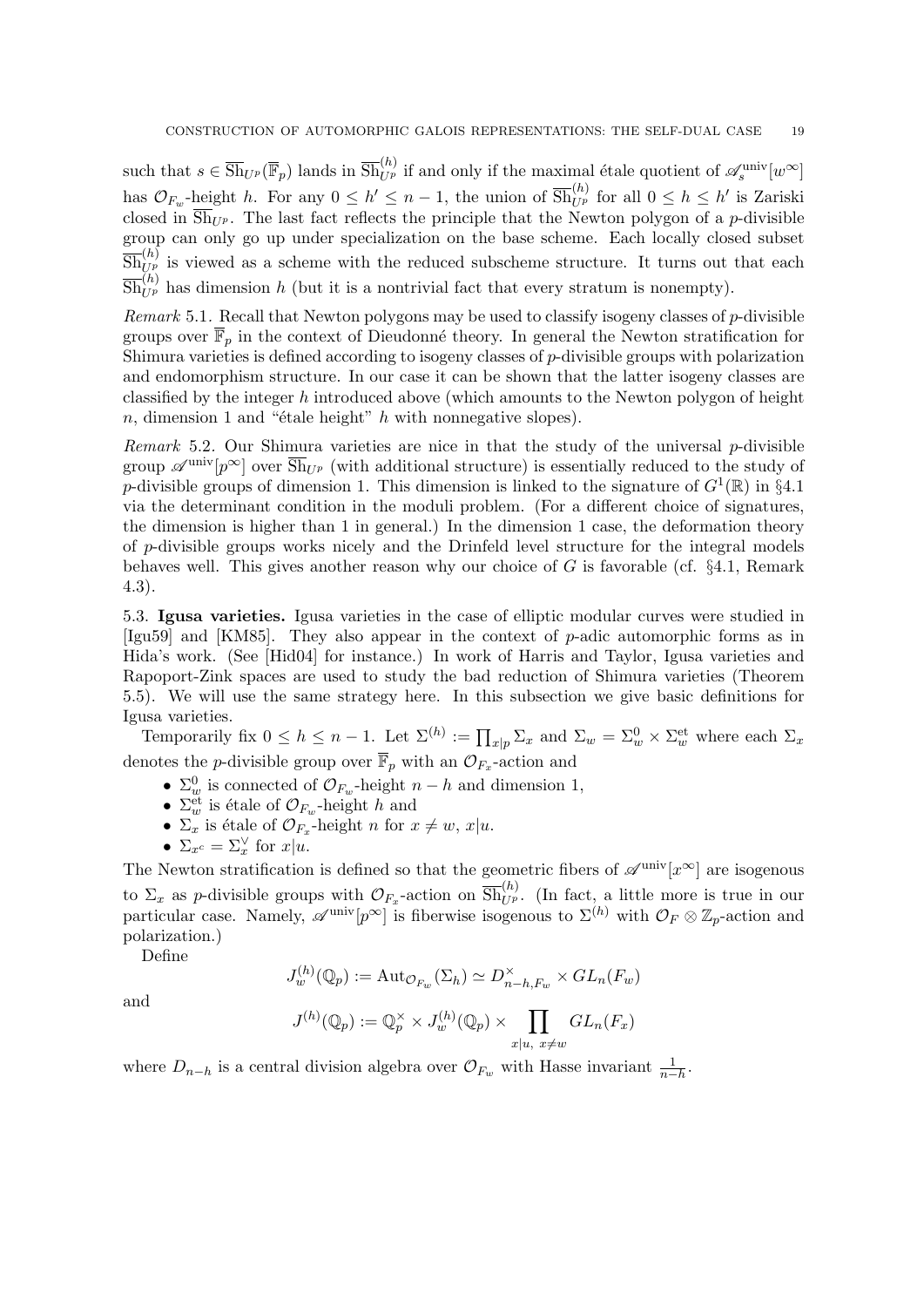Remark 5.3. The group  $J^{(h)}(\mathbb{Q}_p)$  may be naturally identified with the automorphism group of  $\Sigma^{(h)}$  with  $\mathcal{O}_F \otimes_{\mathbb{Z}} \mathbb{Z}_p$ -action and polarization (the latter preserved up to  $\mathbb{Q}_p^{\times}$ -multiples) in the isogeny category. We will often ignore the  $\mathbb{Q}_p^{\times}$ -part to simplify exposition, and this allows us to view  $J^{(h)}(\mathbb{Q}_p)$  loosely as the automorphism group of  $\prod_{x|u} \Sigma_x$  with  $\prod_{x|u} \mathcal{O}_{F_x}$ -action in the isogeny category.

Note that

$$
G(\mathbb{Q}_p) \simeq \mathbb{Q}_p^{\times} \times \prod_{x|u} GL_n(F_x). \tag{5.1}
$$

Thus  $J^{(h)}$  is an inner form of a Levi subgroup of (a parabolic subgroup of) G over  $\mathbb{Q}_p$ .

**Example 5.4.** In the case of elliptic modular curves, the analogue of  $J^{(h)}(\mathbb{Q}_p)$  is  $\mathbb{Q}_p^{\times} \times \mathbb{Q}_p^{\times}$ (resp.  $D^{\times}$ ) for the ordinary (resp. supersingular) stratum, where D is a central division algebra over  $\mathbb{Q}_p$  of degree 4.

By abuse of notation, the pullback of  $\mathscr{A}^{\text{univ}}$  from  $\overline{\text{Sh}}_{U^p}$  to  $\overline{\text{Sh}}_{U^p}^{(h)}$  will still be denoted by  $\mathscr{A}^{\text{univ}}$ . Let  $\mathscr{G}^0$  (resp.  $\mathscr{G}^{\text{et}}$ ) be the maximal connected sub p-divisible group (resp. maximal quotient *p*-divisible group) of  $\mathscr{A}^{\text{univ}}[p^{\infty}]$ .

We will introduce Igusa varieties and Rapoport-Zink spaces which are closely related to the stratum  $\overline{\text{Sh}}_{U^p}^{(h)}$ . Let  $m\geq 1$ . The first object  $\text{Ig}_{U^p,m}^{(h)}$  is the moduli space over  $\overline{\text{Sh}}_{U^p}^{(h)}$  which associates to a scheme S over  $\overline{\text{Sh}}_{U^p}^{(h)}$  the quadruple of isomorphisms  $j = (j_{p,0}, j_w^0, j_w^{\text{et}}, \{j_x\})$ where

- $j_{p,0} : \mathbb{Z}_p^{\times} \overset{\sim}{\to} \mathbb{Z}_p(1)^{\times}.$
- $j_w^0 : \Sigma_h^0[w^m] \times_{\overline{\mathbb{F}}_p} S \overset{\sim}{\to} \mathscr{G}^0[w^m] \times_{\overline{\text{Sh}}_{UP}^{(h)}} S$  which is compatible with  $\mathcal{O}_{F_w}$ -actions,
- $j_w^{\text{et}}: \Sigma_h^{\text{et}}[w^m] \times_{\overline{\mathbb{F}}_p} S \overset{\sim}{\to} \mathscr{G}^{\text{et}}[w^m] \times_{\overline{\text{Sh}}_{U^p}} S$  which is compatible with  $\mathcal{O}_{F_w}$ -actions,
- $j_x : \Sigma_x[x^m] \times_{\overline{\mathbb{F}}_p} S \stackrel{\sim}{\to} \mathscr{G}[x^m] \times_{\overline{\mathrm{Sh}}_{UP}^{(h)}} S$  for  $x|u$  and  $x \neq w$  which is compatible with  $\mathcal{O}_{F_x}$ -actions and

To be precise, there is a technical condition imposed on the data that  $(j_{p,0}, j_w^0, j_w^{\text{et}}, \{j_x\})$ should be liftable to the level of  $p$ -divisible groups.

Remark 5.5. An equivalent formulation is that  $\text{Ig}_{U^p,m}^{(h)}$  parametrizes graded isomorphisms  $j: \Sigma^{(h)}[p^m] \stackrel{\sim}{\to} \text{gr}(\mathscr{G}^0)[p^m]$  compatible with  $\mathcal{O}_F \otimes_{\mathbb{Z}} \mathbb{Z}_p$ -actions and polarizations, the latter up to  $(\mathbb{Z}/p^m\mathbb{Z})^{\times}$ -multiple, where the grading is given by slope filtration. (See [Man05, Def 3].) We have chosen to give a more down-to-earth moduli problem above.

It turns out that each  $\text{Ig}_{U^p,m}^{(h)}$  is a smooth variety over  $\overline{\mathbb{F}}_p$  and finite Galois over  $\overline{\text{Sh}}_{U^p}^{(h)}$ . By abuse of notation,  $\mathscr{L}_{\xi}$  will also denote its pullback from  $\overline{\text{Sh}}_{U^{p}}^{(h)}$  to each  $\text{Ig}_{U^{p},m}^{(h)}$ . Define

$$
H_c(\mathrm{Ig}^{(h)},\mathscr{L}_\xi):=\sum_{k\geq 0}(-1)^k\varinjlim_{U^p,m}H_c^k(\mathrm{Ig}^{(h)}_{U^p,m},\mathscr{L}_\xi)
$$

which is naturally a virtual representation of  $G(\mathbb{A}^{\infty,p}) \times J^{(h)}(\mathbb{Q}_p)$ . Indeed, the action of  $G(\mathbb{A}^{\infty,p})$  is inherited from the Hecke action on the tower  $\overline{\text{Sh}}_{U^p}^{(h)}$ . (Note that the tower of  $\overline{\text{Sh}}_{U^p}^{(h)}$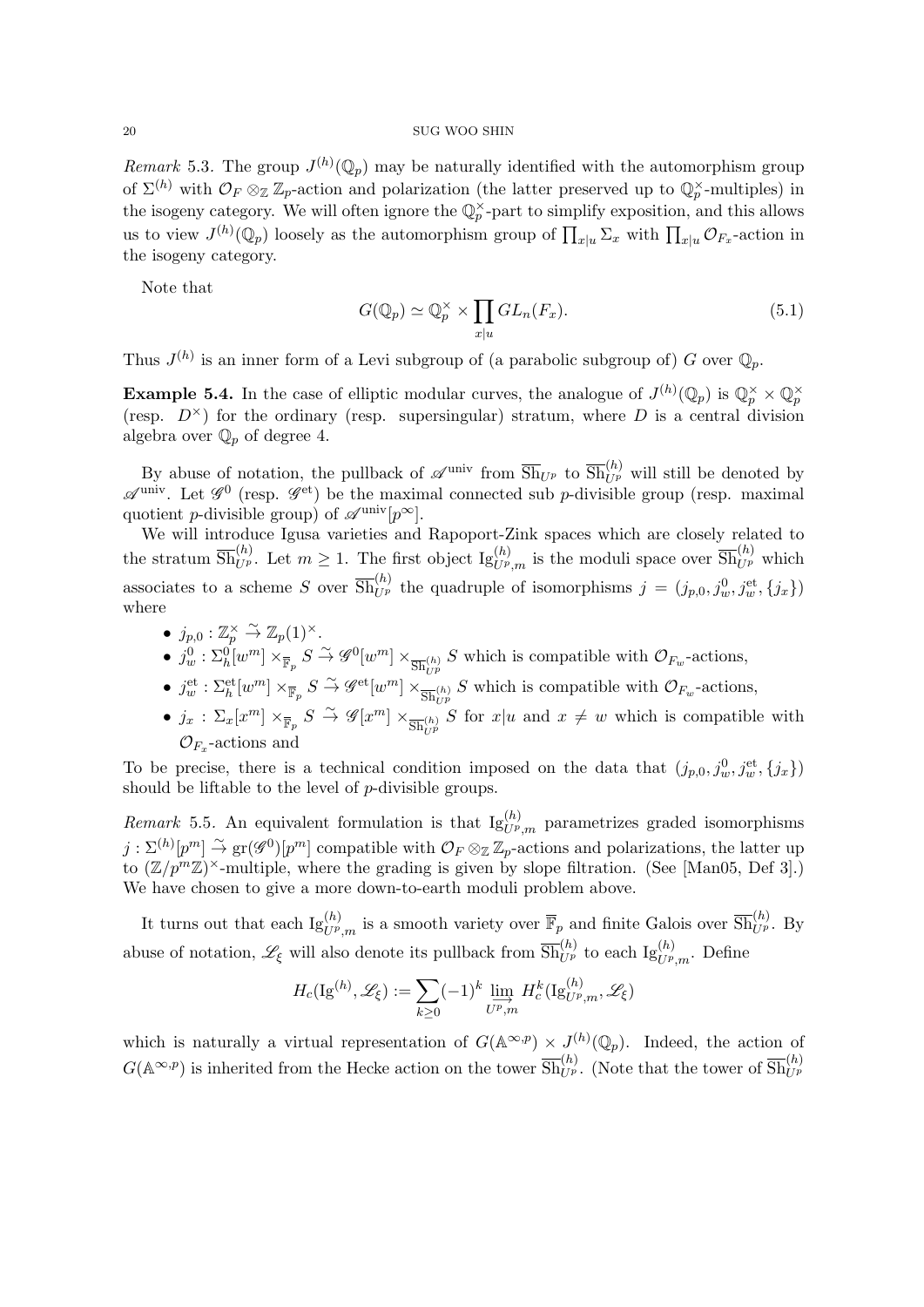for varying  $U^p$  is invariant under the Hecke action of  $G(\mathbb{A}^{\infty,p})$ .) The action of  $J^{(h)}(\mathbb{Q}_p)$  is defined by extending the natural action of

$$
\mathbb{Z}_p^{\times} \times (\mathcal{O}_{D_{n-h,F_w}} \times GL_h(\mathcal{O}_{F_w})) \times \prod_{x|u,x \neq w} GL_n(\mathcal{O}_{F_w})
$$

on the quadruple  $(j_{p,0}, j_w^0, j_w^{\text{et}}, \{j_x\})$ . The computation of  $H_c(\mathrm{Ig}^{(h)}, \mathscr{L}_{\xi})$ , which we will focus on in §6, is the most innovative part of [Shi11] and a vital input for the computation of  $H(\mathrm{Sh}, \mathscr{L}_{\mathscr{E}}).$ 

5.4. Rapoport-Zink spaces and the map  $\text{Mant}^{(h)}$ . The Rapoport-Zink spaces are local analogues of PEL Shimura varieties. Indeed, the former are moduli spaces of  $p$ -divisible groups with additional structure whereas the latter are moduli spaces of abelian schemes with additional (PEL) structure. Just as a Shimura variety is constructed from a reductive group over Q and other data, a Rapoport-Zink space is associated with a reductive group over  $\mathbb{Q}_n$  and some other data. Recall that our main strategy is based on the philosophy that the cohomology of Shimura varieties is closely related to the global Langlands correspondence. Similarly it is believed that the cohomology of Rapoport-Zink spaces has a lot to do with the local Langlands correspondence. Indeed, this was one of the main motivations to study these spaces. For some precise conjectures, see Remark 5.10 below.

Rapoport-Zink spaces were introduced by Rapoport and Zink in an attempt to generalize the non-abelian Lubin-Tate spaces and the Drinfeld spaces. The latter two spaces are associated with general linear groups and the unit groups of division algebras, and had been studied the most in connection with the local Langlands correspondence for  $GL_n$  (and in fact the Jacquet-Langlands correspondence as well). When  $n = 1$ , this reduces to the well-known relationship between the classical Lubin-Tate theory and local class field theory.

In our setting, the relevant Rapoport-Zink spaces are associated with  $G(\mathbb{Q}_p)$  and isomorphic to (products of) the so-called non-abelian Lubin-Tate spaces. To be more concrete, the Rapoport-Zink space with no level structure, denoted  $RZ_w^{(h)}$ , represents (as a formal scheme) the moduli problem

$$
RZ_w^{(h)}(S) = \{(H, i, \beta)\}/\simeq
$$

from the category of  $\mathcal{O}_{F_w^{\text{ur}}}$ -scheme in which p is locally nilpotent to the category of sets, where

- $H$  is a *p*-divisible group over  $S$ ,
- $i: \mathcal{O}_{F_w} \mathbb{Q}_p \hookrightarrow \text{End}(H)$  is a  $\mathbb{Q}_p$ -algebra morphism,
- $\beta: \Sigma_{w}^{(h)} \times_{\overline{\mathbb{F}}_p} \overline{S} \to H \times_S \overline{S}$  is a quasi-isogeny compatible with  $\mathcal{O}_{F_w}$ -actions, where  $\overline{S}$  is the closed subscheme of S defined by the ideal sheaf  $p\mathcal{O}_S$ .
- The determinant condition as in [RZ96, 3.23.(a)].

Then  $RZ_w^{(h)}$  is a Rapoport-Zink space associated to  $R_{F_w/\mathbb{Q}_p}GL_n$ . The Rapoport-Zink space  $RZ_0^{(h)}$  (without level structure) associated to G can be defined as the product of  $RZ_w^{(h)}$  and the zero-dimensional Rapoport-Zink spaces accounting for  $\mathbb{Q}_p^{\times}$  and  $\prod_{x|u,x\neq w} GL_n$  in the decomposition 5.1.

The formal scheme  $RZ_0^{(h)}$  gives rise to a rigid analytic space. With this space at the bottom, one can throw in level structure to construct a projective system of rigid analytic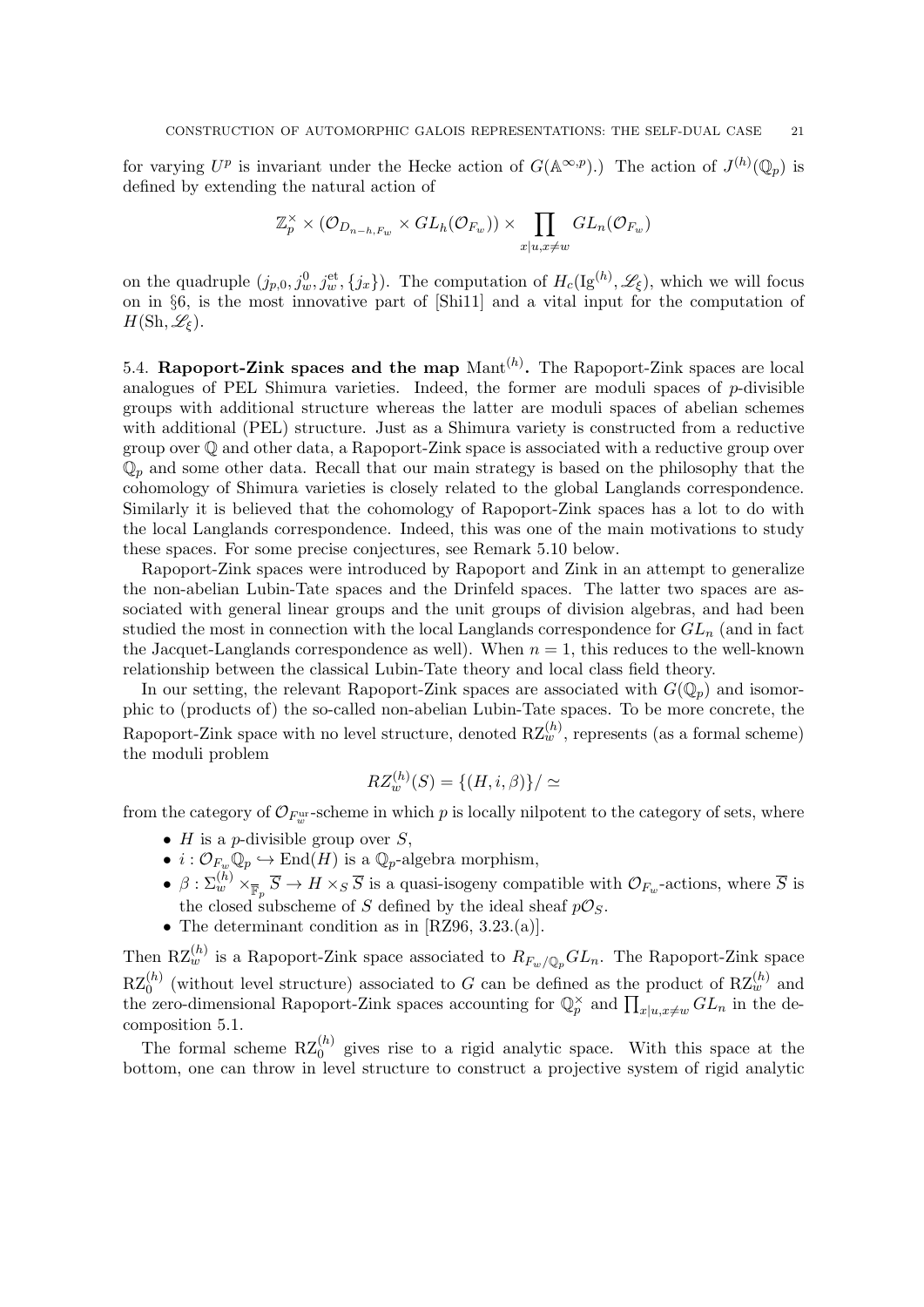spaces  $RZ^{(h)} = \{RZ_{U_p}^{(h)}\}$  indexed by open compact subgroups  $U_p$  of  $G(\mathbb{Q}_p)$ . They are (not of finite type but) locally of finite type over  $\widehat{F}^{\text{ur}}_w$ .

We will not give detail, but the *l*-adic cohomology of  $RZ^{(h)}$  comes equipped with a natural commuting action of  $J^{(h)}(\mathbb{Q}_p)$ ,  $G(\mathbb{Q}_p)$  and  $W_{F_w}$ . (The group  $J^{(h)}(\mathbb{Q}_p)$  acts on the deformation datum for each fixed level  $U_p$ . On the other hand,  $G(\mathbb{Q}_p)$  acts on the tower  $RZ^{(h)}$  in the style of Hecke correspondences.) To study its cohomology effectively, especially in connection with the cohomology of Shimura varieties, it is useful to define the following map

$$
\mathrm{Mant}_n^{(h)} : \mathrm{Groth}(J^{(h)}(\mathbb{Q}_p)) \to \mathrm{Groth}(G(\mathbb{Q}_p) \times W_{F_w})
$$

as

$$
\text{Mant}_n^{(h)}(\rho) := \sum_{i,j \geq 0} (-1)^{i+j} \varinjlim_{U_p} \text{Ext}^i_{J^{(h)}(\mathbb{Q}_p)}(H^j_c(\text{RZ}_{U_p}^{(h)}, \overline{\mathbb{Q}}_l), \rho).
$$

In the case under consideration, a complete description of  $M$ ant $^{(h)}$  was given by Harris-Taylor. (See [Shi11, Prop 2.2] for a summary of results.) The case  $h = 0$  turns out to be the most interesting. To show the flavor we state a result in the supercuspidal case, which was proved by Carayol ( $[Car86]$ ) for  $n = 2$  and Harris-Taylor for any n. (The analogue of the Mant map for Drinfeld spaces was computed in [Car90] for  $n = 2$  and in [Dat07] for any n.) When  $n = 1$ , the formula essentially follows from the classical Lubin-Tate theory.

**Theorem 5.6.** ([HT01, Thm VII.1.3]) Let  $\rho \in \text{Irr}(J^{(h)}(\mathbb{Q}_p))$  be such that  $JL(\rho)$  is supercuspidal. Then

$$
\text{Mant}_n^{(0)}(\rho) = (-1)^{n-1} \cdot JL(\rho) \otimes \mathscr{L}_{F_w}(JL(\rho)).
$$

The known proofs of the theorem are global in nature in that a key input comes from the cohomology of Shimura varieties and its interaction with  $Mant^{(h)}$  (as in Theorem 5.11 below). The proof of the local Langlands correspondence for  $GL_n$  over p-adic fields, either by Henniart or by Harris-Taylor, is also global as it relies on a result on the cohomology of Shimura varieties.

For  $h > 0$  we have an induction formula, which is implicit in [HT01].

Theorem 5.7.  $\mathrm{Mant}_n^{(h)}(\rho_1 \otimes \rho_2) = \mathrm{Ind}_{GL_{n-h,h}}^{GL_n}(\mathrm{Mant}_{n-h}^{(0)}(\rho_1) \otimes \rho_2).$ 

As the notation suggests,

 $\mathrm{Mant}_{n-h}^{(0)} : \mathrm{Groth}(\mathbb{Q}_p^\times \times D_n^\times)$  $\chi_{n-h}^{\times}$   $\rightarrow$  Groth $(\mathbb{Q}_p^{\times} \times GL_{n-h}(F_w) \times W_{F_w})$ 

is built from the Rapoport-Zink spaces for  $GL_{n-h}$ , corresponding to the Newton polygon height  $n-h$  and dimension 1. As we already remarked, Mant $_{n-h}^{(0)}$  can be explicitly described thanks to Harris and Taylor. Therefore Theorem 5.7 enables us to compute  $\text{Mant}_n^{(h)}$  for all  $1 \leq h \leq n-1$  as well.

Remark 5.8. It would natural and interesting to figure out  $H_c^j(RZ_{U_p}^{(h)},\overline{\mathbb{Q}}_l)$  directly, without taking the alternating sum over  $j$ . In the case at hand, the result was obtained by Boyer  $([Pas09]).$ 

Remark 5.9. In the history of class field theory, local class field theory was first proved by using its global counterpart, but later established by purely local methods. Thus it would be desirable to find a purely local proof of Theorem 5.6 and the local Langlands correspondence.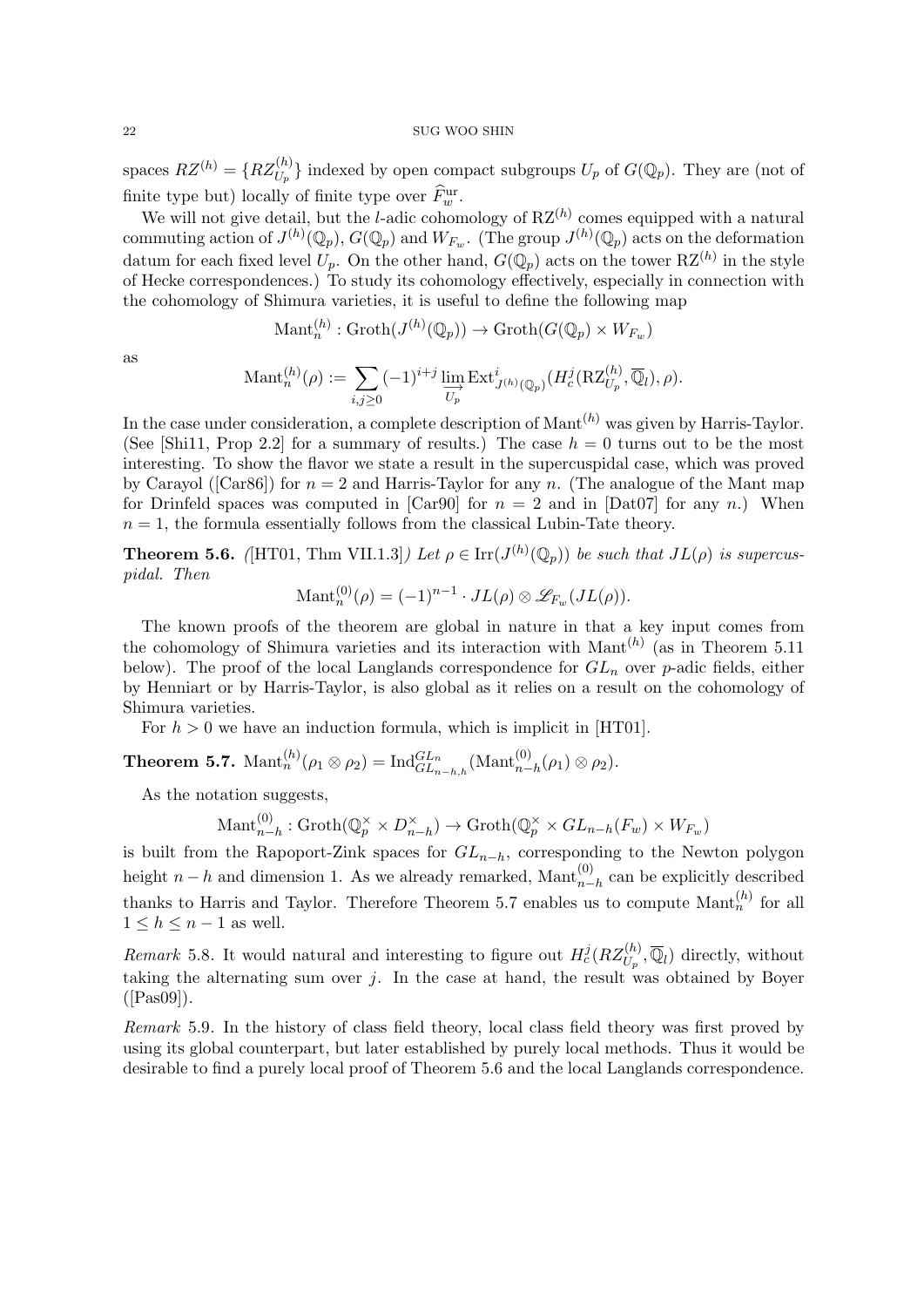Let us mention some partial results (which are not meant to be exhaustive by any means). For the first problem, see [Str05]. As for the second problem, Bushnell and Henniart ([BH05a], [BH05b]) explicitly constructed the Langlands correspondence in the "essentially tame" case.

Remark 5.10. Theorem 5.6 is concerned with the Rapoport-Zink spaces for  $GL_n$  corresponding to the "basic" Newton polygon of pure slope  $1/n$ . It is basic in the sense that it lies above the other Newton polygons with the same end points. A natural generalization of Theorem 5.6 would be a description of the analogue of  $\text{Mant}^{(h)}$  for other Rapoport-Zink spaces. In this direction of research, the most prominent conjectures seem to be the following, which are very precise but stated here only loosely.

- Kottwitz's conjecture ([Rap95, Conj 5.1], cf. [Har01, Conj 5.3, 5.4]) the Mant map for a basic Newton polygon is described in terms of discrete L-parameters.
- Harris's conjecture ([Har01, Conj 5.2]) the Mant map for a non-basic Newton polygon is obtained by an induction formula.

In fact Theorem 5.7 is a special case of Harris's conjecture, but the general case is a wide open question. For a progress toward the first (resp. second) conjecture, see [Far04] (resp. [Man08]). The paper [Shi12] provides a little extra information in the case of Rapoport-Zink spaces for  $GL_n$ .

5.5. The first basic identity. The cohomology of each Newton stratum in the special fiber of Shimura varieties can be related to the cohomology of Igusa varieties and Rapoport-Zink spaces via a very neat formula. For our Shimura varieties, the result is due to Harris and Taylor. (Although their Shimura varieties are attached to an inner form of our G, their proof carries over to our case.) The following is a reformulation in the style of Mantovan's theorem. See the remark below Theorem 5.11.

**Theorem 5.11.** (Harris-Taylor) The following holds in  $\text{Groth}(G(\mathbb{A}^{\infty}) \times W_{F_w})$ . (We regard Mant<sup>(h)</sup> as the identity map on the space of  $G(\mathbb{A}^{\infty,p})$ -representations.)

$$
H(\mathrm{Sh}, \mathscr{L}_{\xi}) = \sum_{0 \leq h \leq n-1} \mathrm{Mant}^{(h)}(H_c(\mathrm{Ig}^{(h)}, \mathscr{L}_{\xi}))
$$

Sketch of proof. For simplicity, we assume  $\mathscr{L}_{\xi} = \overline{\mathbb{Q}}_l$ . Let  $R\Psi_{\text{Sh}}$  denote the nearby cycle complex on  $\overline{Sh}$  associated with  $\overline{\mathbb{Q}}_l$ . Then

$$
H(\mathrm{Sh}, \overline{\mathbb{Q}}_l) = H(\overline{\mathrm{Sh}}, R\Psi_{\mathrm{Sh}}) = \sum_{0 \le h \le n-1} H(\overline{\mathrm{Sh}}^{(h)}, R\Psi_{\mathrm{Sh}})
$$

in  $\text{Groth}(G(\mathbb{A}^{\infty}) \times W_{F_w})$ , where  $R\Psi_{\text{Sh}}$  also denotes the sheaves on  $\overline{\text{Sh}}^{(h)}$  by abuse of notation.

Let us pretend that  $m: \overline{RZ}^{(h)} \times_{\overline{\mathbb{F}}_p} Ig^{(h)} \to \overline{Sh}^{(h)}$  is a Galois covering with Galois group  $J^{(h)}(\mathbb{Q}_p)$ . Although this is not literally true, we hope that this helps the reader to grasp some core ideas more easily.

Let  $p_1: \overline{RZ}^{(h)} \times_{\overline{\mathbb{F}}_p} I_g^{(h)} \to \overline{RZ}^{(h)}$  denote the projection map. Berkovich's theory provides  $R\Psi_{\rm RZ}$  on  $\overline{\rm RZ}^{(h)}$ , which is the analogue for formal schemes of nearby cycle complexes. Harris and Taylor proved (and Mantovan generalized) a deep fact that

$$
m^* R \Psi_{\rm Sh}^{(h)} \simeq p_1^* R \Psi_{\rm RZ},
$$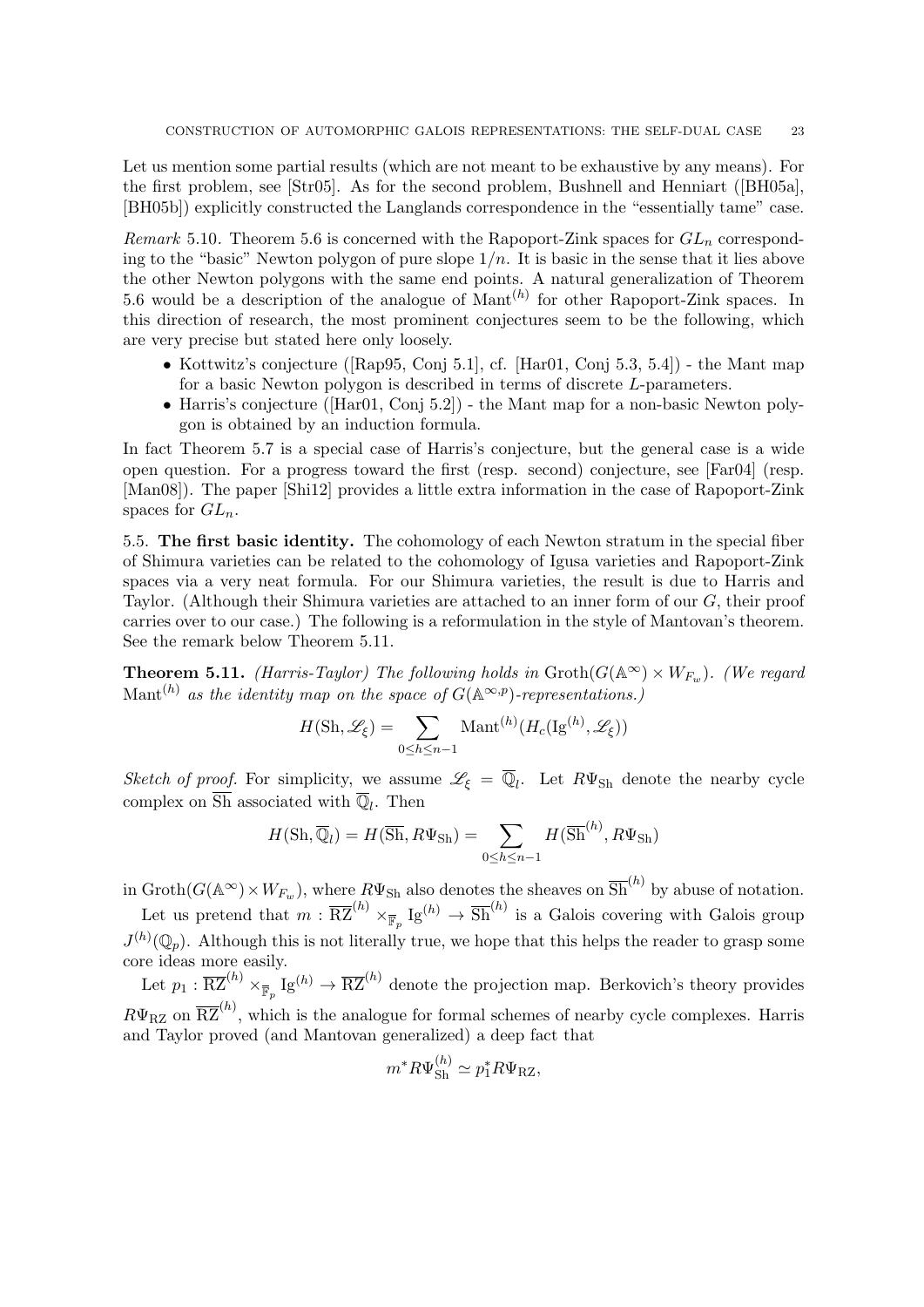which roughly asserts that Shimura varieties and Rapoport-Zink spaces present the same kind of singularities along the Newton stratum for  $h$ . Then the following is morally true. The second last equality uses the fact that  $H_c(\overline{\text{RZ}}^{(h)}, R\Psi_{\text{RZ}})$  is dual to  $H_c(\text{RZ}^{(h)}, \overline{\mathbb{Q}}_l)$  via Berkovich's theory.

$$
H(\overline{Sh}^{(h)}, R\Psi_{\text{Sh}}) = H_*(J^{(h)}(\mathbb{Q}_p), H_c(\overline{\text{RZ}}^{(h)} \times \text{Ig}^{(h)}, m^*R\Psi_{\text{Sh}})
$$
  
\n
$$
= H_*(J^{(h)}(\mathbb{Q}_p), H_c(\overline{\text{RZ}}^{(h)} \times \text{Ig}^{(h)}, p_1^*R\Psi_{\text{RZ}})
$$
  
\n
$$
= \text{Tor}_{C_c^{\infty}(J^{(h)}(\mathbb{Q}_p))}(H_c(\overline{\text{RZ}}^{(h)}, R\Psi_{\text{RZ}}), H_c(\text{Ig}^{(h)}, \overline{\mathbb{Q}}_l))
$$
  
\n
$$
= \text{Ext}_{J^{(h)}(\mathbb{Q}_p)}(H_c(\text{RZ}^{(h)}, \overline{\mathbb{Q}}_l), H_c(\text{Ig}^{(h)}, \overline{\mathbb{Q}}_l))
$$
  
\n
$$
= \text{Mant}^{(h)}(H_c(\text{Ig}^{(h)}, \overline{\mathbb{Q}}_l)).
$$

 $\Box$ 

Remark 5.12. Theorem 5.11 was extended by Mantovan ([Man05], [Man11]) to PEL-type Shimura varieties of unitary or symplectic type when the PEL datum is "unramified" at  $p$ (which amounts to the running assumption in [Kot92b]) and Kottwitz's integral model of Sh (with good reduction) is proper over  $\mathcal{O}_{F_w}$ . Fargues obtained a similar formula ([Far04, Cor 4.6.3]) when restricted to the basic (cf. Remark 5.10) stratum.

Remark 5.13. In the problem of understanding  $H(\mathrm{Sh}, \mathscr{L}_\xi)$  as a virtual representation of  $G(\mathbb{A}^{\infty}) \times W_{F_w}$ , two sources of difficulty are bad reduction (or ramified Galois action) at w and global endoscopy for G. Theorem 5.11 enables us to separate the two kinds of difficulty. Namely, the information of bad reduction is mostly contained in  $\text{Mant}^{(h)}$  (which arises from a purely local geometric object) while the global endoscopy is captured by  $H_c(\mathrm{Ig}^{(h)}, \mathscr{L}_\xi)$ . It is worth noting that  $\lg^{(h)}$  is global in nature whereas  $\mathrm{RZ}^{(h)}$  is a purely local object which can be defined independently of Shimura varieties.

Write  $H_c(\lg^{(h)}, \mathscr{L}_\xi) = \sum_{i \in I} n_i [\pi_i^{\infty, p}]$  $[\infty, \infty, p][\rho_i]$  where *I* is an index set,  $\pi^{\infty, p} \in \text{Irr}(G(\mathbb{A}^{\infty, p}))$  and  $\rho_p \in \text{Irr}(J^{(h)}(\mathbb{Q}_p)).$  Define the " $\Pi^{\infty,p}$ -part" as

$$
H_c(\mathrm{Ig}^{(h)}, \mathscr{L}_{\xi})\{\Pi^{\infty, p}\} := \sum_{\mathrm{WBC}(\pi_i^{\infty, p}) = \Pi^{\infty, p}} n_i[\rho_i] \in \mathrm{Groth}(J^{(h)}(\mathbb{Q}_p)).
$$
 (5.2)

This is independent of the expansion of  $H_c(\mathrm{Ig}^{(h)}, \mathscr{L}_\xi)$ . We can prove

Corollary 5.14. In  $\mathrm{Groth}(G(\mathbb{Q}_p)\times W_{F_w}),$ 

$$
\pi_p \otimes R_l(\Pi) = \sum_{0 \le h \le n-1} \text{Mant}^{(h)}(H_c(\text{Ig}^{(h)}, \mathscr{L}_{\xi}) \{ \Pi^{\infty, p} \}).
$$

*Proof.* The corollary is basically obtained by taking the  $\{\Pi^{\infty,p}\}$ -part of Theorem 5.11.  $\Box$ 

Since we know how Mant<sup> $(h)$ </sup> works, the proof of Theorem 4.6 is reduced to the problem of understanding  $H_c(\mathrm{Ig}^{(h)}, \mathscr{L}_{\xi})\{\Pi^{\infty,p}\}\$ as a virtual representation of  $J^{(h)}(\mathbb{Q}_p)$ . This brings us to the next section.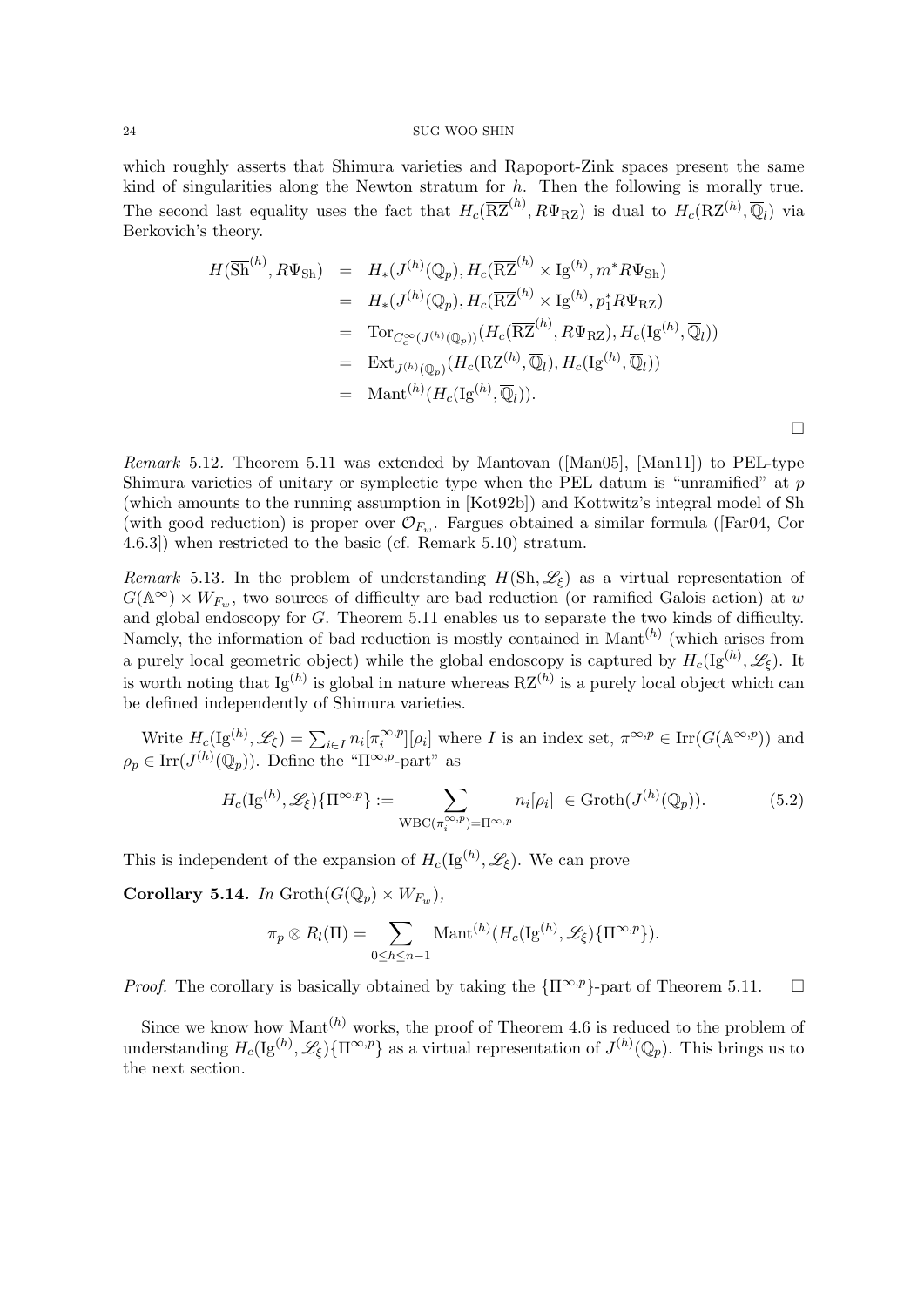## 6. Cohomology of Igusa varieties

6.1. Counting point formula. The action of  $G(\mathbb{A}^{\infty,p}) \times J^{(h)}(\mathbb{Q}_p)$  on  $H_c(\mathrm{Ig}^{(h)}, \mathscr{L}_\xi)\{\Pi^{\infty,p}\}\$ is basically given by "Hecke correspondences". (The  $G(\mathbb{A}^{\infty,p})$ -action is indeed compatible with the Hecke action on Shimura varieties but the  $J^{(h)}(\mathbb{Q}_p)$ -action is more subtle. We will ignore the subtlety here, though.) The trace of the Hecke action on  $H_c(\mathrm{Ig}^{(h)}, \mathscr{L}_\xi)$  can be computed in terms of fixed points of  $\text{Ig}^{(h)}(\overline{\mathbb{F}}_p)$  under algebraic correspondences thanks to Fujiwara and Varshavsky, who proved Deligne's conjecture ([Fuj97, Cor 5.4.5], [Var07, Thm 2.3.2]). The latter is a version of the Grothendieck-Lefschetz trace formula and needed here as Ig<sup>(h)</sup> is usually non-proper over  $\overline{\mathbb{F}}_p$ . Roughly speaking, Deligne's conjecture says that the Grothendieck-Lefschetz trace formula holds for an algebraic correspondence on a non-proper variety if that correspondence is twisted by a large enough power of Frobenius.

Since Ig<sup>(h)</sup> is a moduli space for  $(A, \lambda, i, \bar{\eta}^p)$  as well as certain isomorphisms of p-divisible groups, the fixed points under a correspondence on  $\lg^{(h)}$  are naturally described in terms of the moduli data. Our hope is to extract some automorphic information from the fixed point formula. The best way might be to relate the fixed point formula to an analogous<sup>3</sup> formula in automorphic representation theory, such as the Arthur-Selberg trace formula. But the latter formula has obviously no reference to abelian varieties or their structures. So the main problem is to massage the fixed-point formula for  $\lg^{(h)}$  to obtain a trace formula for the Hecke action on Ig<sup>(h)</sup> which resembles the geometric side of the trace formula for G. (So to speak, it is about the passage from (6.2) to the statement of Theorem 6.3 below.) In the context of unitary Shimura varieties, this was carried out by Harris and Taylor for a certain  $U(1, n-1)$ -type unitary group with no endoscopy. A trace formula for Igusa varieties was proved ([Shi10]) for any PEL-type Shimura varieties associated to unitary or symplectic groups (possibly with nontrivial endoscopy), in the spirit of Langlands-Kottwitz's formula ([Kot92b]) for Shimura varieties with good reduction.

Before stating the result, we define the notion of Kottwitz triples in our context (which are somewhat different from those for Shimura varieties with good reduction as in [Kot90, §2]).

**Definition 6.1.** By an effective Kottwitz triple (of type  $0 \leq h \leq n-1$ ), we mean a triple  $(\gamma_0; \gamma, \delta)$  where

- $\gamma_0 \in G(\mathbb{Q})$  is semisimple, and elliptic in  $G(\mathbb{R})$
- $\gamma \in G(\mathbb{A}^{\infty,p})$  and  $\gamma_0 \sim_{\mathbb{A}^{\infty,p}} \gamma$ .
- $\delta \in J^{(h)}(\mathbb{Q}_p)$  is acceptable (to be explained) and  $\gamma_0 \sim_{\overline{\mathbb{Q}}_p} \delta$  in  $G(\overline{\mathbb{Q}}_p)$  via a natural embedding  $J^{(h)}(\overline{\mathbb{Q}}_p) \hookrightarrow G(\overline{\mathbb{Q}}_p)$  (natural up to  $G(\overline{\mathbb{Q}}_p)$ -conjugacy).
- a certain Galois cohomology invariant  $\alpha(\gamma_0; \gamma, \delta)$  vanishes.

Two Kottwitz triples  $(\gamma_0; \gamma, \delta) \sim (\gamma_0'; \gamma', \delta')$  are said to be equivalent if  $\gamma_0 \sim_{st} \gamma_0', \gamma \sim_{A^{\infty, p}} \gamma',$ and  $\delta \sim \delta'$ . For each  $0 \leq h \leq n-1$ , we define  $KT^{(h),\text{eff}}$  to be the set of equivalence classes of all effective Kottwitz triples of type h.

Remark 6.2. The word "effective" refers to the last condition, which is closely tied with the phenomenon of endoscopy. The analogous fact is that an element  $\gamma \in G(\mathbb{A})$  is not always  $G(\overline{\mathbb{A}})$ -conjugate to an element of  $G(\mathbb{Q})$ . The failure is detected by the nonvanishing of a similar Galois cohomology invariant. When we say that a group  $G$  over  $\mathbb Q$  has "no endoscopy", it

<sup>3</sup>Only remotely analogous, a priori.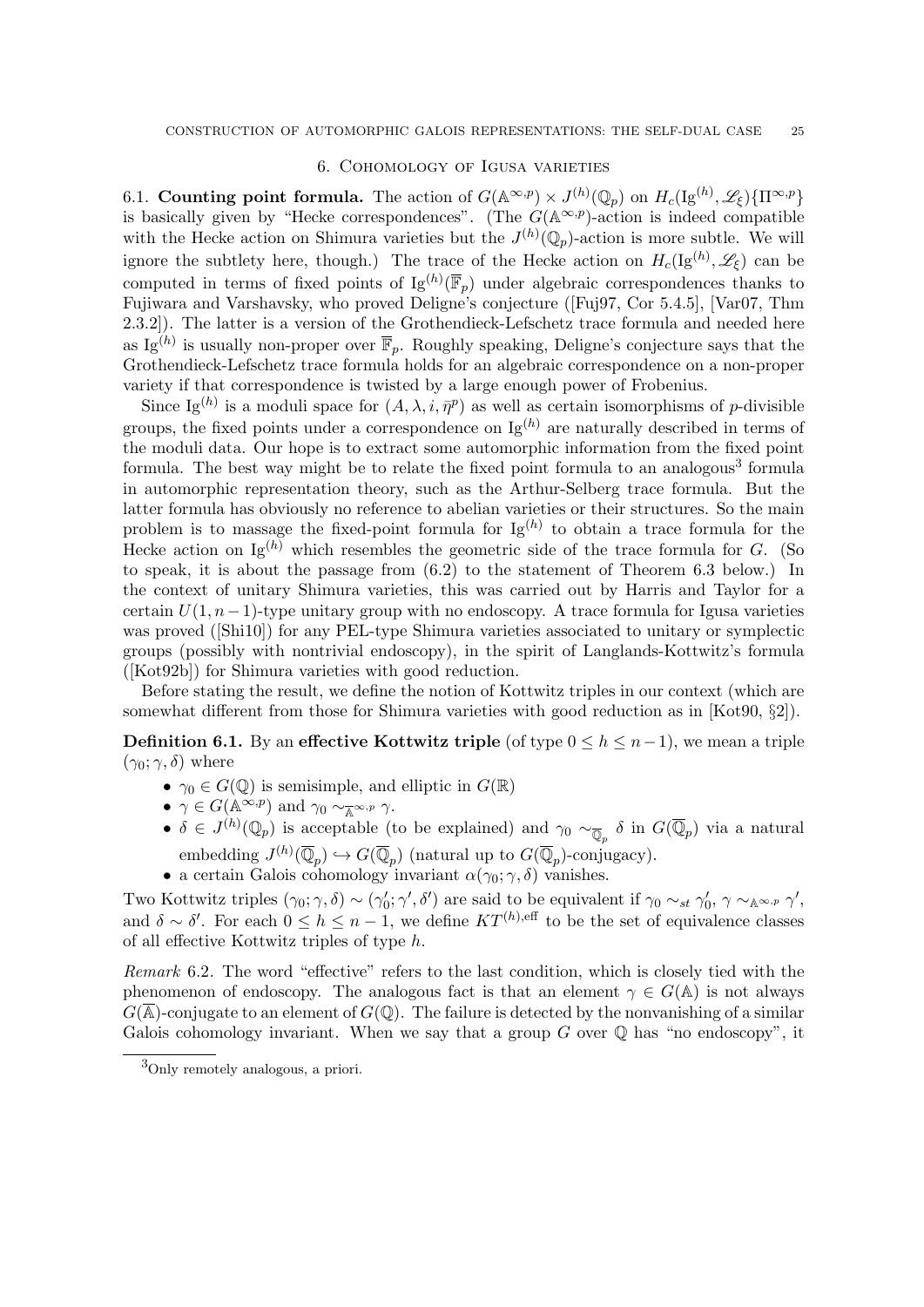indicates that this failure does not occur. (In that case no endoscopic groups other than the quasi-split inner form of  $G$  will contribute to the stable trace formula for  $G$ .)

The counting point formula is stated below. The terminology "acceptable" will not be defined but morally means that "twisted by enough power of Frobenius" in a suitable sense.

Theorem 6.3. ([Shi09, Thm 13.1]) If  $\varphi \in C_c^{\infty}(G(\mathbb{A}^{\infty,p}) \times J^{(h)}(\mathbb{Q}_p))$  is acceptable, then  $\text{tr}\,(\varphi |H_c(\text{Ig}^{(h)},\mathscr{L}_\xi)) = \qquad \qquad \sum$  $(\gamma_0;\gamma,\delta)$ ∈KT $(h)$ ,eff  $\mathrm{vol}(I_\infty(\mathbb{R})^1)^{-1} |A(I_0)| \operatorname{tr} \xi(\gamma_0) \cdot O_{(\gamma,\delta)}^{G(\mathbb{A}^{\infty,p}) \times J^{(h)}(\mathbb{Q}_p)}$  $\frac{G(\mathbb{A}^{\mathbb{A}^{\mathbb{A}^{\mathbb{A}^{\mathbb{A}^{\mathbb{A}^{\mathbb{A}^{\mathbb{A}^{\mathbb{A}^{\mathbb{A}^{\mathbb{A}^{\mathbb{A}^{\mathbb{A}^{\mathbb{A}}}}}}}(\mathbb{Q}^{\mathbb{A}^{\mathbb{A}^{\mathbb{A}^{\mathbb{A}^{\mathbb{A}^{\mathbb{A}^{\mathbb{A}^{\mathbb{A}^{\mathbb{A}^{\mathbb{A}^{\mathbb{A}^{\mathbb{A}^{\mathbb{A}^{\mathbb{A}^{\mathbb{A}^{\mathbb{A$ 

Sketch of proof. For simplicity, assume  $\xi$  is trivial so that  $\mathscr{L}_{\xi} = \overline{\mathbb{Q}}_l$ . Let  $U_p(m) \subset J^{(h)}(\mathbb{Q}_p)$ denote the kernel of  $\text{Aut}(\Sigma^{(h)}) \to \text{Aut}(\Sigma^{(h)}[p^m])$ . It is enough to treat the case where  $\varphi =$  $\varphi^{\infty,p}\varphi'_p$  with  $\varphi^{\infty,p} = \text{char}_{U^p g^p U^p}$  and  $\varphi'_p = \text{char}_{U_p(m)g_p U_p(m)}$ , as the general case is obtained by taking linear combinations. Then the left hand side is identified with

$$
\operatorname{tr}\left([U^p g^p U^p] \times [U_p(m) g_p U_p(m)] | H_c(\operatorname{Ig}_{U^p,m}^{(h)}, \overline{\mathbb{Q}}_l))\right) \tag{6.1}
$$

where  $[U^p g^p U^p]$  and  $[U_p(m) g_p U_p(m)]$  are Hecke correspondences for  $\text{Ig}_{U^p,m}^{(h)}$ . The solution of Deligne's conjecture allows us to evaluate (6.1) as the number of fixed points on  $\mathrm{Ig}^{(h)}(\overline{\mathbb{F}}_p)$ under the product correspondence. Recall from §5.3 that

$$
\mathrm{Ig}^{(h)}(\overline{\mathbb{F}}_p) = \{ (A, \lambda, i, \overline{\eta}^p, j) \} / \simeq
$$

where A is an abelian variety over  $\overline{\mathbb{F}}_p$  equipped with additional structure. It is not difficult to show that the number of fixed points corresponding to a given  $(A, \lambda, i)$  equals a sum of orbital integral of  $\varphi$ . To summarize the situation more precisely, we have

$$
\operatorname{tr}\left(\varphi|H_c(\operatorname{Ig}^{(h)},\overline{\mathbb{Q}}_l)\right) = \sum_{\{(A,\lambda,i)\}\neq\mathbb{Q}}\left(\sum_{a\in\operatorname{Aut}^0(A,\lambda,i)}(\operatorname{const.})\cdot O_a^{G(\mathbb{A}^{\infty,p})\times J^{(h)}(\mathbb{Q}_p)}(\varphi)\right) \tag{6.2}
$$

where  $\text{Aut}^0$  is the automorphism in the isogeny category (with additional structure). Then the proof is essentially completed by proving a natural bijection between  $KT^{(h),\text{eff}}$  and the set of  $A, \lambda, i, a$  in the sum. This is the core of the argument and involves a refinement of Honda-Tate theory, CM-lifting of abelian varieties from characteristic  $p$  to characteristic  $0$ , Galois cohomology computations, theory of isocrystals over  $\overline{\mathbb{F}}_p$  and others.

We do not lose generality by restricting ourselves to acceptable functions. More precisely,

**Lemma 6.4.** ([Shi09, Lem 6.4]) For  $\Pi_1, \Pi_2 \in \text{Groth}(G(\mathbb{A}^{\infty,p}) \times J^{(h)}(\mathbb{Q}_p)),$ 

$$
\mathop{\rm tr}\nolimits \Pi_1(\varphi) = \mathop{\rm tr}\nolimits \Pi_2(\varphi)
$$

for all acceptable functions  $\varphi \in C_c^{\infty}(G(\mathbb{A}^{\infty,p}) \times J^{(h)}(\mathbb{Q}_p))$  if and only if  $\Pi_1 = \Pi_2$  in the Grothendieck group.

Remark 6.5. The lemma was used in [HT01] without stating it as a lemma.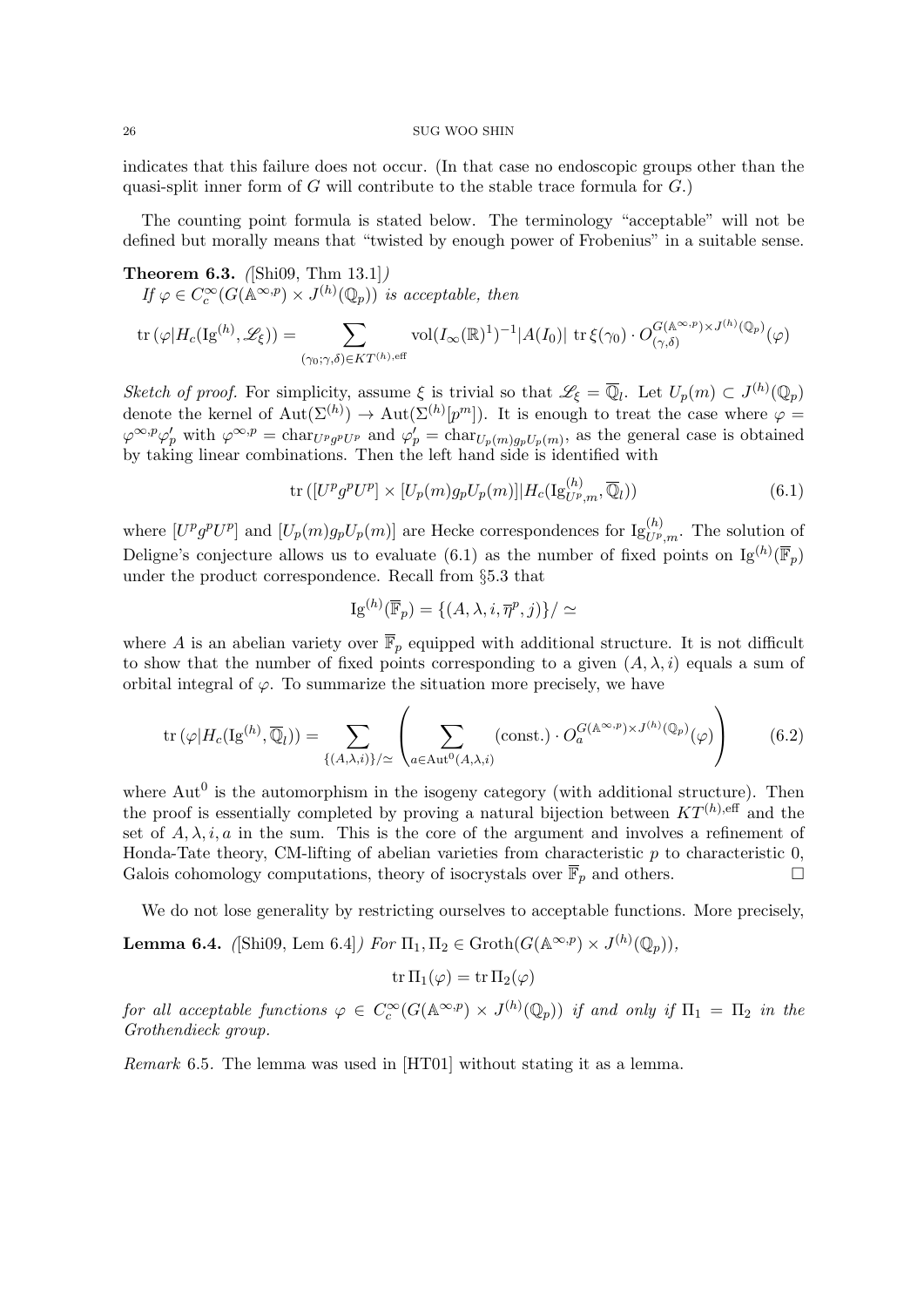6.2. **Stabilization.** We intend to use Theorem 6.3 to understand  $H_c(\mathrm{Ig}_b, \mathscr{L}_\xi)$  in terms of automorphic representations of G. It is very common (e.g. in the trace formula approach to the Langlands functoriality) that the trace formula should be stabilized to have interesting applications. Thus it is natural to attempt to stabilize the right hand side of Theorem 6.3. In other words, we want to rewrite the sum of orbital integrals as a sum of stable orbital integrals on  $(G$  and its endoscopic groups). As far as elliptic conjugacy classes are concerned, the stabilization process has been well-known thanks to Langlands and Kottwitz. In fact it has been conditional on the fundamental lemma, but the latter is recently established by Laumon, Ngô, Waldspurger and others.

However, there is an immediate obstacle due to the peculiarity of our trace formula. First of all,  $G(\mathbb{A}^{\infty,p}) \times J^{(h)}(\mathbb{Q}_p)$  is a strange topological group in that it is not the set of  $\mathbb{A}^{\infty}$ -points of any reductive group over Q. So it is not a priori clear how to adapt the stabilization process and make sense of the Langlands-Shelstad transfer at  $p$ . This problem is successfully solved in [Shi10] for PEL-Shimura varieties of unitary or symplectic type. The result has the following form.

**Theorem 6.6.** ([Shi10, Thm 7.2]) Let  $\varphi \in C_c^{\infty}(G(\mathbb{A}^{\infty,p}) \times J^{(h)}(\mathbb{Q}_p))$  be an acceptable function. For each  $G_{\vec{n}} \in \mathcal{E}^{\text{ell}}(G)$ , one can construct a function  $\phi^{\vec{n}}$  from  $\varphi$  such that

$$
\operatorname{tr}(\varphi|H_c(\operatorname{Ig}^{(h)}, \mathscr{L}_{\xi})) = |\ker^1(\mathbb{Q}, G)| \sum_{G_{\vec{n}} \in \mathscr{E}^{\operatorname{ell}}(G)} \iota(G, G_{\vec{n}}) ST_e^{G_{\vec{n}}}(\phi^{\vec{n}})
$$

(See the end of §6.2 for nice properties enjoyed by  $\phi^{\vec{n}}$ .)

Sketch of idea. It suffices to handle the case  $\varphi = (\prod_{v \neq p, \infty} \varphi_v) \times \varphi'_p$ . Away from p and  $\infty$ , the function  $\phi_v^{\vec{n}}$  is the Langlands-Shelstad transfer of  $\varphi_v$  via  $\widetilde{\eta}_{\vec{n}}$ . At  $v = \infty$  one has an explicit construction using Shelstad's real endoscopy and Clozel-Delorme's pseudo-coefficients for discrete series. The most interesting and important for applications is the case of  $v = p$ . Here the construction of  $\phi_p^{\vec{n}}$  from  $\varphi_p'$  has no analogue in the usual trace formula business, as we must find a natural transfer from  $J^{(h)}(\mathbb{Q}_p)$  (not  $G(\mathbb{Q}_p)$ ) to  $G_{\vec{n}}(\mathbb{Q}_p)$  which is an endoscopic group of  $G(\mathbb{Q}_p)$  (but typically not of  $J^{(h)}(\mathbb{Q}_p)$ ).

The idea is that there is a natural finite set of groups  $\{M_H\}$  where each  $M_H$  is simultaneously an endoscopic group of  $J^{(h)}$  and a Levi subgroup of  $G_{\vec{n}}$ . For each  $M_H$ ,  $\varphi'_H$  transfers to  $M_H$  by the Langlands-Shelstad transfer and then to  $G_{\vec{n}}$  by a certain non-standard transfer (which makes sense if  $\varphi'$  is acceptable in the same sense as in Theorem 6.3). Then  $\varphi'_p$  is constructed as the signed sum of these transfers over the set of all  $M_H$  which intervene.

After all the stable trace formula above will be used to extract spectral information. Thanks to a concrete description of  $\phi^{\vec{n}}$  as sketched above (via the Langlands-Shelstad transfer or other means), the following is known (when  $\varphi$  and  $\phi^{\vec{n}}$  admit product decompositions). The notation  $\text{Red}_{\vec{n}}^{(h)}$  will be defined in the next subsection when  $\vec{n} = (n)$  and  $\vec{n} = (n-1, 1)$ . These are the only cases which concern us.

**Proposition 6.7.** (1) When  $v \neq p, \infty$ , the identity in Proposition 3.1 holds (whenever case (i) or (ii) applies).

(2) ([Shi11, Lem 5.10]) When  $v = p$ , we have for all  $\pi_{H,v} \in \text{Irr}(G_{\vec{n}}(\mathbb{Q}_p)),$ 

 $\mathrm{tr}\, \left(\mathrm{Red}^{(h)}_{\vec{n}}(\pi_{H,v})\right)(\varphi'_p) = \mathrm{tr}\, \pi_{H,v}(\phi^{\vec{n}}_p), .$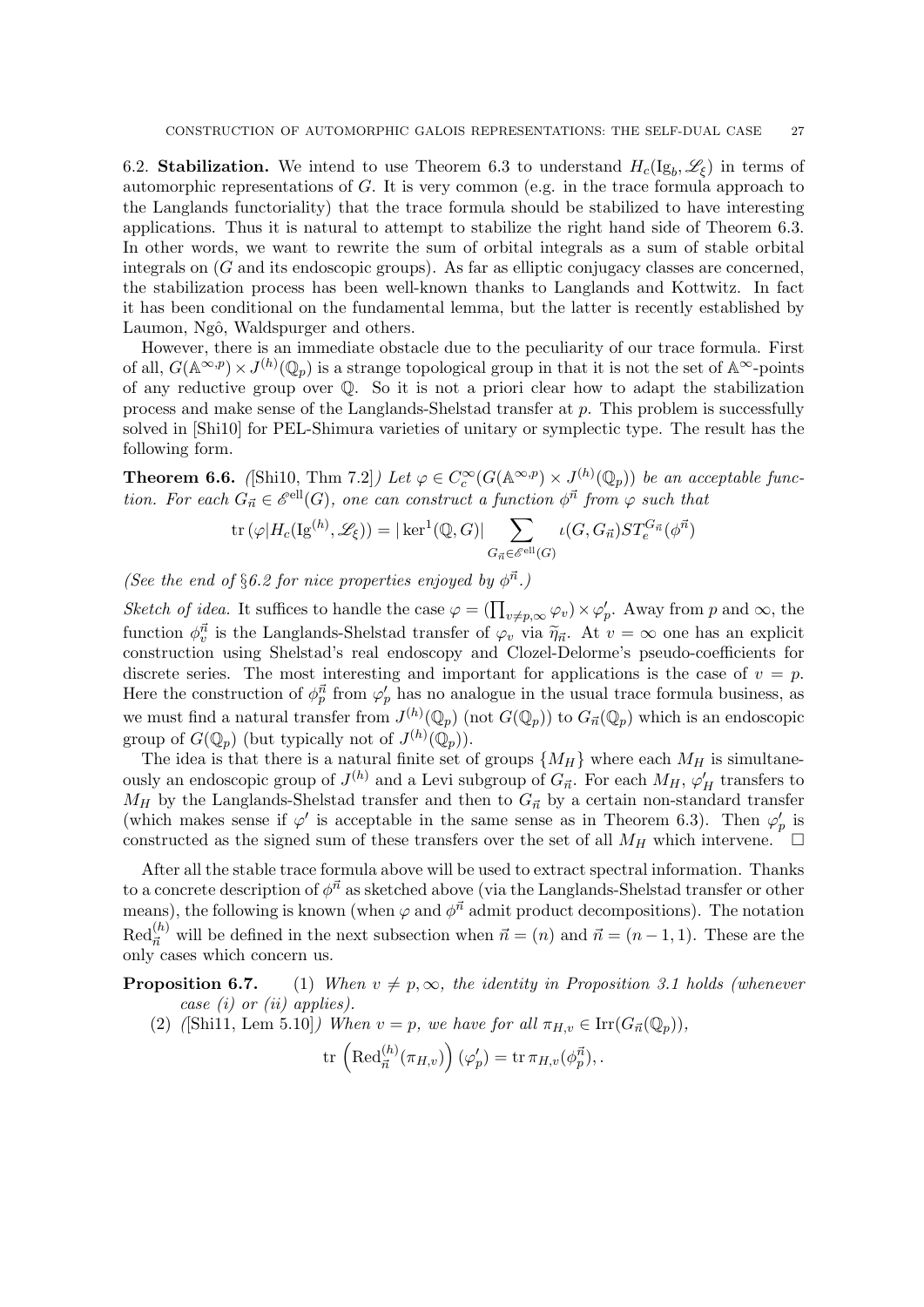(3) When  $v = \infty$ , the trace of  $\phi^{\vec{n}}_{\infty}$  on any discrete series of  $G_{\vec{n}}(\mathbb{R})$  explicitly.

6.3. The maps  $\text{Red}_n^{(h)}$  and  $\text{Red}_{n-1,1}^{(h)}$ . The main reference for this subsection is [Shi11, §5.5]. Recall that

$$
J^{(h)}(\mathbb{Q}_p) \simeq \mathbb{Q}_p^{\times} \times (D_{n-h,F_w}^{\times} \times GL_h(F_w)) \times \prod_{x|u, x \neq w} GL_n(F_x)
$$
  

$$
G(\mathbb{Q}_p) \simeq \mathbb{Q}_p^{\times} \times \prod_{x|u} GL_n(F_x).
$$

Denote by

$$
LJ_{n-h,h}: \operatorname{Groth}(GL_{n-h}(F_w) \times GL_h(F_w) \to \operatorname{Groth}(D_{n-h,F_w}^{\times} \times GL_h(F_w))
$$

Badulescu's Jacquet-Langlands map ([Bad07]) on the first factor and the identity map on the second. For  $\pi_w \in \text{Irr}(GL_n(F_w))$ , set

$$
\text{Red}_{n;w}^{(h)}(\pi_w) := LJ_{n-h,h}(\text{Jac}_{n-h,h}(\pi_w))
$$

where  $\text{Jac}_{n-h,h}$  is the Jacquet module from  $GL_n$  to  $GL_{n-h} \times GL_h$ . Define

$$
\text{Red}_n^{(h)}:\text{Groth}(G(\mathbb{Q}_p))\to\text{Groth}(J^{(h)}(\mathbb{Q}_p))
$$

so that for irreducible  $\pi_p = \pi_{p,0} \otimes (\otimes_{x|u} \pi_x),$ 

$$
\text{Red}_n^{(h)}(\pi_p):=\pi_{p,0}\otimes \text{Red}_{n;w}^{(h)}(\pi_w)\otimes \left(\bigotimes_{x|u,x\neq w}\pi_x\right).
$$

Remark 6.8. We are not being precise about normalization, for instance that of the Jacquet modules and parabolic inductions in this subsection (and other places). Also we dropped the sign appearing in [Shi11, §5.5] as the final result will be stated up to sign. See [Shi11, §5.5] for precise normalizations and signs.

The definition of  $\text{Red}_{n-1,1}^{(h)}$  is more technical as it is supposed to account for endoscopic terms. Recall

$$
G(\mathbb{Q}_p) \simeq \mathbb{Q}_p^{\times} \times \prod_{x|u} (GL_{n-1}(F_x) \times GL_1(F_x)).
$$

Let us define its  $w$ -part

$$
\operatorname{Red}_{n-1,1;w}^{(h)}: \operatorname{Groth}(GL_{n-1}(F_w) \times GL_1(F_w)) \to \operatorname{Groth}(D_{n-h,F_w}^{\times} \times GL_h(F_w))
$$
\n
$$
\pi_{w,1} \otimes \pi_{w,2} \mapsto \begin{cases}\n0, & \text{if } h = 0, \\
\operatorname{Ind}_{GL_{n-h,h-1,1}}^{GL_{n-h,h}} (\operatorname{Jac}_{n-h,h-1}(\pi_{w,1}) \otimes \pi_{w,2}), & \text{if } 0 < h < n-1, \\
\operatorname{Ind}_{GL_{n-h,h-1,1}}^{GL_{n-h,h}} (\operatorname{Jac}_{n-h,h-1}(\pi_{w,1}) \otimes \pi_{w,2}) - \pi_{w,2} \otimes \pi_{w,1}, & \text{if } h = n-1.\n\end{cases}
$$

The notation  $\text{Ind}_{GL_{n-h},h-1,1}^{GL_{n-h},h}$  means the obvious parabolic induction from  $GL_{n-h} \times GL_{h-1} \times$  $GL_1$  to  $GL_{n-h} \times GL_h$ . Again we avoid the issue of precise sign and normalization. Finally define

$$
\text{Red}_{n-1,1}^{(h)}:\text{Groth}(G_{n-1,1}(\mathbb{Q}_p))\to\text{Groth}(J^{(h)}(\mathbb{Q}_p))
$$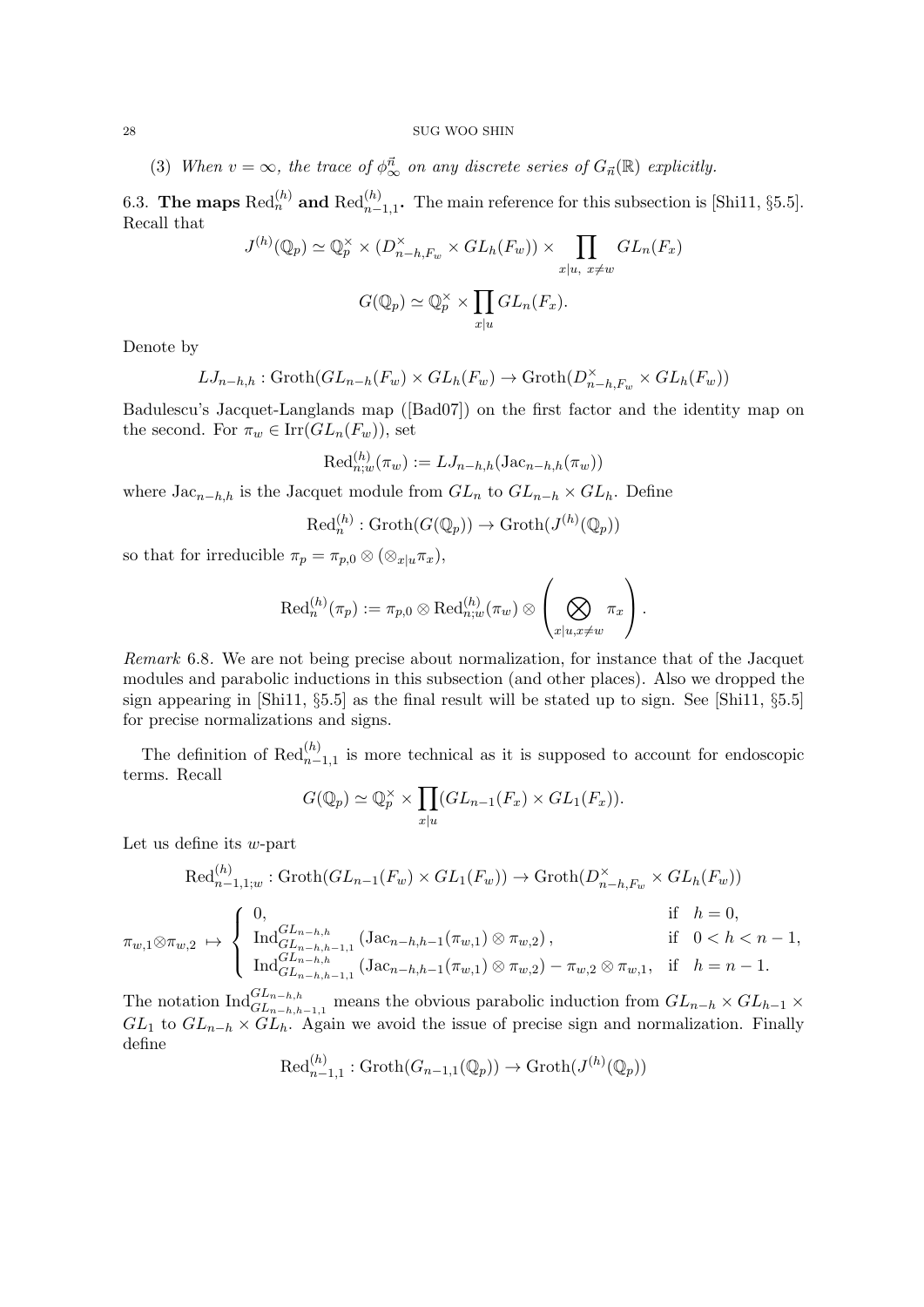for irreducible  $\pi_{H,p} = \pi_{H,p,0} \otimes \pi_{H,w} \otimes (\otimes_{x|u,x\neq w} \pi_{H,x,1} \otimes \pi_{H,x,2})$  by

$$
\text{Red}_{n-1,1}^{(h)}(\pi_{H,p}) := \text{Red}_{n-1,1;w}^{(h)}(\pi_{H,w}) \otimes \bigotimes_{x|u,x \neq w} \text{Ind}_{GL_{n-1,1}}^{GL_n}(\pi_{H,x,1} \otimes \pi_{H,x,2}).\tag{6.3}
$$

Example 6.9. Let  $\pi_{w,1} \in \text{Irr}(GL_{n-1}(F_w)), \pi_{w,2} \in \text{Irr}(GL_1(F_w))$  be supercuspidal representations. Let  $\pi_w := \pi_{w,1} \boxplus \pi_{w,2}$ . (The induction is always irreducible as  $n \geq 3$ .) Then the above formulas yield

$$
\text{Red}_{n-1,1;w}^{(h)}(\pi_w) = \begin{cases} 0, & \text{if } h \neq 1, n-1, \\ LJ(\pi_{w,1}) \otimes \pi_{w,2}, & \text{if } h = 1, \\ \pi_{w,2} \otimes \pi_{w,1}, & \text{if } h = n-1. \end{cases}
$$
(6.4)

$$
\operatorname{Red}_{n-1,1;w}^{(h)}(\pi_{w,1}\otimes\pi_{w,2})=\begin{cases}0,&\text{if }h\neq 1,n-1,\\ LJ(\pi_{w,1})\otimes\pi_{w,2},&\text{if }h=1,\\ -\pi_{w,2}\otimes\pi_{w,1},&\text{if }h=n-1.\end{cases}
$$
(6.5)

Remark 6.10. It may appear that  $\text{Red}_{n-1,1}^{(h)}$  is a very unnatural map, but it is not. It is the signed sum of two functorial transfers from  $G_{n-1,1}$  to  $J^{(h)}$  represented by the L-morphisms which occur naturally in the stabilization problem of §6.2. Since only inner forms of general linear groups are involved, the transfers may be made explicit, and thereby  $\text{Red}_{n-1,1}^{(h)}$  was obtained in [Shi11].

6.4. Application of the twisted trace formula. Denote by  $\pi_p \in \text{Irr}(G(\mathbb{Q}_p))$  a representation such that  $BC(\pi_p) \simeq \Pi_p$ . (Such a  $\pi_p$  is unique up to isomorphism as p splits in E.) When m is even, define  $\pi_{H,p} \in \text{Irr}(G_{n-1,1}(\mathbb{Q}_p))$  such that  $\text{BC}(\pi_{H,p}) \simeq \psi_p \otimes \Pi_{1,p} \otimes \Pi_{2,p}$  in the notation of §4.3. In the latter case we recall (7.5), which says in particular

$$
\Pi_w^1 = \text{Ind}(\Pi_{1,w} \otimes \Pi_{2,w}) \tag{6.6}
$$

(The parabolic induction can be shown to be irreducible.) Recall that  $H_c(\mathrm{Ig}^{(h)}, \mathscr{L}_{\xi})\{\Pi^{\infty,p}\}\$ was defined in (5.2).

**Theorem 6.11.** For each  $0 \le h \le n-1$ , the following equalities hold in  $\text{Groth}(J^{(h)}(\mathbb{Q}_p))$ , where the sign  $e_2$  is independent of h. The constants in the formulas are some explicit positive integers.

 $(1)$  (m odd)

$$
H_c(\mathrm{Ig}^{(h)}, \mathscr{L}_{\xi})\{\Pi^{\infty, p}\} = (\text{const.}) \cdot [\mathrm{Red}_n^{(h)}(\pi_p)].
$$
\n(6.7)

(2) (m even)

$$
H_c(\mathrm{Ig}^{(h)}, \mathscr{L}_{\xi})\{\Pi^{\infty, p}\} = (\text{const.}) \cdot \frac{1}{2} \left[ (\mathrm{Red}_n^{(h)}(\pi_p) + e_2 \mathrm{Red}_{n-1, 1}^{(h)}(\pi_{H, p})) \right]. \tag{6.8}
$$

Sketch of proof. Suppose that  $\varphi$  admits a product decomposition and that each  $\varphi^{\vec{n}}$  in Theorem 6.6 is a transfer of  $f^{\vec{n}}$  in base change (§2.3). Then the following identity is essentially due to Labesse:

$$
ST_e^{G_{\vec{n}}}(\phi^{\vec{n}})=\widetilde{T}^{\mathbb{G}_{\vec{n}}}(f^{\vec{n}})
$$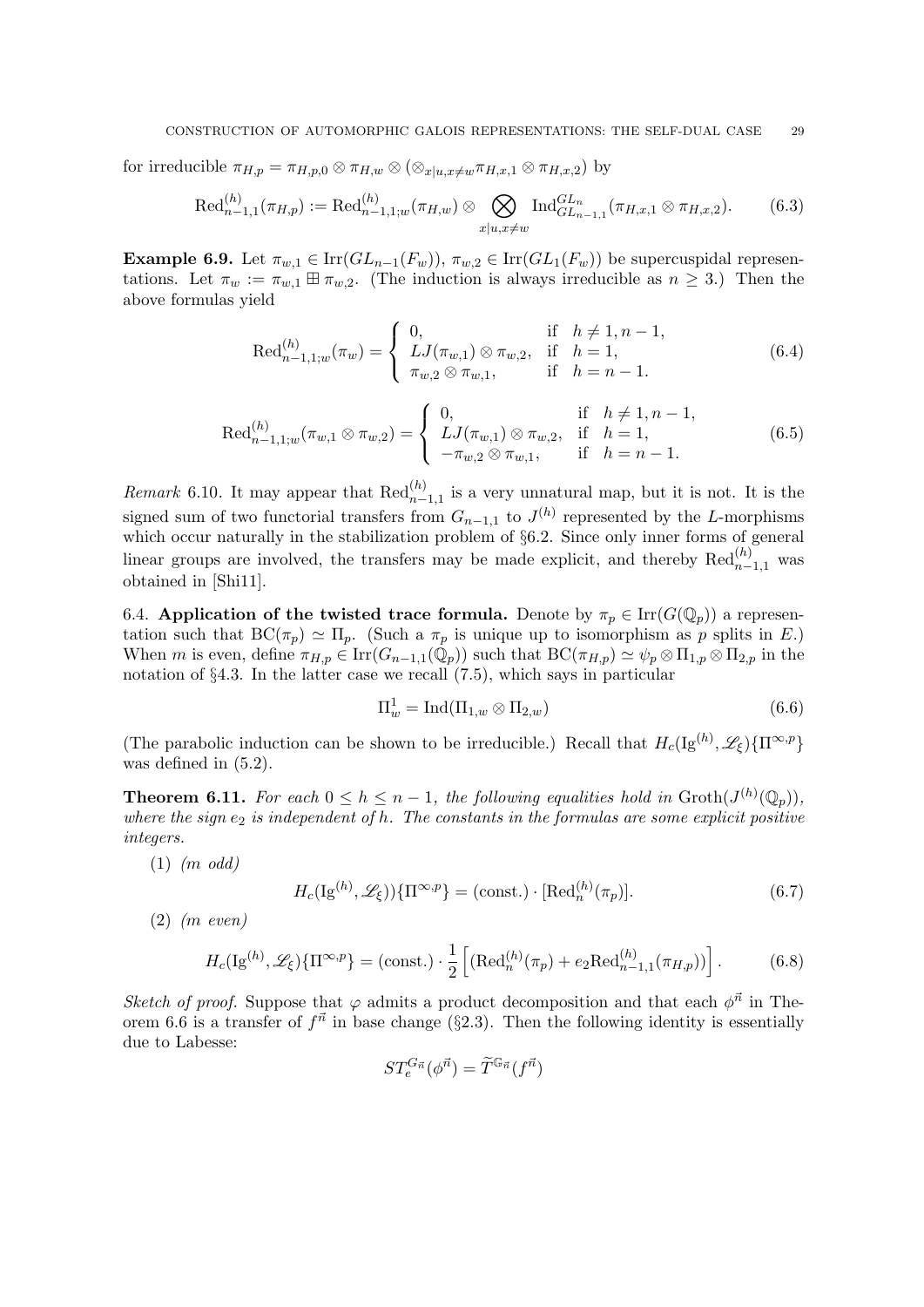where the right hand side is the twisted trace formula for  $\mathbb{G}_{\vec{n}}$  (with respect to  $\theta$  in §2.2). Thus Theorem 6.6 implies that

$$
\text{tr}\left(\varphi|H_c(\text{Ig}^{(h)},\mathscr{L}_{\xi})\right) = |\ker^1(\mathbb{Q},G)| \sum_{\vec{n}} \iota(G,G_{\vec{n}}) \widetilde{T}^{\mathbb{G}_{\vec{n}}}(f^{\vec{n}})
$$
(6.9)  

$$
\sim \widetilde{T}^{\mathbb{G}_n}(f^n) + \frac{1}{2} \widetilde{T}^{\mathbb{G}_{n-1,1}}(f^{n-1,1}) + (\text{other terms}).
$$

The notation ~ indicates that  $|\ker^1(\mathbb{Q}, G)|$  is ignored. The spectral expansion of the twisted trace formula looks like

$$
\widetilde{T}^{\mathbb{G}_n}(f^n) = \sum_{\Pi'} \widetilde{\operatorname{tr}} \, \Pi'(f^n) + \frac{1}{2} \sum_{\Pi'_M} \widetilde{\operatorname{tr}} \, (\operatorname{Ind}(\Pi'_M))(f^n) + (\text{other terms}).
$$

The first (resp. second) sum runs over  $\theta$ -stable automorphic representations of  $\Pi'$  of  $GL_n(\mathbb{A}_F)$ (resp.  $\Pi'_{M}$  of  $(GL_{n-1} \times GL_1)(\mathbb{A}_F)$ ). The twisted trace with respect to  $\theta$  is denoted by  $\widetilde{tr}$ . When  $\vec{n} = (n - 1, 1),$ 

$$
\widetilde{T}^{\mathbb{G}_{n-1,1}}(f^{n-1,1}) = \sum_{\Pi'_H} \widetilde{\operatorname{tr}} \Pi'_H(f^{n-1,1}) + (\text{other terms}).
$$

What  $(3.4)$  means for us is essentially (ignoring the character twist there)

$$
\widetilde{\operatorname{tr}}\left(\Pi'_H\right)^{\infty,p}((f^{n-1,1})^{\infty,p})=\widetilde{\operatorname{tr}}\operatorname{Ind}((\Pi'_H)^{\infty,p})((f^n)^{\infty,p}).
$$

The identity holds outside p and  $\infty$  because everything is the usual transfer along the way outside  $p, \infty$  but there are some deviations from the usual transfer at p and  $\infty$ , as we have seen in the stabilization process.

On the other hand, the base change identities in Proposition 2.2 allows to rewrite the left hand side of (6.9) as

$$
\operatorname{tr}\left(\varphi|H_c(\operatorname{Ig}^{(h)},\mathscr{L}_{\xi})\right) = \operatorname{tr}\left((f^n)^{\infty,p}\varphi_p'|BC^p(H_c(\operatorname{Ig}^{(h)},\mathscr{L}_{\xi}))\right) \tag{6.10}
$$

where  $BC^p$  is the map applying local base change away from p and  $\infty$ .

Now we look back at the situation of  $\S 4.3$  and suppose that m is odd. We can separate the  $\Pi^{\infty,p}$ -part from the two sides of (6.9) (with (6.10) applied to the left hand side) by varying test functions outside p and  $\infty$ . Then only the  $\Pi' = \Pi$  term survives on the right hand side. (For this we appeal to the strong multiplicity one theorem of Jacquet and Shalika.) Hence

tr 
$$
(\varphi'_p|H_c(\mathrm{Ig}^{(h)},\mathscr{L}_{\xi})\{\Pi^{\infty,p}\}) \sim \widetilde{\mathrm{tr}} \Pi_p(f_p^n) \cdot \widetilde{\mathrm{tr}} \Pi_{\infty}(f_{\infty}^n).
$$

Propositions 2.2.(2) and 6.7.(2) tell us that

$$
\widetilde{\text{tr}} \Pi_p(f_p^n) = \text{tr} \,\pi_p(\phi_p^n) = \text{tr} \,\text{Red}_n^{(h)}(\varphi_p') \tag{6.11}
$$

and  $\widetilde{\operatorname{tr}} \Pi_{\infty}(f_{\infty}^n)$  turns out to be a constant (depending only on  $\xi$ ). Hence we obtain

$$
\text{tr}(\varphi_p'|H_c(\text{Ig}^{(h)},\mathscr{L}_{\xi})\{\Pi^{\infty,p}\}) \sim \text{tr} \text{Red}_n^{(h)}(\varphi_p').
$$

Since  $\varphi'_p$  can be chosen to be an arbitrary acceptable function, Lemma 6.4 concludes the proof.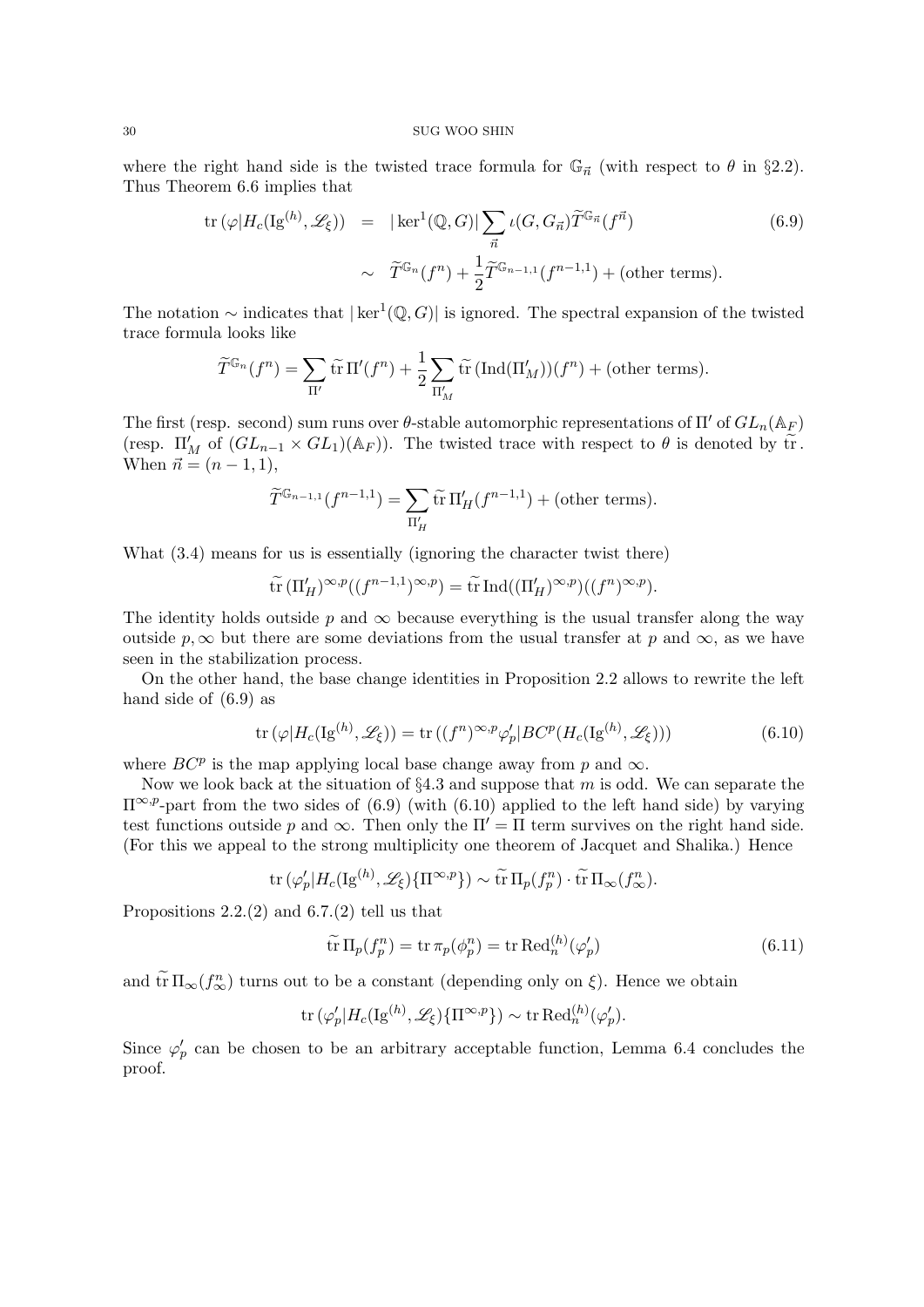It remains to treat the case when m is even. Again we can separate the  $\Pi^{\infty,p}$ -part from the two sides of (6.9) and notice that only the terms for  $\Pi'_{M} = \Pi_{M}$  and  $\Pi'_{H} = \Pi_{M}$  survive. Hence

$$
\text{tr}\left(\varphi_p'|H_c(\text{Ig}^{(h)},\mathscr{L}_{\xi})\{\Pi^{\infty,p}\}\right) \sim \frac{1}{2}\tilde{\text{tr}}\operatorname{Ind}(\Pi_{M,p})(f_p^n)\cdot\tilde{\text{tr}}\operatorname{Ind}(\Pi_{M,\infty})(f_{\infty}^n) \n+\frac{1}{2}\tilde{\text{tr}}\Pi_{M,p}(f_p^{n-1,1})\cdot\tilde{\text{tr}}\Pi_{M,\infty}(f_{\infty}^{n-1,1})
$$

By applying Propositions 2.2.(2) and 6.7.(2) to the second term at p, we obtain

$$
\widetilde{\rm{tr}}\,\Pi_{M,p}(f_p^{n-1,1}) = {\rm{tr}}\,\pi_{H,p}(\phi_p^{n-1,1}) = {\rm{tr}}\,\text{Red}_{n-1,1}^{(h)}(\varphi_p').
$$

One can compute that  $\widetilde{tr} \operatorname{Ind}(\Pi_{M,\infty})(f^n_{\infty})$  and  $\widetilde{tr} \Pi_{M,\infty}(f^{n-1,1}_{\infty})$  are constants which coincide up to  $\pm 1$ . Assign  $e_2 = 1$  if they are the same and  $e_2 = -1$  otherwise. By the above identity and (6.11),

$$
\mathrm{tr\,}(\varphi_p'|H_c(\mathrm{Ig}^{(h)},\mathscr{L}_\xi)\{\Pi^{\infty,p}\})\sim\frac{1}{2}\mathrm{tr\,} \mathrm{Red}_n^{(h)}(\varphi_p')+\frac{1}{2}e_2\cdot\mathrm{tr\,} \mathrm{Red}_{n-1,1}^{(h)}(\varphi_p').
$$

The proof is finished by Lemma  $6.4$  as in the case when m is odd.

 $\Box$ 

Remark 6.12. In work of Harris-Taylor, where no endoscopy arises, Theorem [HT01, Thm V.5.4] corresponds to part (1) of Theorem 6.11. In fact their theorem takes the form

$$
H_c(\mathrm{Ig}^{(h)}, \mathcal{L}_{\xi}) = (\text{const.}) \cdot \mathrm{Red}_n^{(h)} H(\mathrm{Sh}, \mathcal{L}_{\xi})
$$
\n(6.12)

and is justified by the comparison of the trace formulas for  $H_c(\mathrm{Ig}^{(h)}, \mathscr{L}_\xi)$  and  $H(\mathrm{Sh}, \mathscr{L}_\xi)$ . (For the latter, the Arthur-Selberg trace formula suffices as the Galois action is to be forgotten in the identity.) As long as no endoscopy occurs, (6.12) generalizes ([Shi12, Thm 6.7]). In the presence of endoscopy, a simple identity like (6.12) is not expected and the type of argument in the above proof seems to be more effective.

## 7. Proof of Theorem 4.6 under hypotheses

In the remainder we finish the proof of Theorem 4.6 under running hypotheses, namely Hypotheses 2.1, 4.2, 4.5, 4.7 and 4.9). This achieves the goal of the article: it was already explained how Theorem 4.6 implies Theorem 1.3 under the same running hypotheses, and §4.5 gave a short outline and references for a strategy to get rid of those assumptions.

The main ingredients of this section are the computation of Mant<sub>n</sub><sup>(h)</sup> (§5.4), Corollary 5.14 and Theorem 6.11. As in the previous sections the argument will be sketched while overlooking some delicate points. A precise treatment can be found in section 6.2 of [Shi11], especially the proof of Theorem 6.4 there.

## 7.1. In case  $m$  is odd.

**Lemma 7.1.** ([Shi11, Prop 2.3]) For every  $\pi_p \in \text{Irr}(G(\mathbb{Q}_p))$ , the following holds in  $\text{Groth}(G(\mathbb{Q}_p) \times$  $W_{F_w}$ ).

$$
\sum_{h=0}^{n-1} \text{Mant}_n^{(h)}(\text{Red}_n^{(h)}(\pi_p)) = \pi_p \otimes \mathscr{L}_{F_w}(\Pi_w^1)
$$
 (7.1)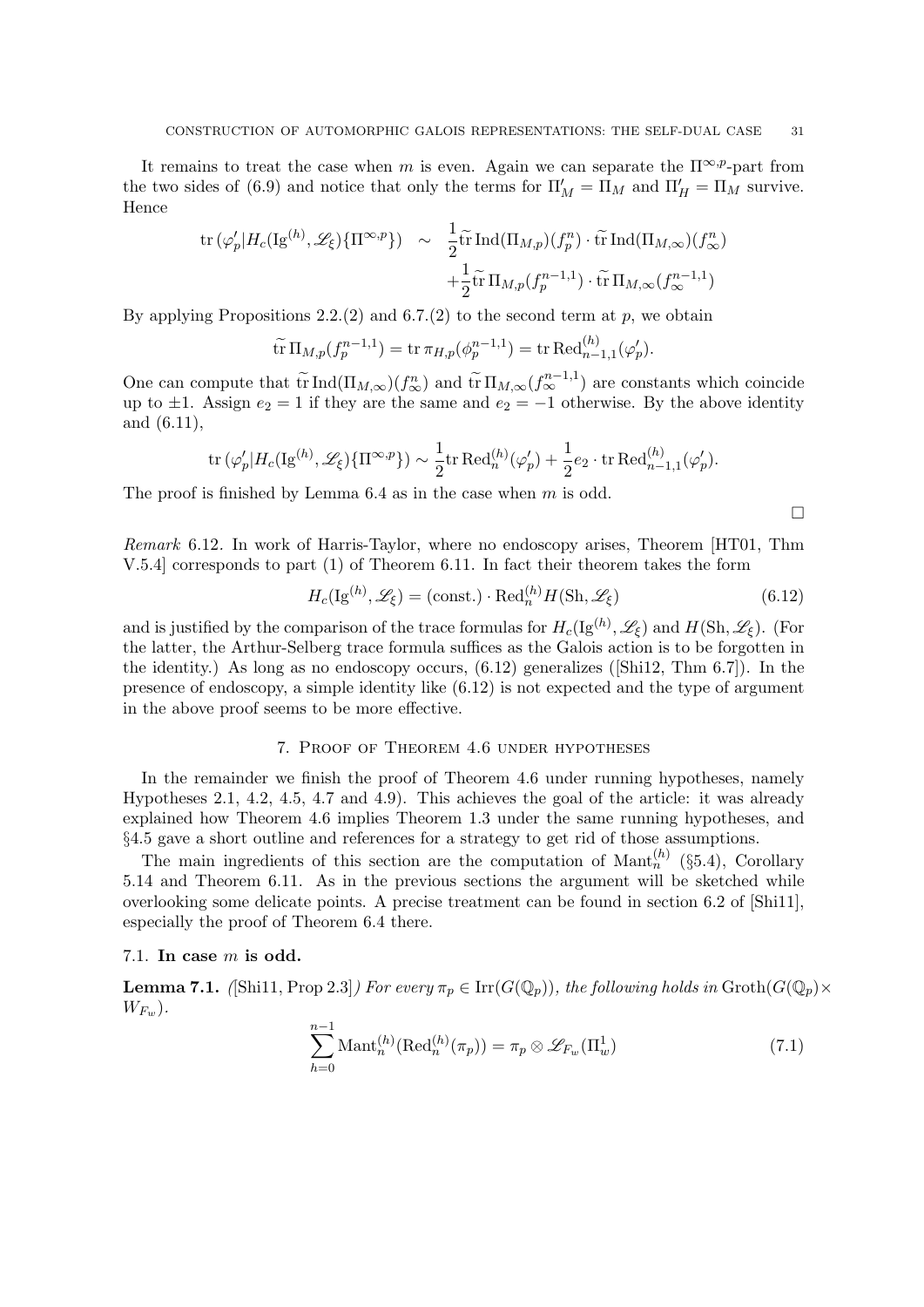*Idea of proof.* By taking the explicit description of  $\text{Mant}_n^{(h)}$  and  $\text{Red}_n^{(h)}$  (§5.4, §6.3) as inputs, one proves the lemma by computations with representations of p-adic general linear groups. We omit the detail, but see Example 7.2 below.  $\Box$ 

Corollary 5.14 and Theorem 6.11 show that

$$
\pi_p \otimes R(\Pi)|_{W_{F_w}} \sim \sum_{h=0}^{n-1} \mathrm{Mant}_n^{(h)}(\mathrm{Red}_n^{(h)}(\Pi_w^1)).
$$

The above lemma tells us that the latter is equal to  $\pi_p \otimes \mathscr{L}_{F_w}(\Pi_w^1)$ . Hence the first part of Theorem 4.6 holds.

Example 7.2. We illustrate the proof of Lemma 7.1 in a particular case. Let

$$
\pi_p = \pi_{p,0} \otimes (\otimes_{x|u} \pi_x) \tag{7.2}
$$

where  $\pi_w = \pi_{w,1} \oplus \pi_{w,2}$  is as in Example 6.9. According to Theorems 5.6 and 5.7,

$$
\begin{array}{rcl}\n\text{Mant}_{n}^{(1)}(LJ(\pi_{w,1}) \otimes \pi_{w,2}) & = & \text{Ind}_{GL_{n-1,1}}^{GL_n}(\text{Mant}_{n-1}^{(0)}(\pi_{w,1}) \otimes \pi_{w,2}) \\
& = & (\pi_{w,1} \boxplus \pi_{w,2}) \otimes \mathscr{L}_{F_w}(\pi_{w,1}).\n\end{array} \tag{7.3}
$$

Similarly

$$
\text{Mant}_n^{(n-1)}(\pi_{w,2}\otimes\pi_{w,1}) = (\pi_{w,1}\boxplus\pi_{w,2})\otimes\mathscr{L}_{F_w}(\pi_{w,2}).\tag{7.4}
$$

In light of (6.4), the left hand side of (7.1) is computed as

$$
\pi_{p,0} \otimes \left(\mathrm{Mant}_n^{(1)}(LJ(\pi_{w,1}) \otimes \pi_{w,2}) + \mathrm{Mant}_n^{(n-1)}(\pi_{w,2} \otimes \pi_{w,1})\right) \otimes \left(\otimes_{x|u}\pi_x\right)
$$
  
=  $\pi_p \otimes \left(\mathscr{L}_{F_w}(\pi_{w,1}) + \mathscr{L}_{F_w}(\pi_{w,2})\right) = \pi_p \otimes \mathscr{L}_{F_w}(\pi_{w,1} \boxplus \pi_{w,2})$   
=  $\pi_p \otimes \mathscr{L}_{F_w}(\pi_w) = \pi_p \otimes \mathscr{L}_{F_w}(\Pi_w^1).$ 

The last identity uses  $\Pi_w^1 \simeq \pi_w$ , which follows from the fact that  $\Pi_p = BC(\pi_p)$  (cf. §2.3.(ii)).

## 7.2. In case  $m$  is even.

**Lemma 7.3.** For every  $\pi_{H,p} \in \text{Irr}(G_{n-1,1}(\mathbb{Q}_p))$ , the following holds in  $\text{Groth}(G(\mathbb{Q}_p) \times W_{F_w})$ .

$$
\sum_{h=0}^{n-1} \text{Mant}_n^{(h)}(\text{Red}_{n-1,1}^{(h)}(\pi_{H,p})) = \pi_p \otimes (\mathscr{L}_{F_w}(\Pi_{1,w}) - \mathscr{L}_{F_w}(\Pi_{2,w}))
$$
(7.5)

*Proof.* The proof is contained in the proof of  $[\text{Shi11}, \text{Thm } 6.4.(\text{ii})]$ . Also see Example 7.5 below.

Remark 7.4. This is an amazing identity. Lemmas 7.1 and 7.3 demonstrate how the representations in different Newton polygon strata add up to the expected Galois representation, even in the endoscopic case.

Again by Corollary 5.14 and Theorem 6.11,

$$
\pi_p \otimes R(\Pi)|_{W_{F_w}} \sim \frac{1}{2} \sum_{h=0}^{n-1} \text{Mant}_n^{(h)} \left( \text{Red}_n^{(h)}(\pi_p) \pm \text{Red}_{n-1,1}^{(h)}(\pi_{H,p}) \right),
$$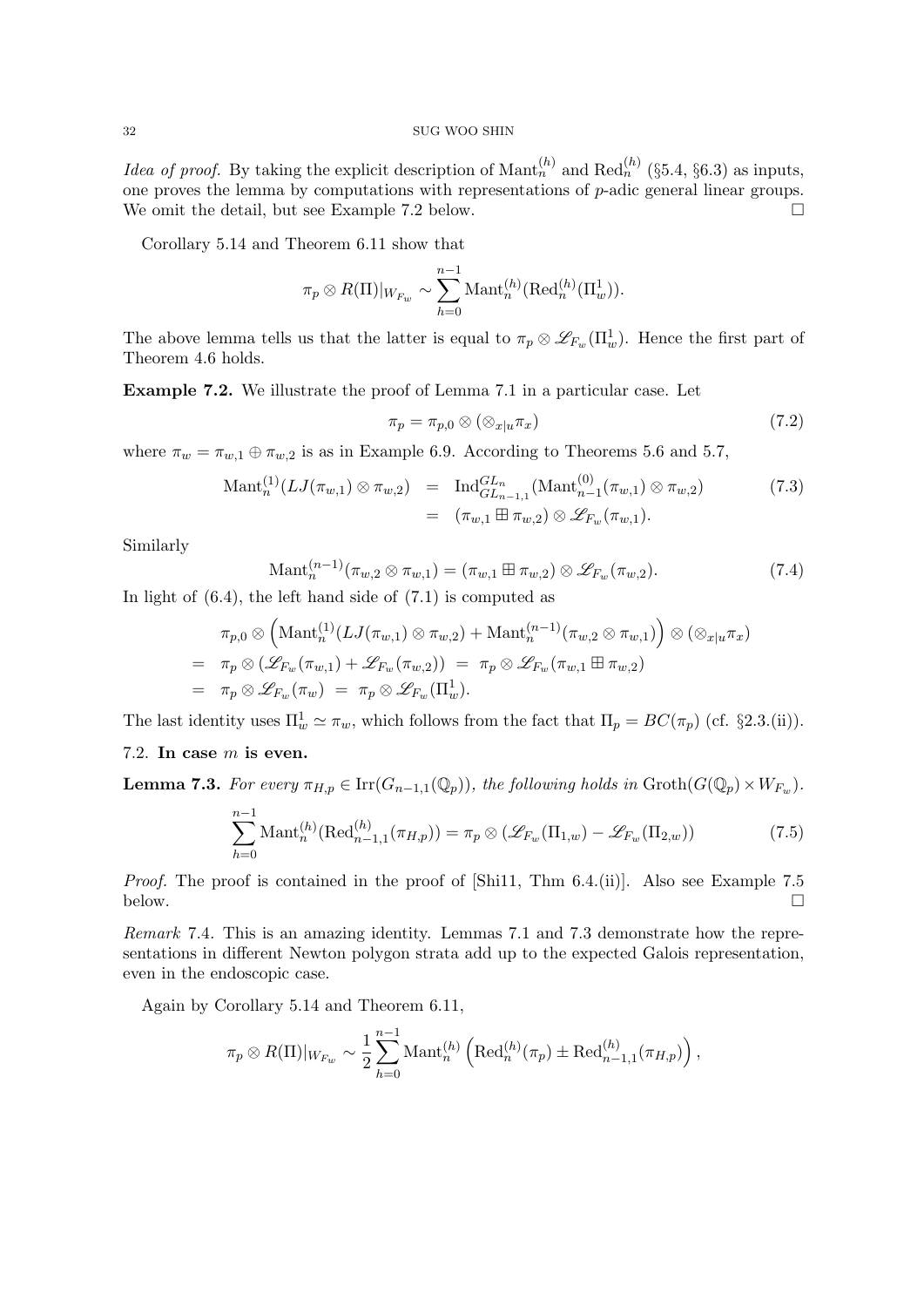where the sign depends on  $e_1$  and  $e_2$  in the cited theorem. The equality (6.6) and Lemmas 7.1 and 7.3 identify the right hand side with

$$
\pi_p \otimes \left( \frac{1}{2} \left( \mathcal{L}_{F_w}(\Pi_{1,w} \boxplus \Pi_{2,w}) \pm (\mathcal{L}_{F_w}(\Pi_{1,w}) - \mathcal{L}_{F_w}(\Pi_{2,w})) \right) \right)
$$
  
=  $\pi_p \otimes \left( \frac{1}{2} \left( \mathcal{L}_{F_w}(\Pi_{1,w}) + \mathcal{L}_{F_w}(\Pi_{2,w}) \pm (\mathcal{L}_{F_w}(\Pi_{1,w}) - \mathcal{L}_{F_w}(\Pi_{2,w})) \right) \right)$   
=  $\pi_p \otimes \mathcal{L}_{F_w}(\Pi_{1,w})$  or  $\pi_p \otimes \mathcal{L}_{F_w}(\Pi_{2,w})$ 

depending on the sign. This concludes the proof of Theorem 4.6 in the second case.

Example 7.5. Lemma 7.3 can be shown without pain in a particular case as follows. Take  $\pi_p$  as in (7.2) where  $\pi_w$  is as in the setting of Example 6.9. Recall that  $\pi_{H,p}$  was given at the start of §6.4. If we write

$$
\pi_{H,p}=\pi_{H,p,0}\otimes\pi_{H,w}\otimes(\otimes_{x|u,x\neq w}\pi_{H,x,1}\otimes\pi_{H,x,2})
$$

then

 $\pi_x = \pi_{H.x,1} \boxplus \pi_{H.x,2}, \quad \forall x | u.$ 

Now the left hand side of  $(7.5)$  is identified with the following, with help of  $(6.3)$ ,  $(6.5)$ ,  $(7.3)$ and (7.4).

$$
\pi_{p,0} \otimes \left(\text{Mant}_n^{(1)}(LJ(\pi_{w,1}) \otimes \pi_{w,2}) - \text{Mant}_n^{(n-1)}(\pi_{w,2} \otimes \pi_{w,1})\right) \otimes (\otimes_{x|u} \pi_x)
$$
  
=  $\pi_p \otimes (\mathscr{L}_{F_w}(\pi_{w,1}) - \mathscr{L}_{F_w}(\pi_{w,2}))$ .

## **REFERENCES**

- [AC89] James Arthur and Laurent Clozel, Simple algebras, base change, and the advanced theory of the trace formula, Annals of Mathematics Studies, vol. 120, Princeton University Press, Princeton, NJ, 1989. MR 1007299
- [Art05] James Arthur, An introduction to the trace formula, Harmonic analysis, the trace formula, and Shimura varieties, Clay Math. Proc., vol. 4, Amer. Math. Soc., Providence, RI, 2005, pp. 1–263. MR 2192011
- [Bad07] Alexandru Ioan Badulescu, *Jacquet-Langlands et unitarisabilité*, J. Inst. Math. Jussieu 6 (2007), no. 3, 349–379. MR 2329758
- [BC11] Joël Bellaïche and Gaëtan Chenevier, The sign of Galois representations attached to automorphic forms for unitary groups, Compos. Math. 147 (2011), no. 5, 1337–1352. MR 2834723
- [BG14] Kevin Buzzard and Toby Gee, The conjectural connections between automorphic representations and Galois representations, Automorphic forms and Galois representations. Vol. 1, London Math. Soc. Lecture Note Ser., vol. 414, Cambridge Univ. Press, Cambridge, 2014, pp. 135–187. MR 3444225
- [BH05a] Colin J. Bushnell and Guy Henniart, The essentially tame local Langlands correspondence. I, J. Amer. Math. Soc. 18 (2005), no. 3, 685–710. MR 2138141
- [BH05b] , The essentially tame local Langlands correspondence. II. Totally ramified representations, Compos. Math. 141 (2005), no. 4, 979–1011. MR 2148193
- [BLGGT14] Thomas Barnet-Lamb, Toby Gee, David Geraghty, and Richard Taylor, Potential automorphy and change of weight, Ann. of Math. (2) 179 (2014), no. 2, 501-609. MR 3152941
- [BLGHT11] T. Barnet-Lamb, D. Geraghty, M. Harris, and R. Taylor, A family of Calabi-Yau varieties and potential automorphy II, P.R.I.M.S. 98 (2011), 29–98.
- [Bor79] A. Borel, Automorphic L-functions, Automorphic forms, representations and L-functions (Proc. Sympos. Pure Math., Oregon State Univ., Corvallis, Ore., 1977), Part 2, Proc. Sympos. Pure Math., XXXIII, Amer. Math. Soc., Providence, R.I., 1979, pp. 27–61. MR 546608 (81m:10056)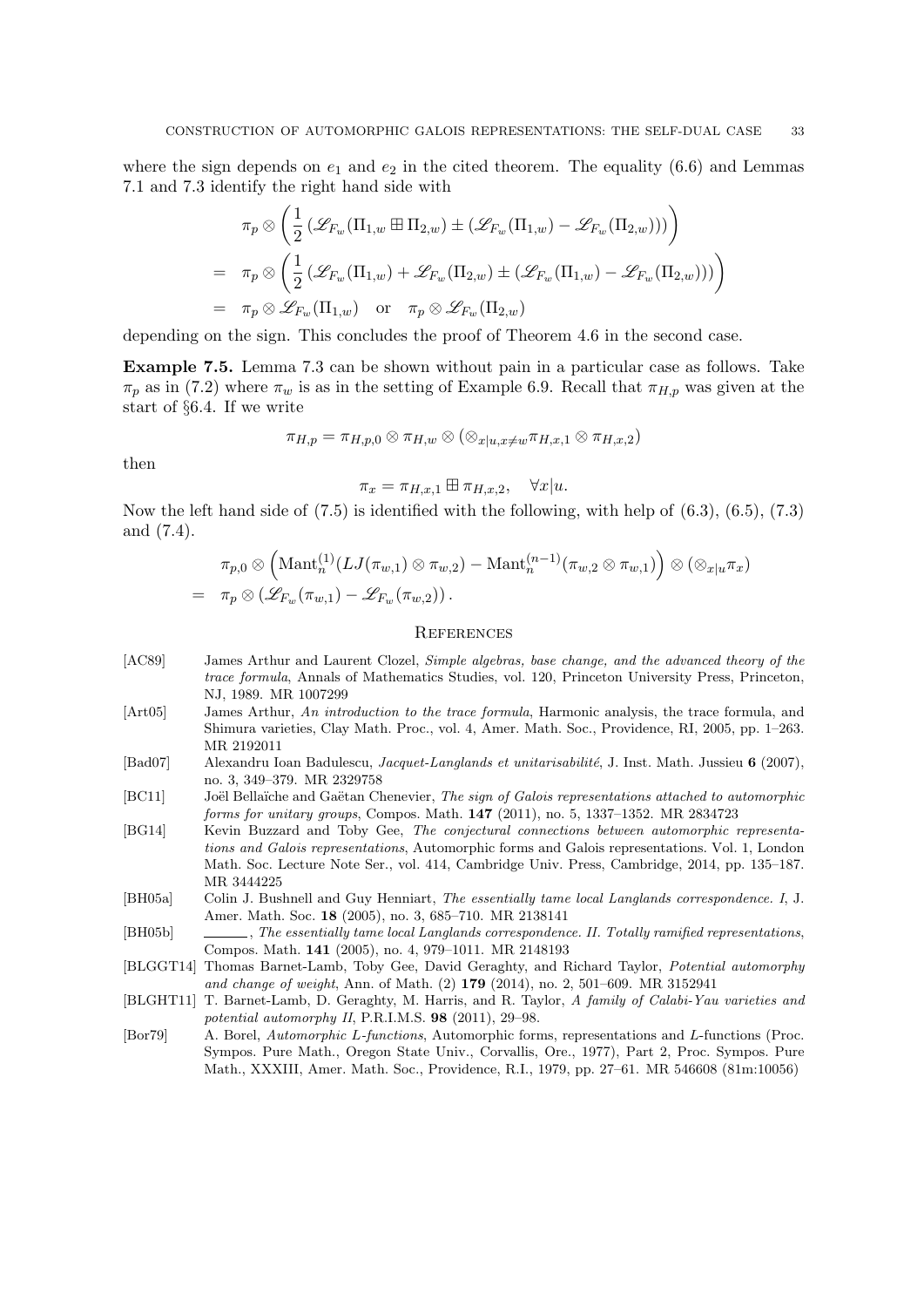- [BR89] Don Blasius and Dinakar Ramakrishnan, Maass forms and Galois representations, Galois groups over Q (Berkeley, CA, 1987), Math. Sci. Res. Inst. Publ., vol. 16, Springer, New York, 1989, pp. 33–77. MR 1012167
- [BR94] Don Blasius and Jonathan D. Rogawski, Zeta functions of Shimura varieties, Motives (Seattle, WA, 1991), Proc. Sympos. Pure Math., vol. 55, Amer. Math. Soc., Providence, RI, 1994, pp. 525– 571. MR 1265563 (95e:11051)

[Car] Ana Caraiani, Lecture notes on perfectoid Shimura varieties, http://swc.math.arizona.edu/aws/2017/2017CaraianiNotes.pdf.

- [Car86] Henri Carayol, Sur les représentations l-adiques associées aux formes modulaires de Hilbert, Ann. Sci. Ecole Norm. Sup.  $(4)$  19  $(1986)$ , no. 3, 409–468. MR 870690  $(89c:11083)$
- [Car90] H. Carayol, Nonabelian Lubin-Tate theory, Automorphic forms, Shimura varieties, and Lfunctions, Vol. II (Ann Arbor, MI, 1988), Perspect. Math., vol. 11, Academic Press, Boston, MA, 1990, pp. 15–39. MR 1044827

[Car12] Ana Caraiani, Local-global compatibility and the action of monodromy on nearby cycles, Duke Math. J. 161 (2012), no. 12, 2311–2413. MR 2972460

[Car14] , Monodromy and local-global compatibility for  $l = p$ , Algebra Number Theory 8 (2014), no. 7, 1597–1646. MR 3272276

[CH13] Gaëtan Chenevier and Michael Harris, Construction of automorphic Galois representations, II, Camb. J. Math. 1 (2013), no. 1, 53–73. MR 3272052

- [CHL11] Laurent Clozel, Michael Harris, and Jean-Pierre Labesse, Construction of automorphic Galois representations, I, On the stabilization of the trace formula, Stab. Trace Formula Shimura Var. Arith. Appl., vol. 1, Int. Press, Somerville, MA, 2011, pp. 497–527. MR 2856383
- [CHLN11] Laurent Clozel, Michael Harris, Jean-Pierre Labesse, and Bao-Châu Ngô (eds.), On the stabilization of the trace formula, Stabilization of the Trace Formula, Shimura Varieties, and Arithmetic Applications, vol. 1, International Press, Somerville, MA, 2011. MR 2742611
- [CLH16] Ana Caraiani and Bao V. Le Hung, On the image of complex conjugation in certain Galois representations, Compos. Math. 152 (2016), no. 7, 1476–1488. MR 3530448
- [Clo90] Laurent Clozel, Motifs et formes automorphes: applications du principe de fonctorialit´e, Automorphic forms, Shimura varieties, and L-functions, Vol. I (Ann Arbor, MI, 1988), Perspect. Math., vol. 10, Academic Press, Boston, MA, 1990, pp. 77–159. MR 1044819 (91k:11042)
- [Clo91] , Représentations galoisiennes associées aux représentations automorphes autoduales de  $GL(n)$ , Inst. Hautes Études Sci. Publ. Math. (1991), no. 73, 97–145. MR 1114211 (92i:11055)
- [Clo13] , Purity reigns supreme, Int. Math. Res. Not. IMRN (2013), no. 2, 328–346. MR 3010691
- [Dat07] J.-F. Dat, Théorie de Lubin-Tate non-abélienne et représentations elliptiques, Invent. Math. 169 (2007), no. 1, 75–152. MR 2308851 (2008g:22022)
- [Far04] Laurent Fargues, Cohomologie des espaces de modules de groupes p-divisibles et correspondances de Langlands locales, Astérisque (2004), no. 291, 1–199, Variétés de Shimura, espaces de Rapoport-Zink et correspondances de Langlands locales. MR 2074714
- [Fuj97] Kazuhiro Fujiwara, Rigid geometry, Lefschetz-Verdier trace formula and Deligne's conjecture, Invent. Math. 127 (1997), no. 3, 489–533. MR 1431137
- [Hai05] Thomas J. Haines, Introduction to Shimura varieties with bad reduction of parahoric type, Harmonic analysis, the trace formula, and Shimura varieties, Clay Math. Proc., vol. 4, Amer. Math. Soc., Providence, RI, 2005, pp. 583–642. MR 2192017
- [Har01] Michael Harris, Local Langlands correspondences and vanishing cycles on Shimura varieties, European Congress of Mathematics, Vol. I (Barcelona, 2000), Progr. Math., vol. 201, Birkhäuser, Basel, 2001, pp. 407–427. MR 1905332
- $[Hen00]$  Guy Henniart, Une preuve simple des conjectures de Langlands pour  $GL(n)$  sur un corps p-adique, Invent. Math. 139 (2000), no. 2, 439–455. MR 1738446
- [Hid04] Haruzo Hida, p-adic automorphic forms on Shimura varieties, Springer Monographs in Mathematics, Springer-Verlag, New York, 2004. MR 2055355
- [HLTT16] Michael Harris, Kai-Wen Lan, Richard Taylor, and Jack Thorne, On the rigid cohomology of certain Shimura varieties, Res. Math. Sci. 3 (2016), Paper No. 37, 308. MR 3565594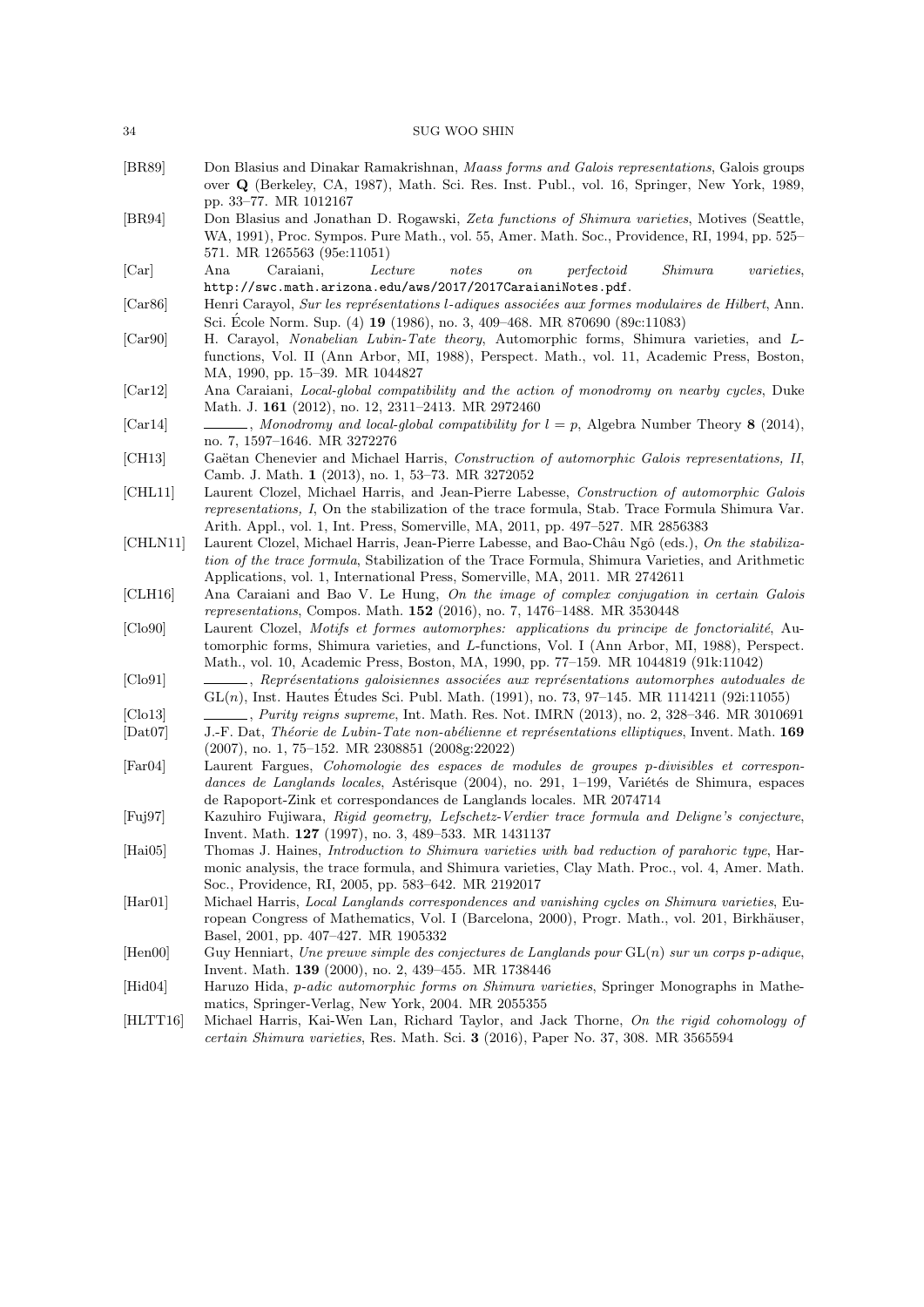- [HR12] Thomas J. Haines and Michael Rapoport, Shimura varieties with  $\Gamma_1(p)$ -level via Hecke algebra *isomorphisms: the Drinfeld case*, Ann. Sci. Éc. Norm. Supér.  $(4)$  **45**  $(2012)$ , no. 5, 719–785  $(2013)$ . MR 3053008
- [HT01] Michael Harris and Richard Taylor, The geometry and cohomology of some simple Shimura varieties, Annals of Mathematics Studies, vol. 151, Princeton University Press, Princeton, NJ, 2001, With an appendix by Vladimir G. Berkovich. MR 1876802 (2002m:11050)
- [Igu59] Jun-ichi Igusa, Kroneckerian model of fields of elliptic modular functions, Amer. J. Math. 81 (1959), 561–577. MR 0108498
- [KM85] Nicholas M. Katz and Barry Mazur, Arithmetic moduli of elliptic curves, Annals of Mathematics Studies, vol. 108, Princeton University Press, Princeton, NJ, 1985. MR 772569
- [Kna94] A. W. Knapp, Local Langlands correspondence: the Archimedean case, Motives (Seattle, WA, 1991), Proc. Sympos. Pure Math., vol. 55, Amer. Math. Soc., Providence, RI, 1994, pp. 393–410. MR 1265560
- [Kot86] Robert E. Kottwitz, Stable trace formula: elliptic singular terms, Math. Ann. 275 (1986), no. 3, 365–399. MR 858284 (88d:22027)
- [Kot90] , Shimura varieties and λ-adic representations, Automorphic forms, Shimura varieties, and L-functions, Vol. I (Ann Arbor, MI, 1988), Perspect. Math., vol. 10, Academic Press, Boston, MA, 1990, pp. 161–209. MR 1044820
- [Kot92a]  $\Box$ , On the  $\lambda$ -adic representations associated to some simple Shimura varieties, Invent. Math. 108 (1992), no. 3, 653–665. MR 1163241
- [Kot92b] , Points on some Shimura varieties over finite fields, J. Amer. Math. Soc. 5 (1992), no. 2, 373–444. MR 1124982
- [Kud94] Stephen S. Kudla, The local Langlands correspondence: the non-Archimedean case, Motives (Seattle, WA, 1991), Proc. Sympos. Pure Math., vol. 55, Amer. Math. Soc., Providence, RI, 1994, pp. 365–391. MR 1265559
- [Lab11] J.-P. Labesse, Changement de base CM et séries discrètes, On the stabilization of the trace formula, Stab. Trace Formula Shimura Var. Arith. Appl., vol. 1, Int. Press, Somerville, MA, 2011, pp. 429–470. MR 2856380
- [Lan77] R. P. Langlands, *Shimura varieties and the Selberg trace formula*, Canad. J. Math. 29 (1977), no. 6, 1292–1299. MR 0498400
- [Lan79] , On the zeta functions of some simple Shimura varieties, Canad. J. Math. 31 (1979), no. 6, 1121–1216. MR 553157
- [Lan89] , On the classification of irreducible representations of real algebraic groups, Representation theory and harmonic analysis on semisimple Lie groups, Math. Surveys Monogr., vol. 31, Amer. Math. Soc., Providence, RI, 1989, pp. 101–170. MR 1011897
- [Lan13] Kai-Wen Lan, Arithmetic compactifications of PEL-type Shimura varieties, London Mathematical Society Monographs Series, vol. 36, Princeton University Press, Princeton, NJ, 2013. MR 3186092
- [LR92] Robert P. Langlands and Dinakar Ramakrishnan (eds.), The zeta functions of Picard modular surfaces, Université de Montréal, Centre de Recherches Mathématiques, Montreal, QC, 1992. MR 1155223
- [Man] Elena Mantovan, The Newton stratification, in this volume.
- [Man05] , On the cohomology of certain PEL-type Shimura varieties, Duke Math. J. 129 (2005), no. 3, 573–610. MR 2169874
- [Man08] , On non-basic Rapoport-Zink spaces, Ann. Sci. Ec. Norm. Supér. (4)  $41$  (2008), no. 5, 671–716. MR 2504431
- [Man11] , l-adic étale cohomology of PEL type Shimura varieties with non-trivial coefficients, WIN—women in numbers, Fields Inst. Commun., vol. 60, Amer. Math. Soc., Providence, RI, 2011, pp. 61–83. MR 2777800
- [Mil05] J. S. Milne, *Introduction to Shimura varieties*, Harmonic analysis, the trace formula, and Shimura varieties, Clay Math. Proc., vol. 4, Amer. Math. Soc., Providence, RI, 2005, pp. 265–378. MR 2192012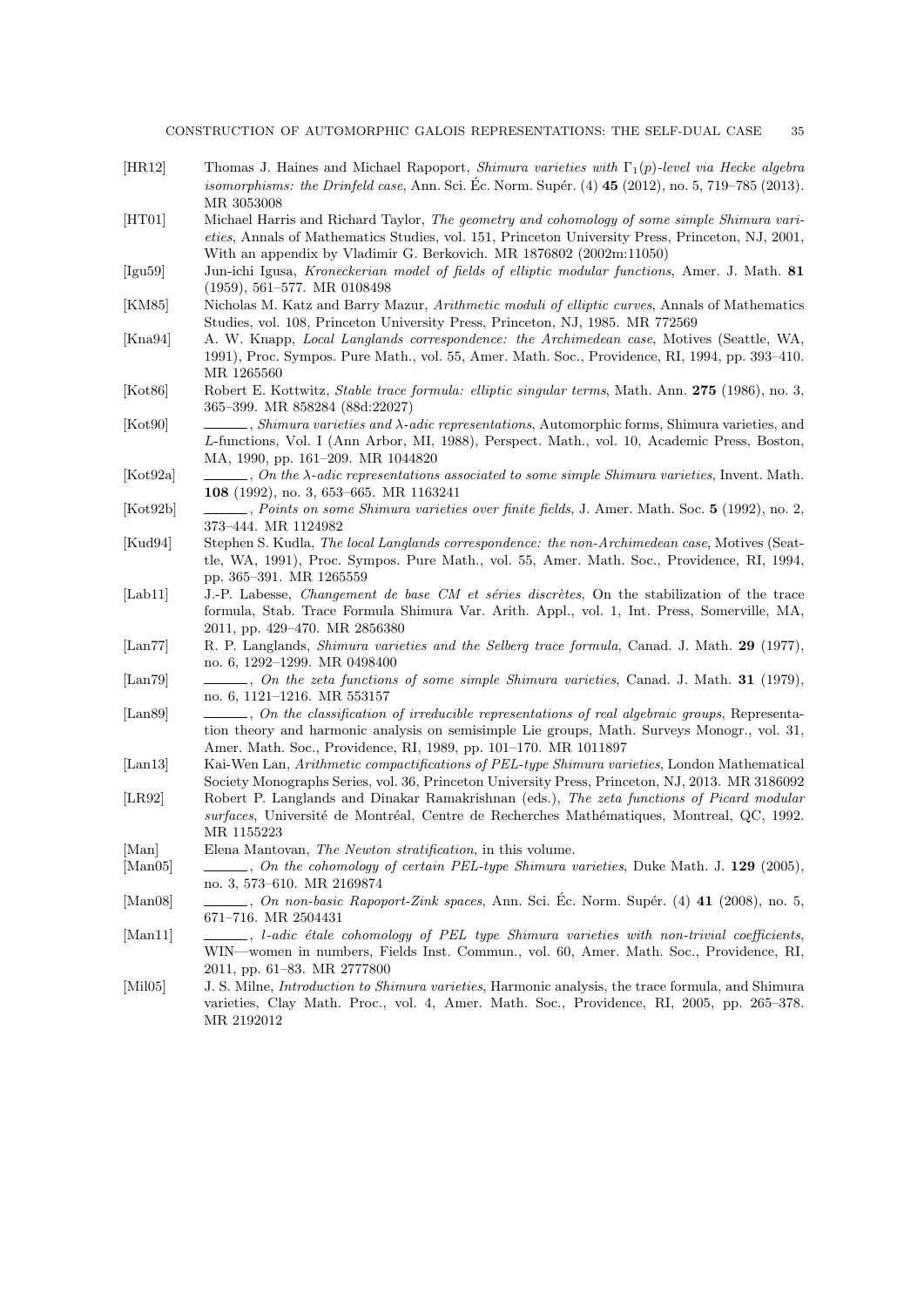| 36                                        | SUG WOO SHIN                                                                                                                                                                                                                                                                              |
|-------------------------------------------|-------------------------------------------------------------------------------------------------------------------------------------------------------------------------------------------------------------------------------------------------------------------------------------------|
| [Min11]                                   | Alberto Minguez, Unramified representations of unitary groups, On the stabilization of the trace<br>formula, Stab. Trace Formula Shimura Var. Arith. Appl., vol. 1, Int. Press, Somerville, MA, 2011,<br>pp. 389-410. MR 2856377                                                          |
| [Mok15]                                   | Chung Pang Mok, Endoscopic classification of representations of quasi-split unitary groups, Mem.<br>Amer. Math. Soc. 235 (2015), no. 1108, vi+248. MR 3338302                                                                                                                             |
| [Mor10]                                   | Sophie Morel, On the cohomology of certain noncompact Shimura varieties, Annals of Mathe-<br>matics Studies, vol. 173, Princeton University Press, Princeton, NJ, 2010, With an appendix by<br>Robert Kottwitz. MR 2567740 (2011b:11073)                                                  |
| [Mor16]                                   | $\qquad \qquad$ , Construction de représentations galoisiennes de torsion [d'après Peter Scholze],<br>Astérisque (2016), no. 380, Séminaire Bourbaki. Vol. 2014/2015, Exp. No. 1102, 449-473.<br>MR 3522182                                                                               |
| [Pas09]                                   | Boyer Pascal, Monodromie du faisceau pervers des cycles évanescents de quelques variétés de<br>Shimura simples, Invent. Math. 177 (2009), no. 2, 239-280. MR 2511742                                                                                                                      |
| [PT15]                                    | Stefan Patrikis and Richard Taylor, Automorphy and irreducibility of some l-adic representations,<br>Compos. Math. 151 (2015), no. 2, 207-229. MR 3314824                                                                                                                                 |
| [Rap95]                                   | Michael Rapoport, Non-Archimedean period domains, Proceedings of the International Congress<br>of Mathematicians, Vol. 1, 2 (Zürich, 1994), Birkhäuser, Basel, 1995, pp. 423–434. MR 1403942                                                                                              |
| [Rap05]                                   | $\_\_\_\_$ , A guide to the reduction modulo p of Shimura varieties, 2005, Automorphic forms. I,<br>pp. 271–318. MR 2141705 (2006c:11071)                                                                                                                                                 |
| [Rog92]                                   | Jonathan D. Rogawski, Analytic expression for the number of points mod $p$ , The zeta functions<br>of Picard modular surfaces, Univ. Montréal, Montreal, QC, 1992, pp. 65-109. MR 1155227                                                                                                 |
| [RZ96]                                    | M. Rapoport and Th. Zink, <i>Period spaces for p-divisible groups</i> , Annals of Mathematics Studies,<br>vol. 141, Princeton University Press, Princeton, NJ, 1996. MR 1393439                                                                                                           |
| [Scha]                                    | Peter Scholze, <i>Perfectoid spaces and their applications</i> , Proceedings of the ICM 2014.<br>$\Box$ , The local Langlands correspondence for $GL_n$ over p-adic fields, and the cohomology of                                                                                         |
| [Schb]                                    | compact unitary Shimura varieties, in this volume.                                                                                                                                                                                                                                        |
| [Sch13a]                                  | $\_\_\_\_\$ , The Langlands-Kottwitz approach for some simple Shimura varieties, Invent. Math. 192<br>$(2013)$ , no. 3, 627-661. MR 3049931                                                                                                                                               |
| [Sch13b]                                  | $\frac{1}{1}$ , The local Langlands correspondence for $GL_n$ over p-adic fields, Invent. Math. 192 (2013),<br>no. 3, 663–715. MR 3049932                                                                                                                                                 |
| [Sch15]                                   | $\_\_\_\_$ , On torsion in the cohomology of locally symmetric varieties, Ann. of Math. (2) 182<br>$(2015)$ , no. 3, 945–1066. MR 3418533                                                                                                                                                 |
| $\lbrack \text{Sch}16 \rbrack$<br>[Shi09] | Perfectoid Shimura varieties, Jpn. J. Math. 11 (2016), no. 1, 15–32. MR 3510678<br>Sug Woo Shin, <i>Counting points on Igusa varieties</i> , Duke Math. J. 146 (2009), no. 3, 509–568.<br>MR 2484281                                                                                      |
| [Shi10]                                   | $\_\_\_\$ , A stable trace formula for Igusa varieties, J. Inst. Math. Jussieu 9 (2010), no. 4, 847–895.<br>MR 2684263                                                                                                                                                                    |
| [Shi11]                                   | S. W. Shin, Galois representations arising from some compact Shimura varieties, Ann. of Math.<br>$(2)$ 173 $(2011)$ , no. 3, 1645-1741. MR 2800722                                                                                                                                        |
| [Shi12]                                   | Sug Woo Shin, On the cohomology of Rapoport-Zink spaces of EL-type, Amer. J. Math. 134<br>$(2012)$ , no. 2, 407–452. MR 2905002                                                                                                                                                           |
| [Sor]                                     | Claus Sorensen, A patching lemma, Stabilization of the trace formula, Shimura varieties, and<br>arithmetic applications, to appear.                                                                                                                                                       |
| [SS13]                                    | Peter Scholze and Sug Woo Shin, On the cohomology of compact unitary group Shimura varieties<br>at ramified split places, J. Amer. Math. Soc. 26 (2013), no. 1, 261-294. MR 2983012                                                                                                       |
| $\vert$ Str $\vert$ 05 $\vert$            | Matthias Strauch, On the Jacquet-Langlands correspondence in the cohomology of the Lubin-Tate<br><i>deformation tower</i> , Astérisque (2005), no. 298, 391–410, Automorphic forms. I. MR 2141708                                                                                         |
| $\vert \text{Tot79} \vert$                | J. Tate, Number theoretic background, Automorphic forms, representations and L-functions (Proc.<br>Sympos. Pure Math., Oregon State Univ., Corvallis, Ore., 1977), Part 2, Proc. Sympos. Pure<br>Math., XXXIII, Amer. Math. Soc., Providence, R.I., 1979, pp. 3-26. MR 546607 (80m:12009) |
| $\vert$ Tay04 $\vert$                     | Richard Taylor, <i>Galois representations</i> , Ann. Fac. Sci. Toulouse Math. (6) 13 (2004), no. 1,<br>73–119. MR 2060030                                                                                                                                                                 |